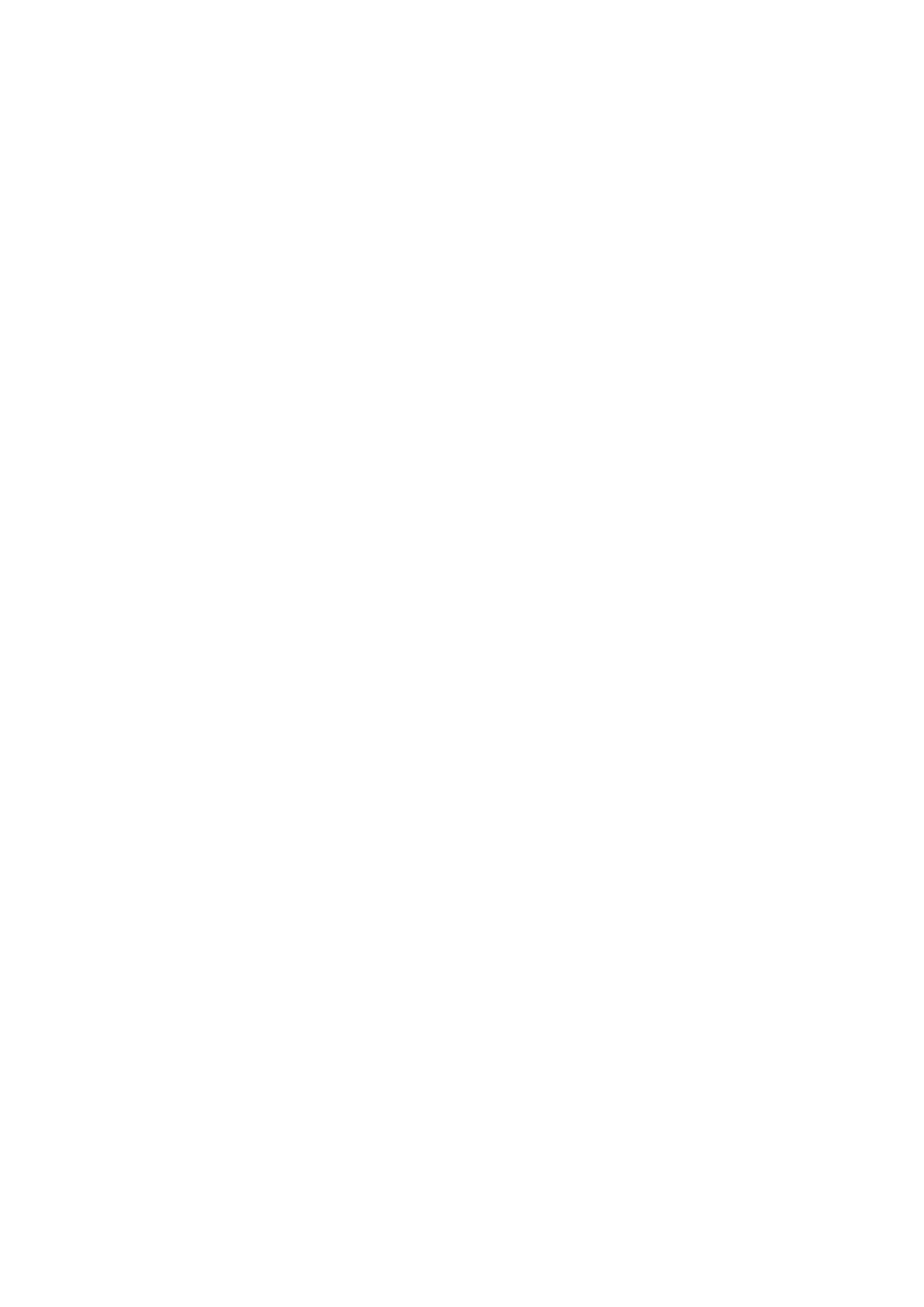# **Contents**

| <b>Foreword by Sally Coates</b>                           |                                                     |    |
|-----------------------------------------------------------|-----------------------------------------------------|----|
| Membership of the Review                                  |                                                     |    |
| <b>Executive Summary and Recommendations</b>              |                                                     |    |
| <b>Proposed Standards for Teachers</b>                    |                                                     |    |
|                                                           | 1. Introduction: Background and Scope of the Review | 13 |
|                                                           | 2. The Review Process                               | 17 |
|                                                           | 3. Recommendations and Rationale                    | 19 |
|                                                           | 4. Additional Observations                          | 25 |
|                                                           | 5. Next Steps                                       | 28 |
| <b>Annex A: Terms of Reference of the Review</b>          |                                                     |    |
| <b>Annex B: Summary of Evidence Reviewed</b>              |                                                     |    |
| <b>Annex C: Respondents to Call for Evidence</b>          |                                                     |    |
| <b>Annex D:</b> Summary of Responses to Call for Evidence |                                                     |    |
| <b>Annex E: List of Wider Engagement Activities</b>       |                                                     |    |
| <b>Annex F: Summary of Feedback from Wider Engagement</b> |                                                     |    |
| Glossary of Abbreviations & Acronyms                      |                                                     |    |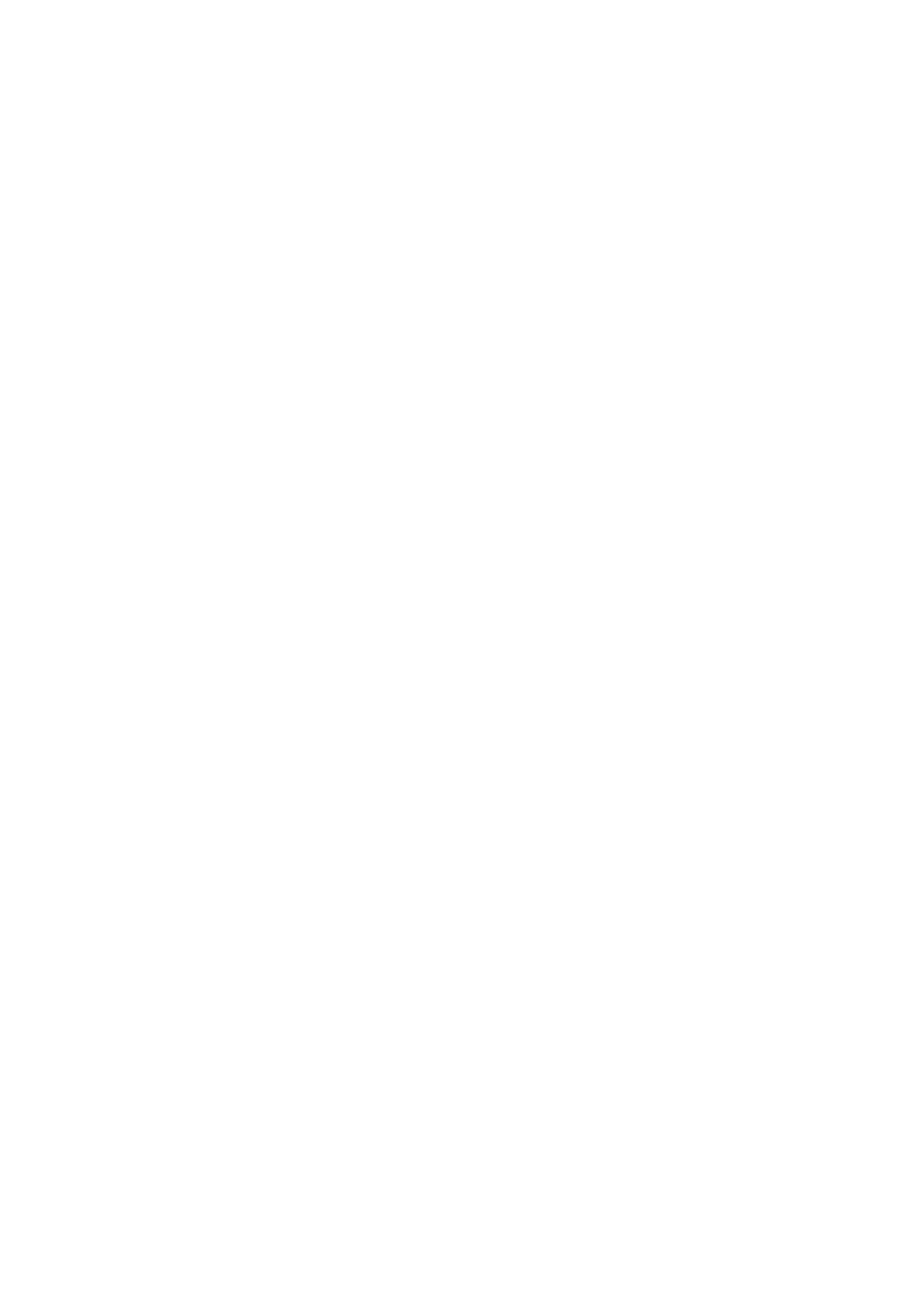## **FOREWORD BY SALLY COATES, CHAIR OF THE REVIEW OF TEACHERS' STANDARDS**

<span id="page-4-0"></span>

The conclusion of Sir Michael Barber's seminal study of the world's best performing school systems has fast become a guiding principle for developing education policy: "the quality of an education system cannot exceed the quality of its teachers".

A relentless focus on high-quality teachers and teaching requires a clear and universal understanding of the basic elements of good teaching. The standards which define our expectations for teachers' professional practice should therefore set the benchmark for excellent teaching and exemplary personal conduct. They should set a standard to which all trainees aspire, and which all qualified teachers adhere to and improve upon throughout the various stages of their career.

Earlier this year the Secretary of State asked me to conduct a review of the existing standards for teachers, with a view to establishing new standards that are clearly expressed and that can be used effectively to underpin teacher training, support performance management and guide teachers' ongoing professional development. Ultimately, the standards which define teachers' professional practice and personal conduct should contribute to raising public confidence in the teaching profession.

In undertaking my task I have had the privilege of being able to draw on the support and advice of an outstanding group of individuals who bring a rich variety of experience and expertise to the Review.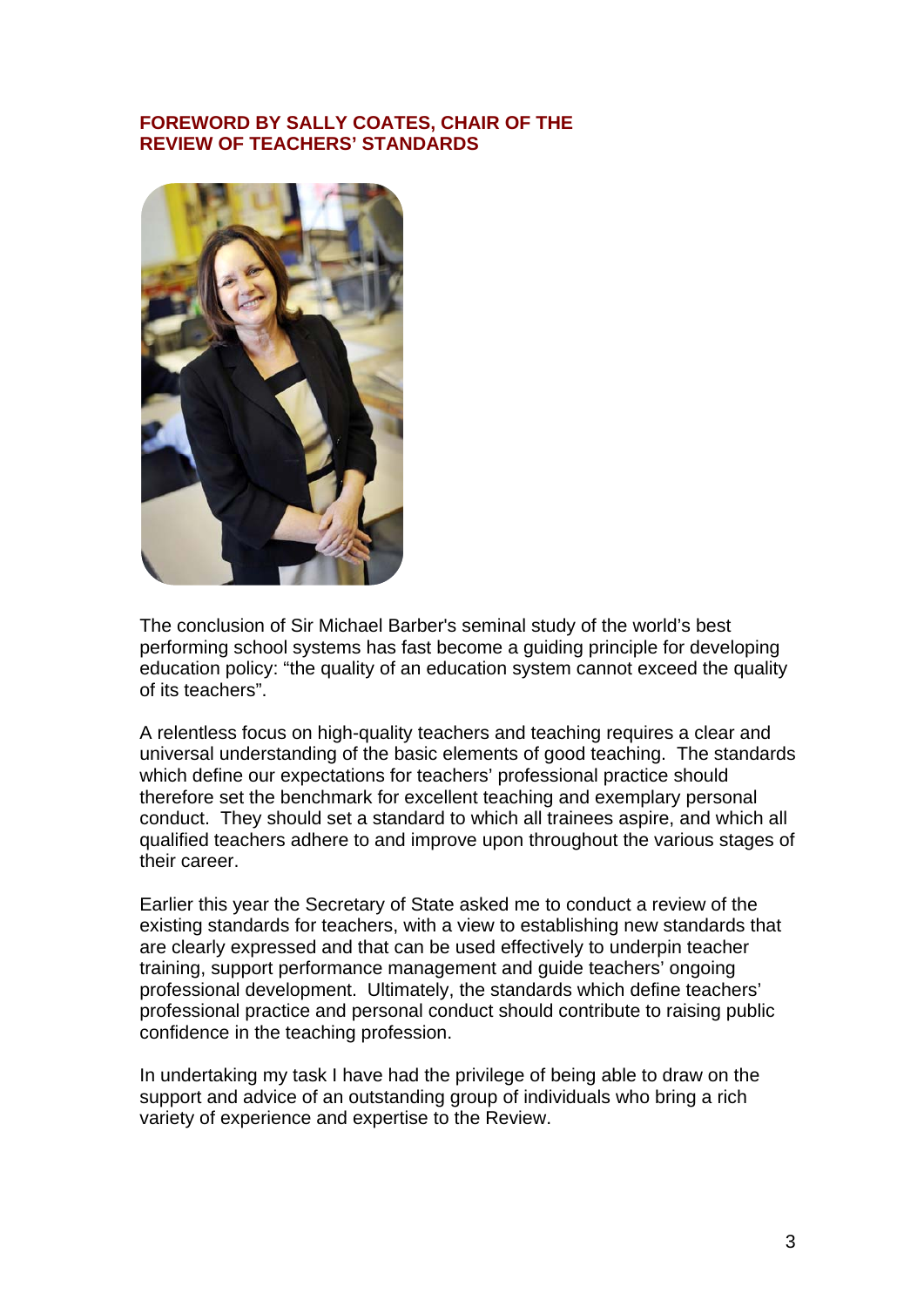The members of my Review team have been extraordinarily generous with their time and commitment, and have shown themselves to be passionate about tackling the challenge of producing a set of standards that can have a real and positive impact on the trainees and teachers we work with, and on the children we teach.

In the process of the Review we have been fortunate enough to engage with a significant number of those who are using the current standards, and upon whom our recommendations, if accepted, would have the greatest impact. The views of providers of initial teacher training, induction co-ordinators, teachers' professional associations and serving teachers and headteachers – as well as a number of other educational experts – have been enormously helpful in shaping our thinking throughout the course of the past four months, and I am extremely grateful to all those who have taken the time to make such valuable contributions to our work.

The standards that we are now proposing to replace the existing Qualified Teacher Status (QTS) and Core standards have been designed to set a clear national benchmark of what is expected of teachers. We are confident that they bring clarity and rigour to setting out the basic elements of teaching that all teachers need to demonstrate consistently in order to have the best possible impact on the children they teach. The standards also establish a clear framework within which teachers can identify the areas of their practice that they want to improve even further. Ultimately, we have aimed not to produce an exhaustive and prescriptive list of skills, knowledge and understanding, but a clear and powerful expression of the key elements of great teaching, which I am confident that all schools will recognise and will want to adopt as a part of their commitment to giving pupils the best quality education.

 $\mathcal{L}$ . A. Coates.

**Sally Coates Principal, Burlington Danes Academy**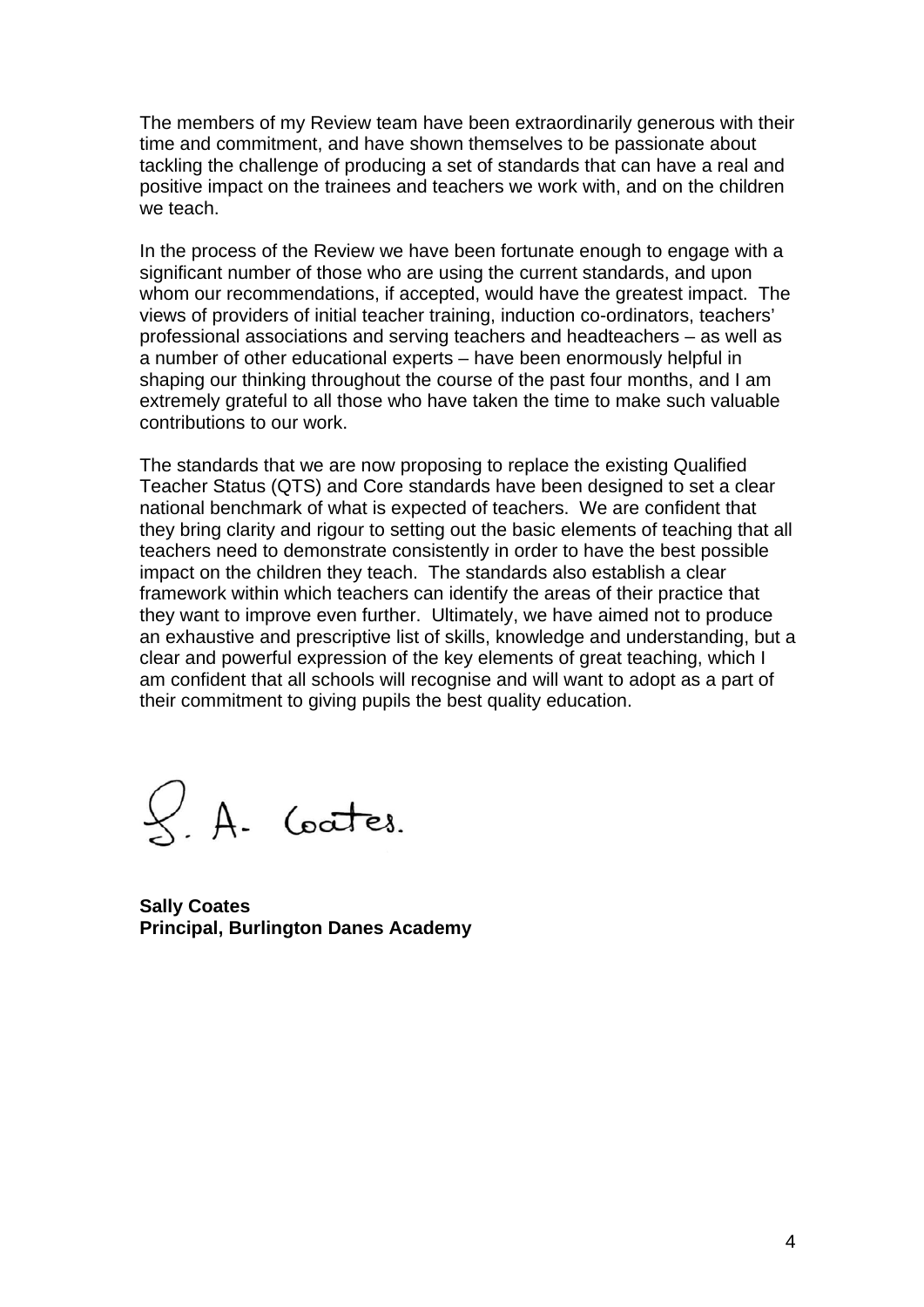# <span id="page-6-0"></span>**MEMBERSHIP OF THE REVIEW**

| <b>Sally Coates</b>                  | Chair                                          | Principal of Burlington Danes Academy,<br>Hammersmith and Fulham                             |
|--------------------------------------|------------------------------------------------|----------------------------------------------------------------------------------------------|
| Roy Blatchford                       | Deputy Chair/Chair of<br><b>Drafting Group</b> | Director of the National Education Trust                                                     |
| <b>Richard Aird</b>                  | <b>Review member</b>                           | <b>Headteacher of Barrs Court Special</b><br>School, Hereford                                |
| Joan Deslandes                       | <b>Review/Drafting Group</b><br>member         | <b>Headteacher of Kingsford Community</b><br>School, Newnham, London                         |
| <b>Judith Fenn</b>                   | Review member                                  | Head of School Services at the<br><b>Independent Schools Council</b>                         |
| John McIntosh<br><b>OBE</b>          | <b>Review/Drafting Group</b><br>member         | Former Headteacher of the London<br><b>Oratory School</b>                                    |
| Dr Dan<br>Moynihan                   | Review member                                  | <b>Chief Executive of Harris Academies</b>                                                   |
| Professor<br>Anthony O'Hear          | <b>Review/Drafting Group</b><br>member         | Professor of Philosophy and former Head<br>of Education Department, Buckingham<br>University |
| Leanne<br>Simmonds                   | <b>Review/Drafting Group</b><br>member         | Subject Leader of Modern Foreign<br>Languages, Evelyn Grace Academy                          |
| <b>Patricia Sowter</b><br><b>CBE</b> | <b>Review member</b>                           | Principal of Cuckoo Hall Academy                                                             |
| Ava Sturridge-<br>Packer CBE         | <b>Review/Drafting Group</b><br>member         | Headteacher of St Mary's C of E Primary<br>School, Birmingham                                |
| Greg Wallace                         | Review member                                  | <b>Executive Principal of the Best Start</b><br>Federation, Hackney                          |
| <b>Brett Wigdortz</b>                | Review member                                  | <b>Chief Executive of Teach First</b>                                                        |
| Lizzie Williams                      | Review member                                  | Lead Teacher at King Solomon<br>Academy, London                                              |
| <b>Patrick Leeson</b>                | Observer                                       | Director of Development, Education and<br>Care, Ofsted                                       |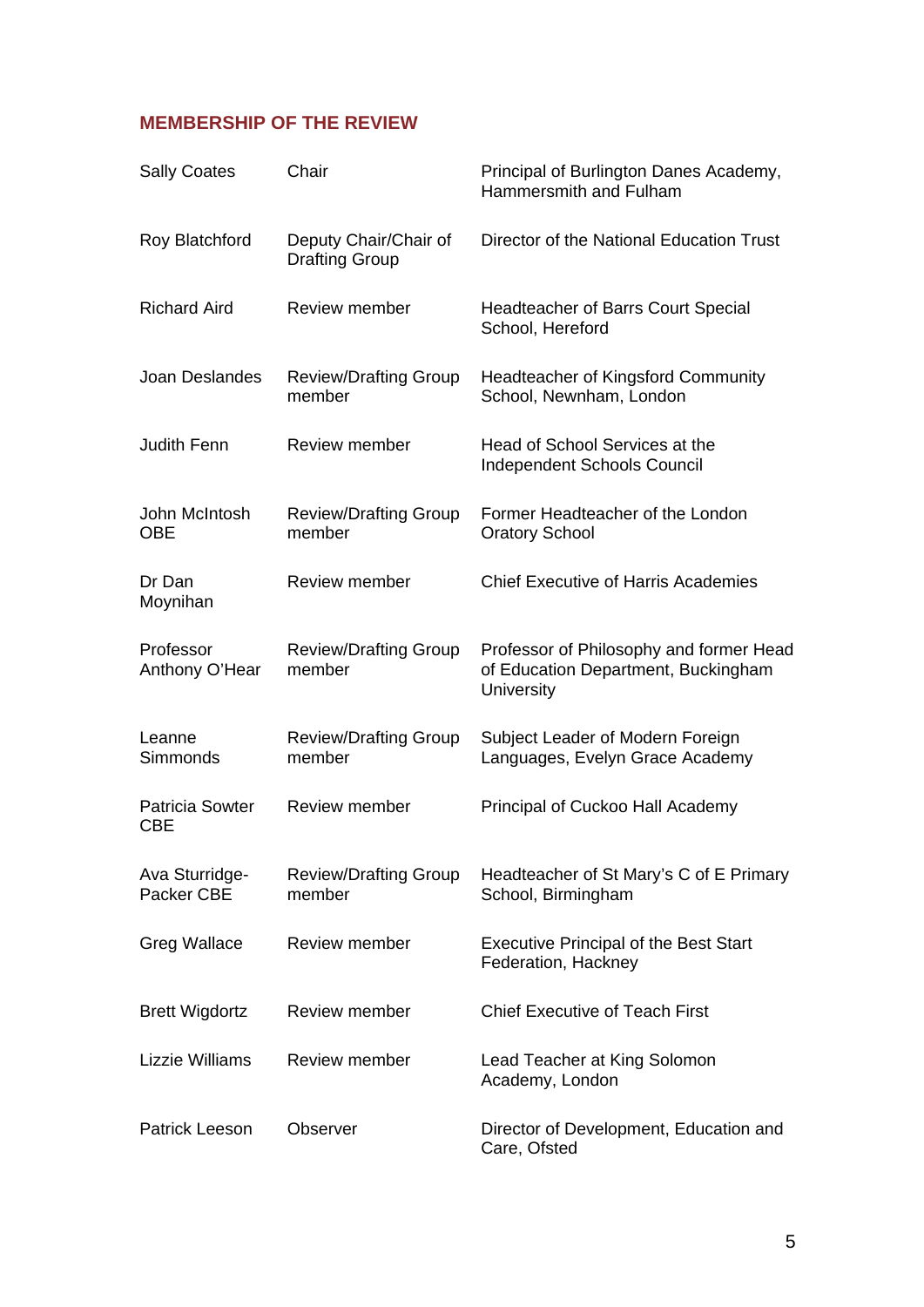# <span id="page-7-0"></span>**EXECUTIVE SUMMARY AND RECOMMENDATIONS**

1. The independent Review of Teachers' Standards, chaired by Sally Coates, was launched by the Secretary of State for Education in March 2011. The Review brings together leading teachers, headteachers and other experts to review the existing framework of professional standards for teachers. The Review is tasked with establishing standards that set out clearly what is expected of teachers in both their professional practice and personal conduct, and which can be used effectively in managing and improving teachers' performance. Ultimately, the new standards should make a positive contribution to raising the status of the teaching profession.

2. The Review is being conducted in two phases of work; the first has looked at the existing standards for QTS and the Core professional standards. This phase of the Review is now complete, and this report presents the Review's first recommendations to the Secretary of State. A second phase of work will look at the "upper" tiers of the existing standards framework (Post-Threshold, Excellent Teacher and Advanced Skills Teacher), and is due to report later this year.

3. The Review has considered a range of evidence and feedback from a wide variety of sources, including domestic and international research, as well as inputs from users of the current standards. Before beginning its drafting work, the Review conducted a call for evidence through which it gathered views from users of the current standards and from a number of educational experts.

4. The Review has also tested its draft proposals with those who will be the main users of the new standards: providers of initial teacher training (ITT), induction co-ordinators, and teachers and headteachers in schools. Their feedback has been vital in shaping the further development of the draft and the formulation of the Review's recommendations.

5. The Review is recommending that a single set of standards should replace the existing QTS and Core standards. The new standards should also incorporate key elements relating to conduct, referring to the current *Code of Conduct and Practice for Registered Teachers*, developed by the General Teaching Council for England (GTCE).

6. The new standards are intended to set out a clear baseline of expectations for the practice of all teachers, from the point of qualification onwards. As such, they will be used by ITT providers to assess when a trainee can be recommended for QTS. The same standards will also be used, albeit in a different context, to assess the extent to which Newly-Qualified Teachers (NQTs) have consolidated their training and confirmed their competence at the end of the induction period.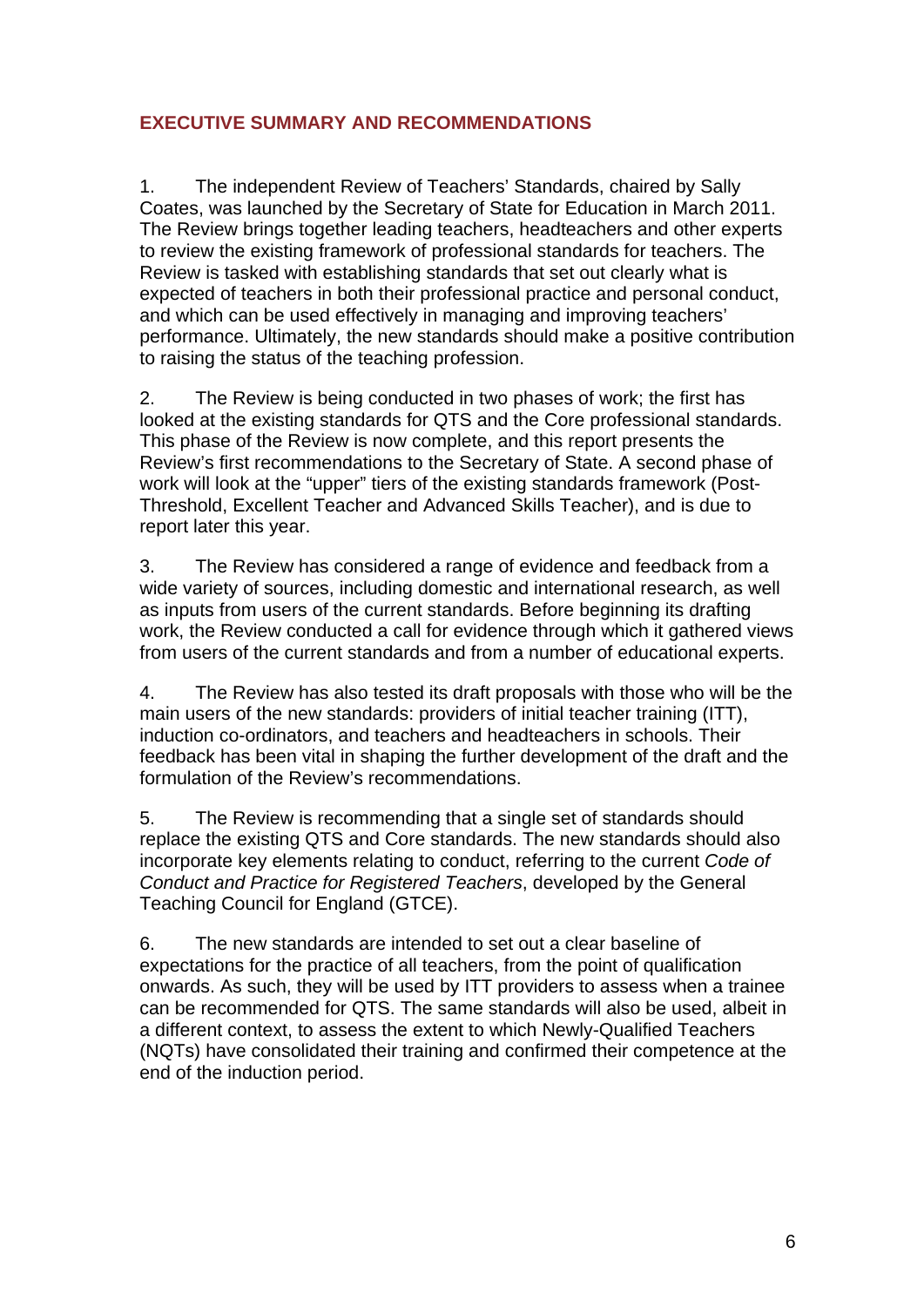7. The Review has been clear that it is not the task of standards to prescribe in detail what "good" or "outstanding" teaching should look like; that decision is best made by ITT providers, teachers and headteachers themselves. The standards should provide a clear framework within which those users can exercise their professional judgement as relevant to context, roles and responsibilities.

8. The standards document is presented in three parts: a preamble, Part 1 and Part 2. The preamble provides an overarching statement of the practices and attitudes that are expected of all teachers. Part 1 contains the standards for teaching; Part 2 contains the standards for personal and professional conduct. Taken together, the preamble, Part 1 and Part 2 constitute the proposed new standards.

9. In Part 1, each of the eight standards is underpinned by supporting bullet points which are intended to illustrate the scope of the overarching statement. Those assessing trainees and teachers should focus on the overarching substantive statements which may involve more than the sum of the bullet points. The bullet points should be used in tracking progress against the standards during the course of an assessment cycle, so as to help determine particular areas where additional development might be needed, or indeed to observe where a trainee or teacher is already making excellent progress. To meet the standard, a trainee or teacher will be expected to demonstrate an appropriate range of practice described by the bullet points underneath each statement.

10. The standards in Parts 1 and 2 are different in nature; those in Part 2 set non-negotiable expectations in terms of a teacher's behaviour and conduct. These standards are not designed to be assessed in the same way as the standards for teaching in Part 1. The standards in Part 1 will clearly be demonstrated in a variety of ways by teachers at different points in their career, as appropriate to the setting in which they are working and the duties they perform. The standards in Part 1 will also form the basis for the assessment of both trainees and serving teachers.

11. The Review concluded that it is not helpful for the standards to attempt to specify gradual increments in the expectations for how a teacher should be performing year on year. By defining clearly the framework within which all teachers operate, the standards should provide the parameters within which teachers can identify and address their professional development needs, as appropriate to the role and setting in which they are working.

12. As part of the second phase of its work, the Review will be looking at the remaining tiers of the existing standards framework (Post-Threshold, Excellent Teacher and Advanced Skills Teacher standards).

13. A second and final report will be made by the Review to the Secretary of State in the autumn of this year.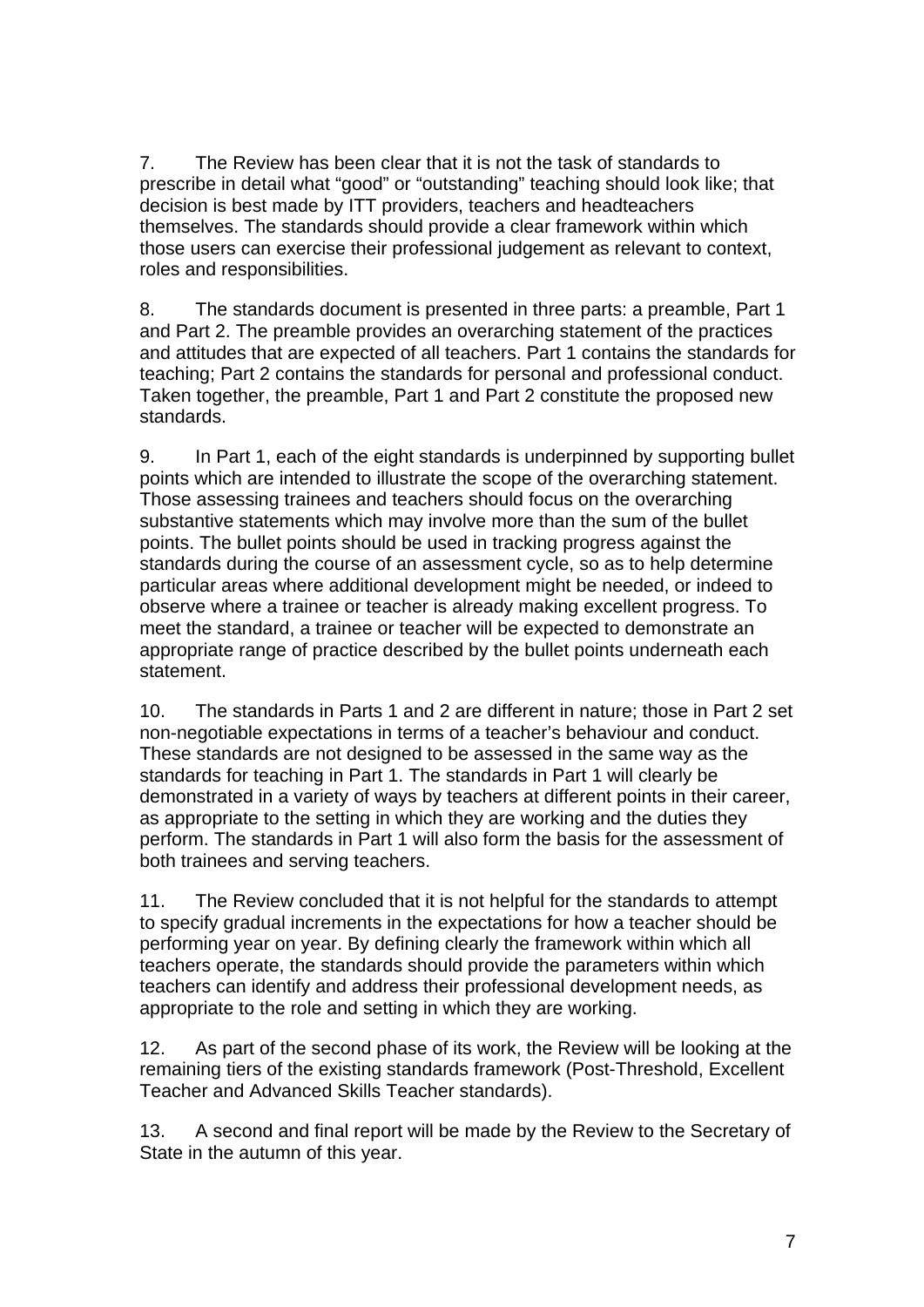## **Recommendations**

R1: The draft standards proposed by this report should be adopted to replace the existing Qualified Teacher Status (QTS) standards and the Core professional standards.

R2: The single set of standards proposed by this report incorporates standards for behaviour and conduct, and as such these standards should replace the current Code of Conduct and Practice for Registered Teachers from September 2012.

R3: Successful assessment against these standards should be the determining factor in a recommendation for the award of QTS and successful completion of statutory induction.

R4. The new standards should be introduced for use from 1 September 2012. All trainee teachers beginning their training on or after that date should be assessed exclusively against the new standards.

R5: The new standards continue to define the "baseline" level of practice expected of all teachers.

R6. The Department for Education should make clear arrangements to manage the introduction of the new standards for those trainees already in training on 1 September 2012, and for teachers who are in service on that date.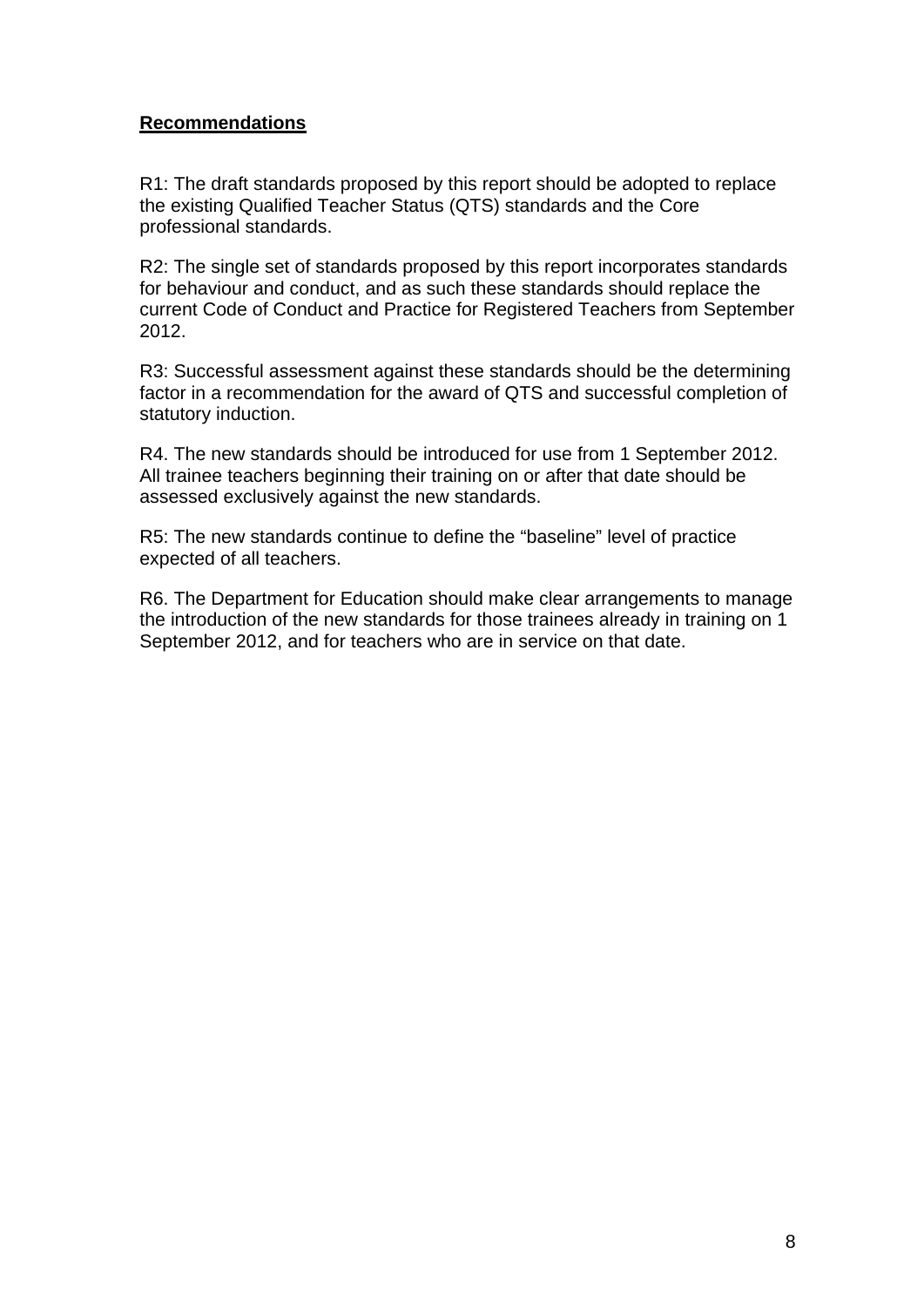# <span id="page-10-0"></span>**PROPOSED STANDARDS**

## **STANDARDS FOR TEACHERS**

# **PREAMBLE**

Teachers make the education of their pupils their first concern, and are accountable for achieving the highest possible standards in work and conduct. Teachers act with honesty and integrity; have strong subject knowledge, keep their knowledge and skills as teachers up-to-date and are self-critical; forge positive professional relationships; and work with parents in the best interests of their pupils.

# **PART ONE: TEACHING**

#### **A teacher must:**

#### **1 Set high expectations which inspire, motivate and challenge pupils**

- establish a safe and stimulating environment for pupils, rooted in mutual respect
- set goals that stretch and challenge pupils of all backgrounds, abilities and dispositions
- demonstrate consistently the positive attitudes, values and behaviour which are expected of pupils.

#### **2 Promote good progress and outcomes by pupils**

- be accountable for pupils' attainment, progress and outcomes
- plan teaching to build on pupils' capabilities and prior knowledge
- guide pupils to reflect on the progress they have made and their emerging needs
- demonstrate knowledge and understanding of how pupils learn and how this impacts on teaching
- encourage pupils to take a responsible and conscientious attitude to their own work and study.

#### **3 Demonstrate good subject and curriculum knowledge**

- have a secure knowledge of the relevant subject(s) and curriculum areas, foster and maintain pupils' interest in the subject, and address misunderstandings
- demonstrate a critical understanding of developments in the subject and curriculum areas, and promote the value of scholarship
- demonstrate an understanding of and take responsibility for promoting high standards of literacy, articulacy and the correct use of standard English, whatever the teacher's specialist subject
- if teaching early reading, demonstrate a clear understanding of systematic synthetic phonics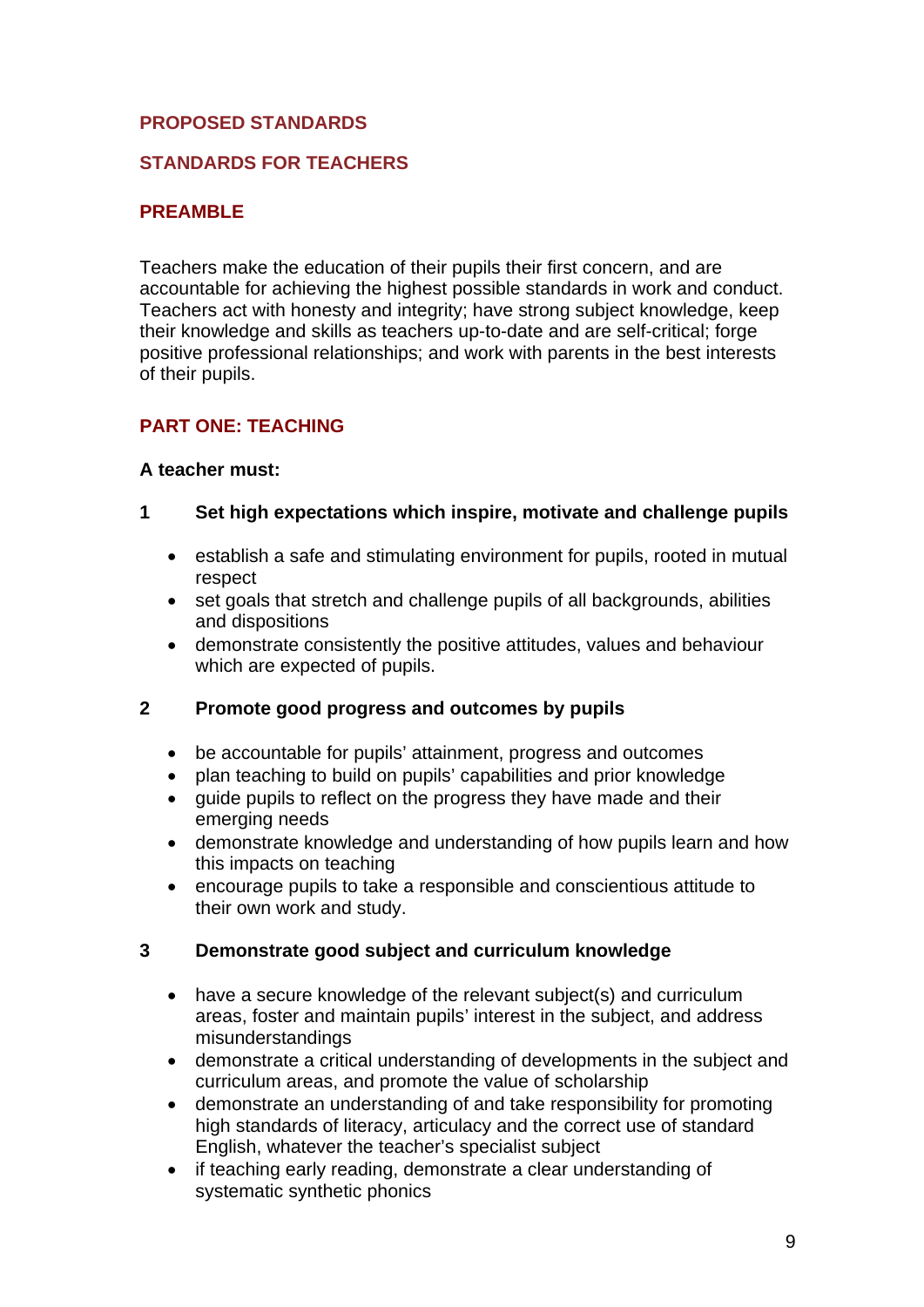• if teaching early mathematics, demonstrate a clear understanding of appropriate teaching strategies.

# **4 Plan and teach well structured lessons**

- impart knowledge and develop understanding through effective use of lesson time
- promote a love of learning and children's intellectual curiosity
- set homework and plan other out-of-class activities to consolidate and extend the knowledge and understanding pupils have acquired
- reflect systematically on the effectiveness of lessons and approaches to teaching
- contribute to the design and provision of an engaging curriculum within the relevant subject area(s).

# **5 Adapt teaching to respond to the strengths and needs of all pupils**

- know when and how to differentiate appropriately, using approaches which enable pupils to be taught effectively
- have a secure understanding of how a range of factors can inhibit pupils' ability to learn, and how best to overcome these
- demonstrate an awareness of the physical, social and intellectual development of children, and know how to adapt teaching to support pupils' education at different stages of development
- have a clear understanding of the needs of all pupils, including those with special educational needs; those of high ability; those with English as an additional language; those with disabilities; and be able to use and evaluate distinctive teaching approaches to engage and support them.

# **6 Make accurate and productive use of assessment**

- know and understand how to assess the relevant subject and curriculum areas, including statutory assessment requirements
- make use of formative and summative assessment to secure pupils' progress
- use relevant data to monitor progress, set targets, and plan subsequent lessons
- give pupils regular feedback, both orally and through accurate marking, and encourage pupils to respond to the feedback.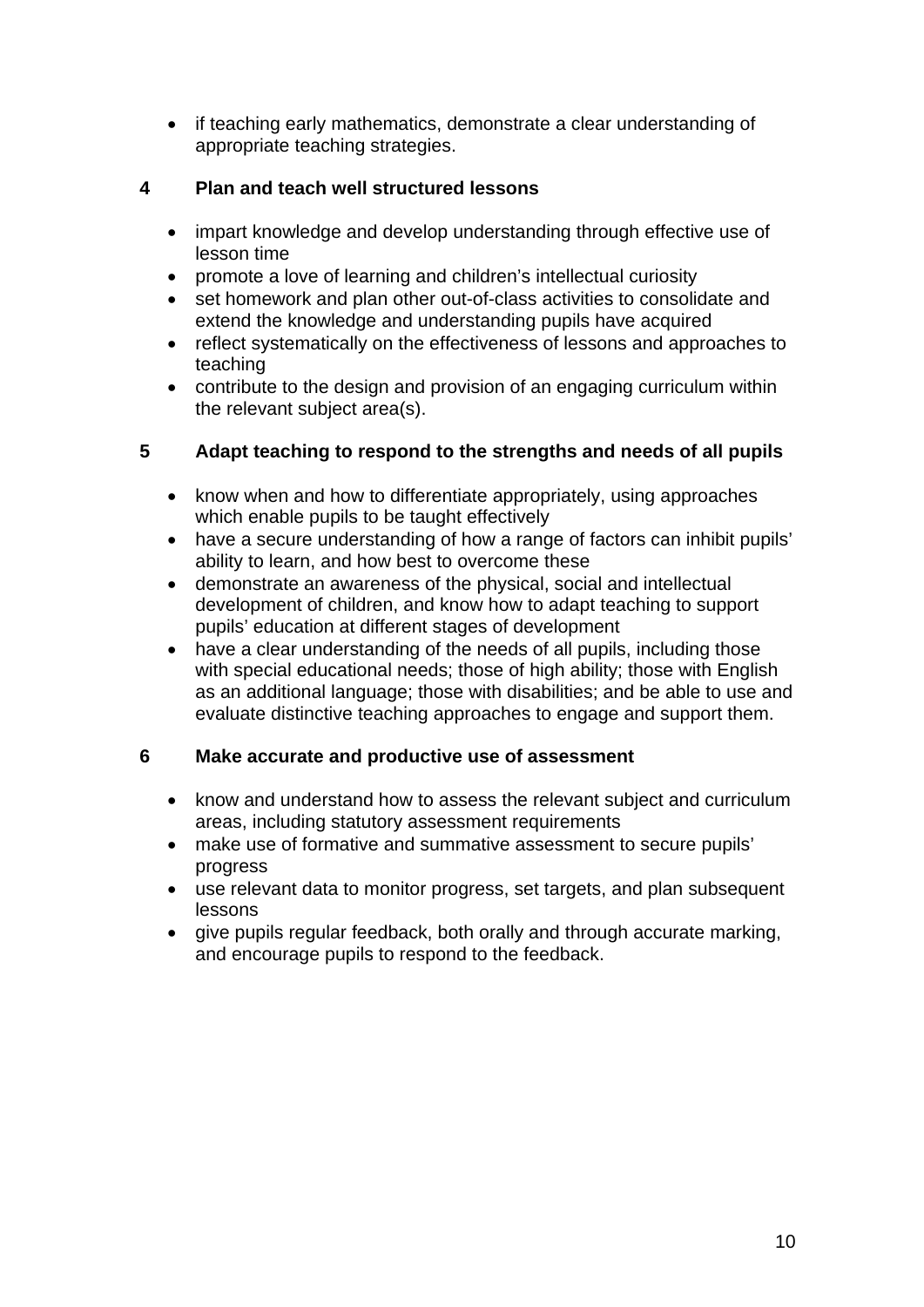## **7 Manage behaviour effectively to ensure a good and safe learning environment**

- have clear rules and routines for behaviour in classrooms, and take responsibility for promoting good and courteous behaviour both in classrooms and around the school, in accordance with the school's behaviour policy
- have high expectations of behaviour, and establish a framework for discipline with a range of strategies, using praise, sanctions and rewards consistently and fairly
- manage classes effectively, using approaches which are appropriate to pupils' needs in order to involve and motivate them
- maintain good relationships with pupils, exercise appropriate authority, and act decisively when necessary.

# **8 Fulfil wider professional responsibilities**

- make a positive contribution to the wider life and ethos of the school
- develop effective professional relationships with colleagues, knowing how and when to draw on advice and specialist support
- deploy support staff effectively
- take responsibility for improving teaching through appropriate professional development, responding to advice and feedback from colleagues
- communicate effectively with parents with regard to pupils' achievements and well-being.

\*\*\*\*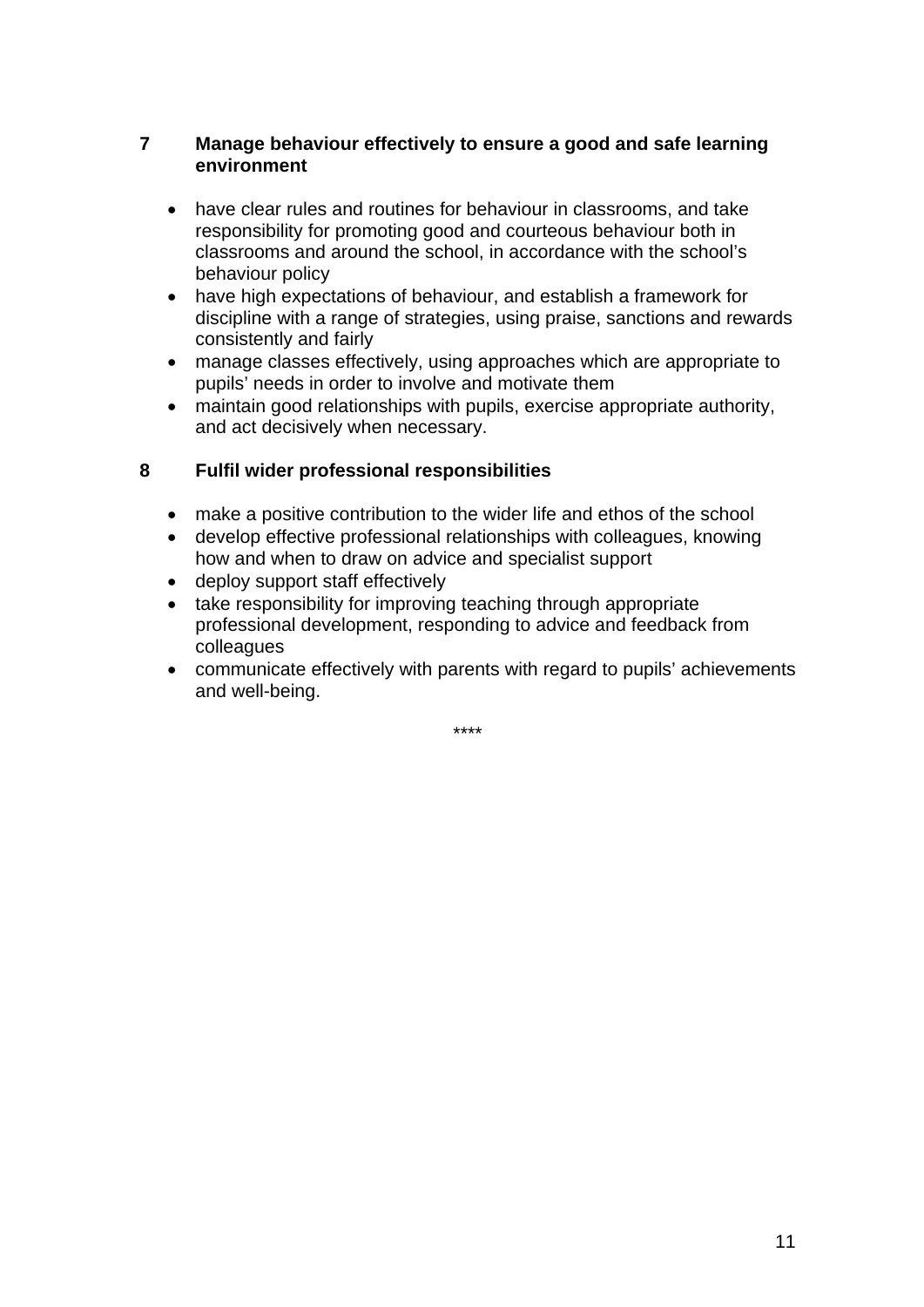# **PART TWO: PERSONAL AND PROFESSIONAL CONDUCT**

A teacher is expected to demonstrate consistently high standards of personal and professional conduct. The following statements define the behaviour and attitudes which set the required standard for conduct throughout a teacher's career.

- Teachers uphold public trust in the profession and maintain high standards of ethics and behaviour, within and outside school, by:
	- o treating pupils with dignity, building relationships rooted in mutual respect, and at all times observing proper boundaries appropriate to a teacher's professional position
	- o having regard for the need to safeguard pupils' well-being, in accordance with statutory provisions
	- o showing tolerance of and respect for the rights of others
	- o not undermining fundamental British values, including democracy, the rule of law, individual liberty and mutual respect, and tolerance of those with different faiths and beliefs
	- o ensuring that personal beliefs are not expressed in ways which exploit pupils' vulnerability or might lead them to break the law.
- Teachers must have proper and professional regard for the ethos, policies and practices of the school in which they teach, and maintain high standards in their own attendance and punctuality.
- Teachers must have an understanding of, and always act within, the statutory frameworks which set out their professional duties and responsibilities.

\*\*\*\*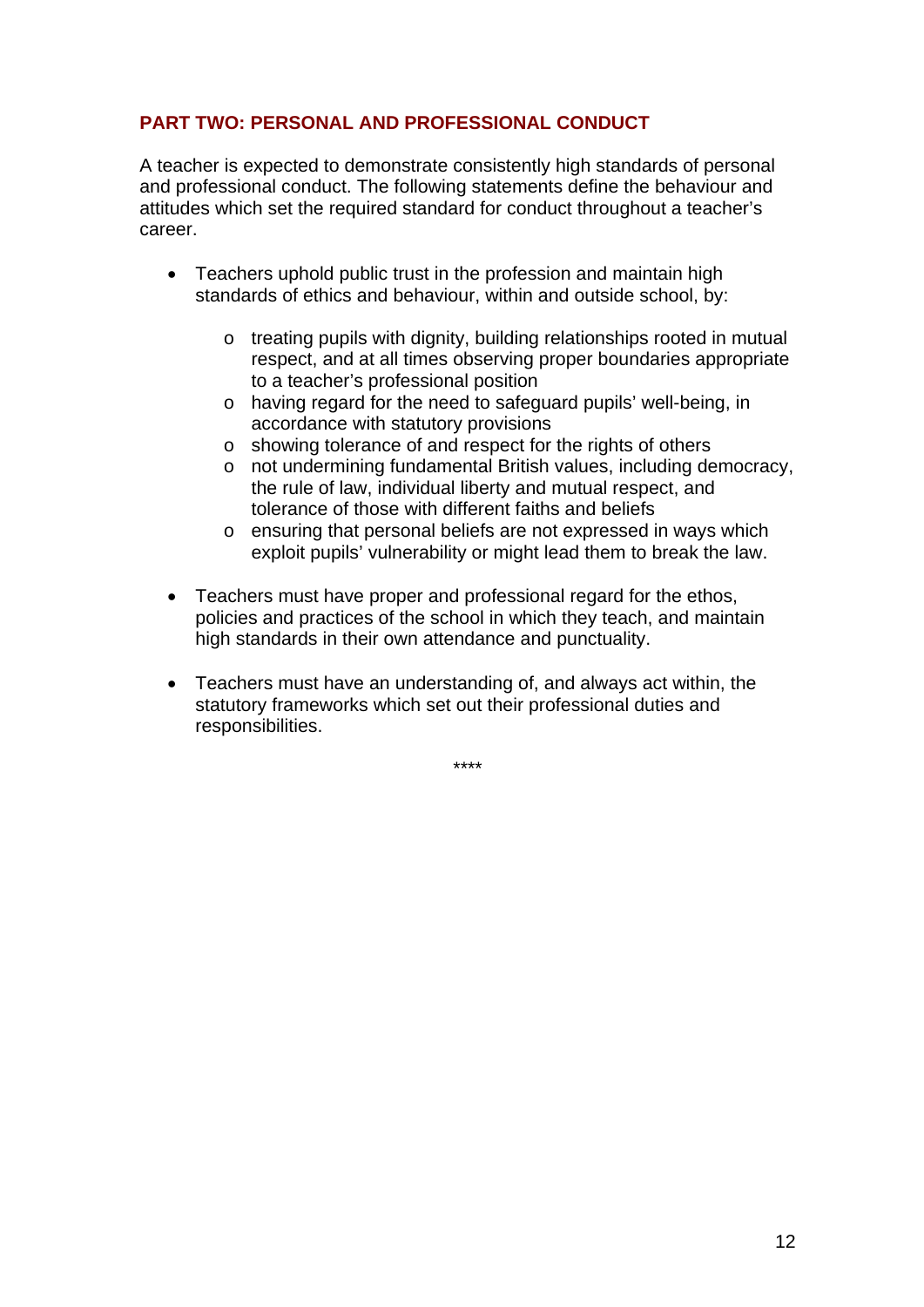# <span id="page-14-0"></span>**INTRODUCTION: BACKGROUND AND SCOPE OF THE REVIEW**

- 1.1. The Schools White Paper, *The Importance of Teaching,* published in November 2010, set out the Government's intention to carry out a review of the framework of professional standards for teachers in England.<sup>[1](#page-14-1)</sup>
- 1.2. The White Paper argued that "The proliferation of existing teacher standards means that our expectations of teachers are unclear, and makes it hard to assess teacher performance and steer professional development" (2.34), and announced "a review of existing measures of teacher performance and conduct, including the current professional standards for teachers and the General Teaching Council for England's (GTCE) code of conduct and practice, to establish clear and unequivocal standards" (2.34).
- 1.3. On 11 March 2011, the Secretary of State for Education announced the launch of the independent Review of Teachers' Standards, and the appointment of Sally Coates, principal of Burlington Danes Academy in West London, to chair the Review.<sup>[2](#page-14-2)</sup> The Review Group comprises teachers, head teachers and other experts including representatives of the ITT sector.
- 1.4. The Review's terms of reference (reproduced in **Annex A**) task it with establishing a set of standards which:
	- are unequivocal, clear and easy to understand;
	- provide a tool to assess teachers' performance and steer professional development;
	- are designed to inspire confidence in the profession;
	- focus primarily on the key elements of teaching (including approaches to early reading and early mathematics), how to address poor behaviour and how to support children with additional needs, including Special Educational Needs; and
	- encompass standards of ethics and behaviour, both within and outside the school, including, for example, having tolerance and respect for the rights and views of others and not undermining UK democratic values.

<sup>1</sup> 

<span id="page-14-2"></span><span id="page-14-1"></span><sup>&</sup>lt;sup>1</sup> <https://www.education.gov.uk/publications/eOrderingDownload/CM-7980.pdf><br><sup>2</sup> http://www.education.gov.uk/inthenews/inthenews/a00754<u>65/major-overhaul-of-qualifications-</u> [to-raise-the-standard-of-teaching](http://www.education.gov.uk/inthenews/inthenews/a0075465/major-overhaul-of-qualifications-to-raise-the-standard-of-teaching)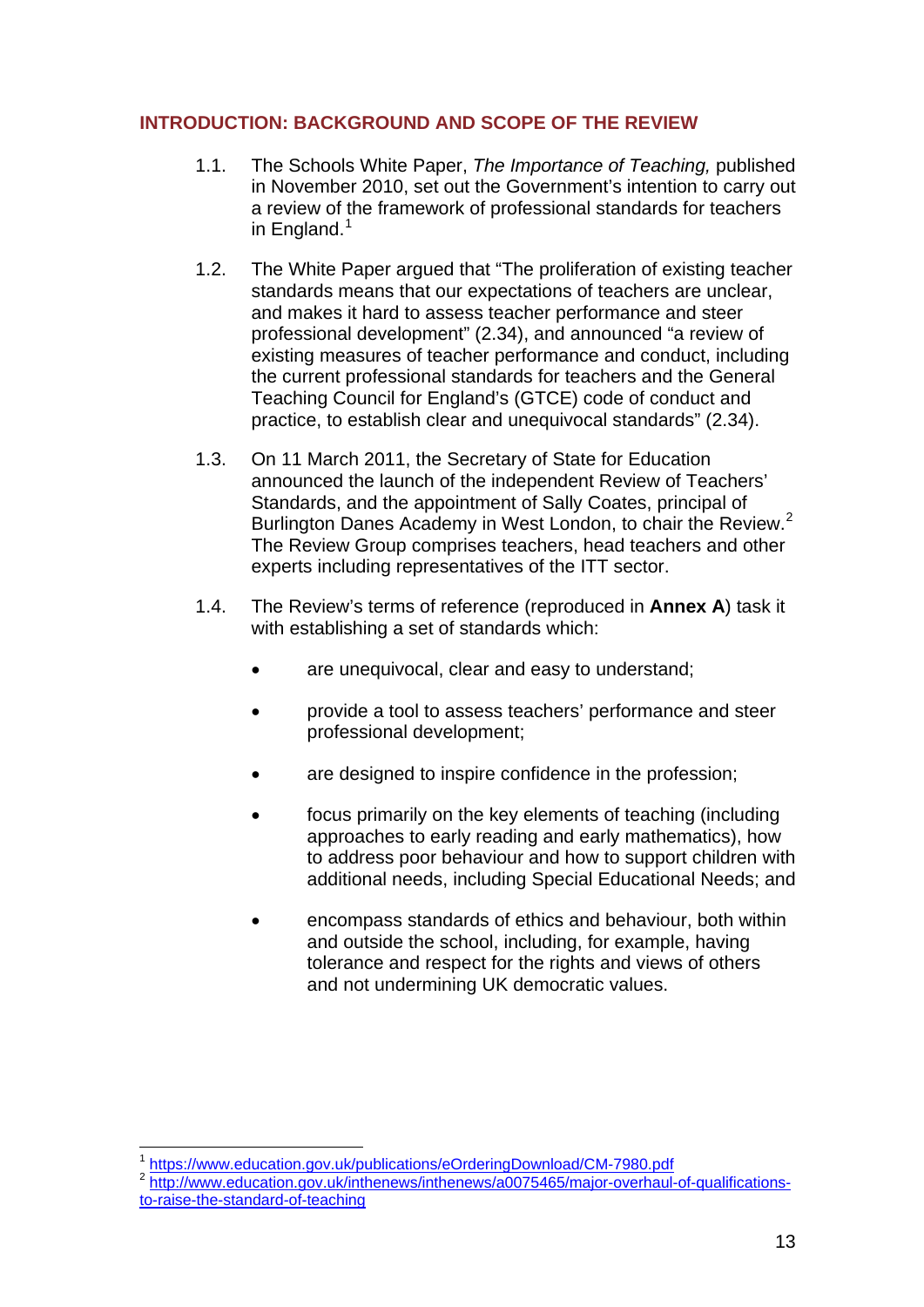- 1.5. The Review has been asked to look at the full framework of professional standards for teachers developed by the Training and Development Agency for Schools (TDA). The scope of the review does not include professional standards for Early Years Professional Status (EYPS), or the national standards for headship, developed by the National College for School Leadership (NCSL). Other professional and occupational standards used by members of the schools workforce (professional standards for Higher Level Teaching Assistant status, and National Occupational Standards for Supporting Teaching and Learning in Schools, both developed by the TDA) are also outside the scope of this Review.
- 1.6. The Review has also looked at the *Code of Conduct and Practice for Registered Teachers* ("the Code"), developed by the General Teaching Council for England (GTCE), with a view to incorporating key elements relating to conduct into the new standards.<sup>[3](#page-15-0)</sup> All registered teachers are currently required to abide by the Code, and any disciplinary proceedings undertaken by the GTCE will have regard to it.
- 1.7. The current framework of professional standards for teachers comprises five tiers:
	- Qualified Teacher Status (QTS)
	- Core

1

- Post-Threshold
- Excellent Teacher
- Advanced Skills Teacher (AST)
- 1.8. The Review is being conducted in two phases, and will report to the Secretary of State at the conclusion of each phase. The first phase, to which this report relates, has looked at the existing standards for QTS and Core.<sup>[4](#page-15-1)</sup> Further recommendations relating to the remaining tiers of the current standards framework will be made to the Secretary of State later this year.
- 1.9. Trainee teachers are required to demonstrate that they have satisfied all 33 of the current QTS standards before they can be recommended to the GTCE for the award of  $QTS$ <sup>[5](#page-15-2)</sup>  $QTS$  defines the benchmark for entering the teaching profession in the maintained sector in England.

<span id="page-15-1"></span><span id="page-15-0"></span><sup>&</sup>lt;sup>3</sup> http://www.gtce.org.uk/documents/publicationpdfs/code\_of\_conduct\_1009.pdf<br><sup>4</sup> For details of the existing framework of professional standards, produced by the TDA and introduced in September 2007, see [www.tda.gov.uk/standards.](http://www.tda.gov.uk/standards)

<span id="page-15-2"></span><sup>&</sup>lt;sup>5</sup> The Government confirmed in the Schools White Paper that it intends to abolish the GTCE. Subject to the passage of the Education Bill, some of the GTCE's current functions will be transferred to a new Executive Agency of the DfE with effect from April 2012.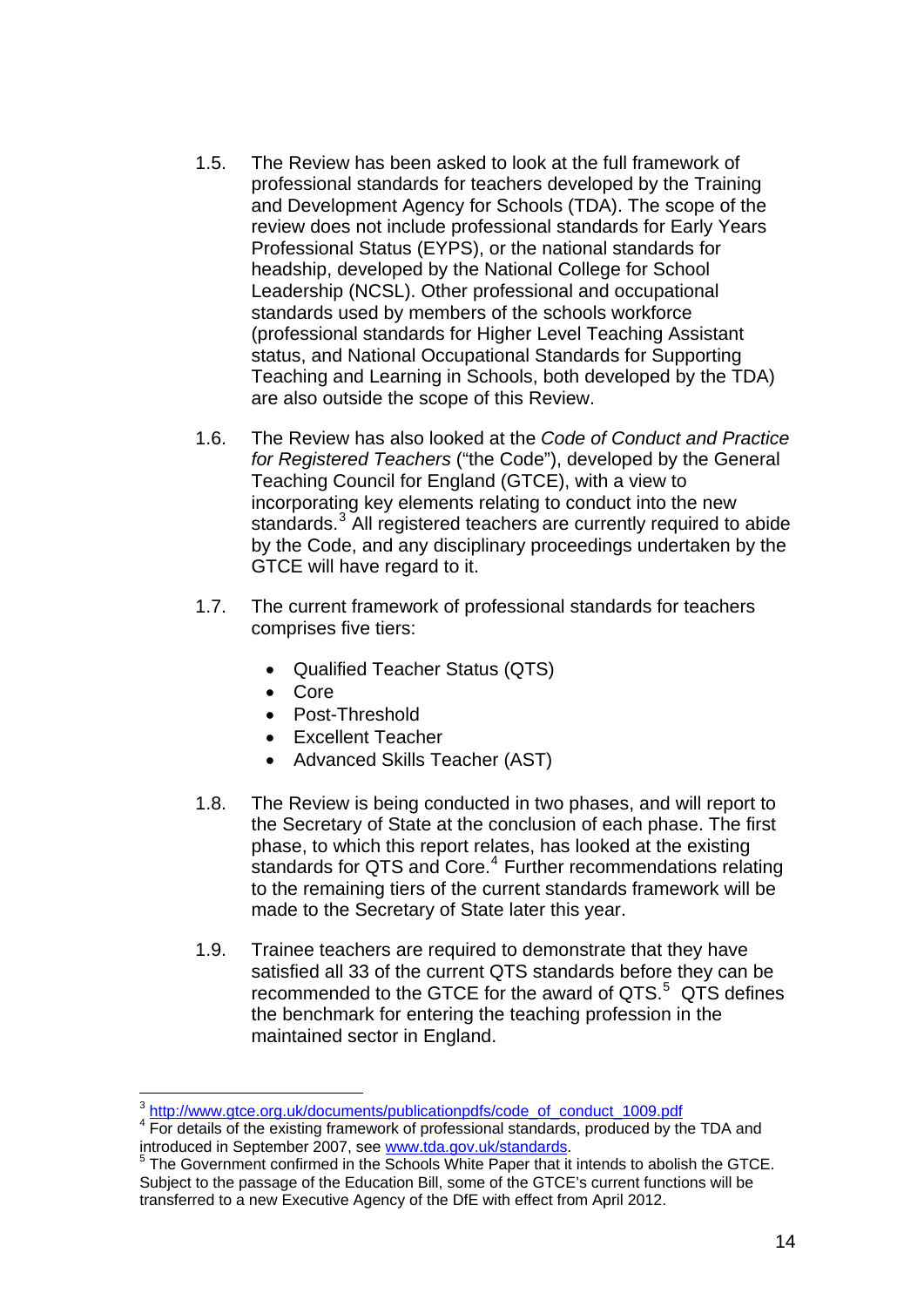- 1.10. Those teachers who subsequently take up a Newly-Qualified Teacher (NQT) role in a maintained school or non-maintained special school are required by law to complete a period of induction.<sup>[6](#page-16-0)</sup> The induction period, which lasts three full terms, represents a period of sustained additional support for NQTs, building a "bridge" between the training phase and full employment. At the end of the induction period, an NQT is assessed (by the headteacher of the school in which they are working) against the 41 Core standards (which are substantially the same as the QTS standards, with a small number of additional requirements). On 28 April 2011, the Secretary of State announced that the Department for Education (DfE) would be considering the existing arrangements for induction to see how these might be updated and simplified better to serve the interests of schools, NQTs and pupils. The DfE will consult on new regulations for statutory induction in the autumn term of 2011.
- 1.11. Following induction, the Core standards continue to define the "baseline" level of practice expected of all teachers. Once a teacher reaches the top of the main pay scale (which comprises six incremental points), they become eligible to "cross the Threshold" and move onto the upper pay scale, which comprises a further three performance-related pay points. In order to move onto the upper pay scale, a teacher must be assessed as having met the ten Post-Threshold standards.<sup>[7](#page-16-1)</sup>
- 1.12. Excellent Teacher and Advanced Skills Teacher statuses exist to designate outstanding and established classroom practitioners who have a role in supporting the leadership of their own school, or working with other schools in an "outreach" capacity to share best practice.<sup>[8](#page-16-2)</sup> Applicants are assessed against the corresponding standards as part of the designation process.
- 1.13. The Core standards are used to support the performance management of teachers once they have successfully completed their induction period.<sup>[9](#page-16-3)</sup> Those who have "crossed the Threshold", or attained either Excellent Teacher or Advanced Skills Teacher status are also assessed against the relevant standards for those statuses.

<u>.</u>

<span id="page-16-0"></span> $6$  As defined by The Education (Induction Arrangements for School Teachers) (England) Regulations 2008.

<span id="page-16-1"></span> $7$  Details of the pay scales for classroom teachers, and the association with professional standards, is found in the [School Teachers' Pay and Conditions Document 2010.](https://www.education.gov.uk/publications/eOrderingDownload/2010%20PandC%20All%20sections.pdf)

<span id="page-16-2"></span> $8$  It is not necessary to have "crossed the Threshold" to attain AST status; it is, however, necessary to have done so in order to be designated an "Excellent Teacher".

<span id="page-16-3"></span><sup>&</sup>lt;sup>9</sup> NQTs are not subject to the statutory performance management arrangements, as defined by [The Education \(School Teacher Performance Management\) \(England\) Regulations 2006.](http://www.legislation.gov.uk/uksi/2006/2661/made/data.pdf)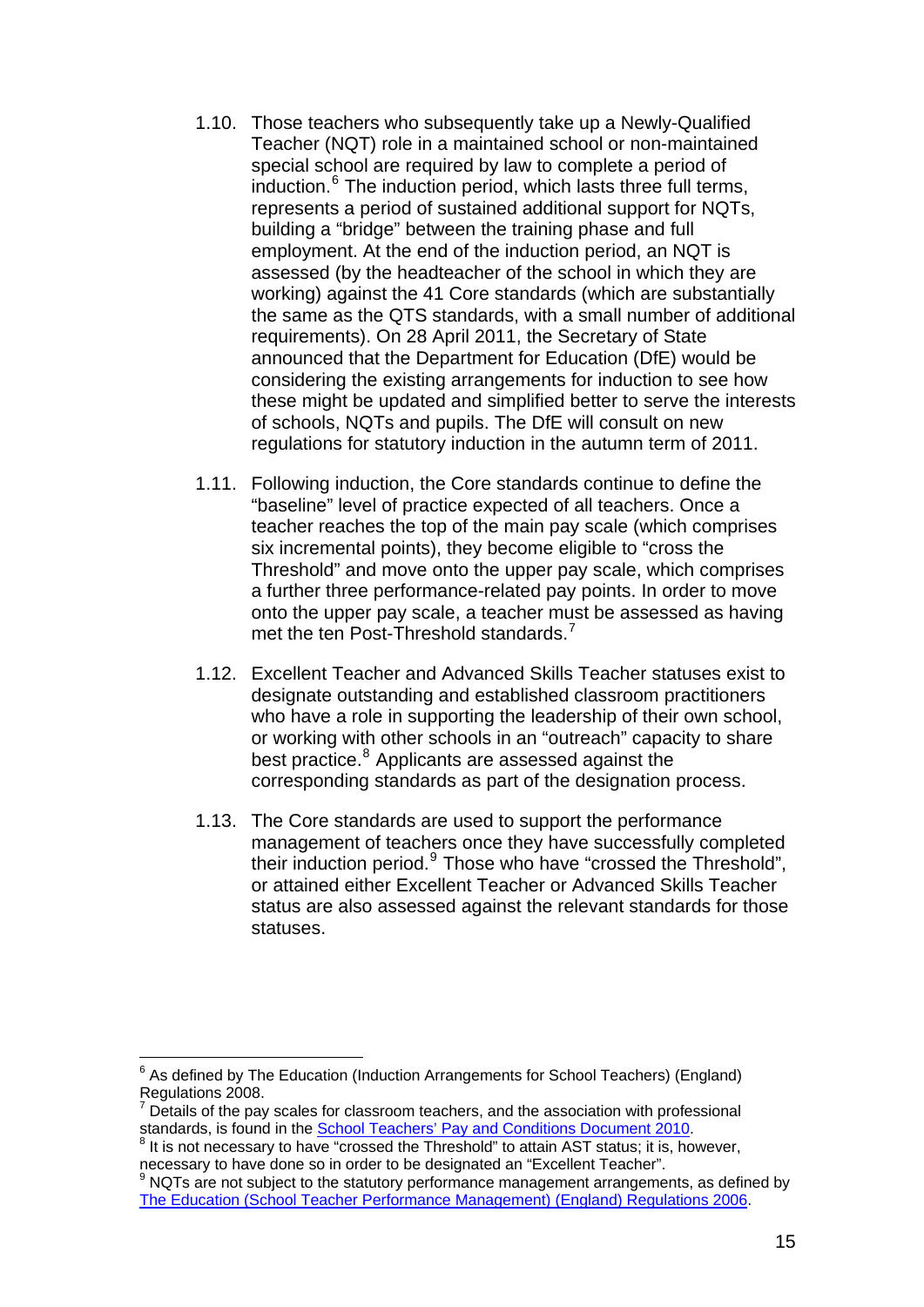At present, the standards are formally described as providing the "backdrop" to performance management discussions.<sup>[10](#page-17-0)</sup> The DfE has recently launched a consultation on proposed amendments to the performance management system which would include the introduction of a more direct relationship between the standards and the appraisal of teachers.<sup>[11](#page-17-1)</sup> The consultation is currently underway, and is due to close on 16 August 2011.<sup>[12](#page-17-2)</sup>

1.14. It should also be noted that the work of the Review to date has taken place in parallel with a Government review of the current infrastructure and mechanisms for the delivery of Initial Teacher Training in England, published on 27 June  $2011$ .<sup>[13](#page-17-3)</sup> The strategy document published by the DfE as part of that review notes that the professional standards for qualified teachers "should set out the knowledge and skills that all teachers should develop through ITT" (para 17), with a view to ensuring that "the content of ITT meets the needs of schools".

<span id="page-17-1"></span><span id="page-17-0"></span><sup>&</sup>lt;sup>10</sup> Introduction to the Professional Standards for Teachers, paragraph 9.

<sup>&</sup>lt;sup>10</sup> Introduction to the Professional Standards for Teachers, paragraph 9.<br><sup>11</sup> See <u>http://www.education.gov.uk/inthenews/inthenews/a0077469/schools-to-get-more-</u> [power-to-manage-teachers](http://www.education.gov.uk/inthenews/inthenews/a0077469/schools-to-get-more-power-to-manage-teachers) for further detail.

 $12$  The online consultation is accessible via the DfE website:

<span id="page-17-2"></span>[http://www.education.gov.uk/consultations/index.cfm?action=consultationDetails&consultationId](http://www.education.gov.uk/consultations/index.cfm?action=consultationDetails&consultationId=1743&external=no&menu=1)<br>=1743&external=no&menu=1

<span id="page-17-3"></span>[<sup>=1743&</sup>amp;external=no&menu=1](http://www.education.gov.uk/consultations/index.cfm?action=consultationDetails&consultationId=1743&external=no&menu=1) [13](http://www.education.gov.uk/consultations/index.cfm?action=consultationDetails&consultationId=1743&external=no&menu=1) *[Training our next generation of outstanding teachers: An improvement strategy for discussion](http://media.education.gov.uk/assets/files/pdf/t/training%20our%20next%20generation%20of%20outstanding%20teachers.pdf)*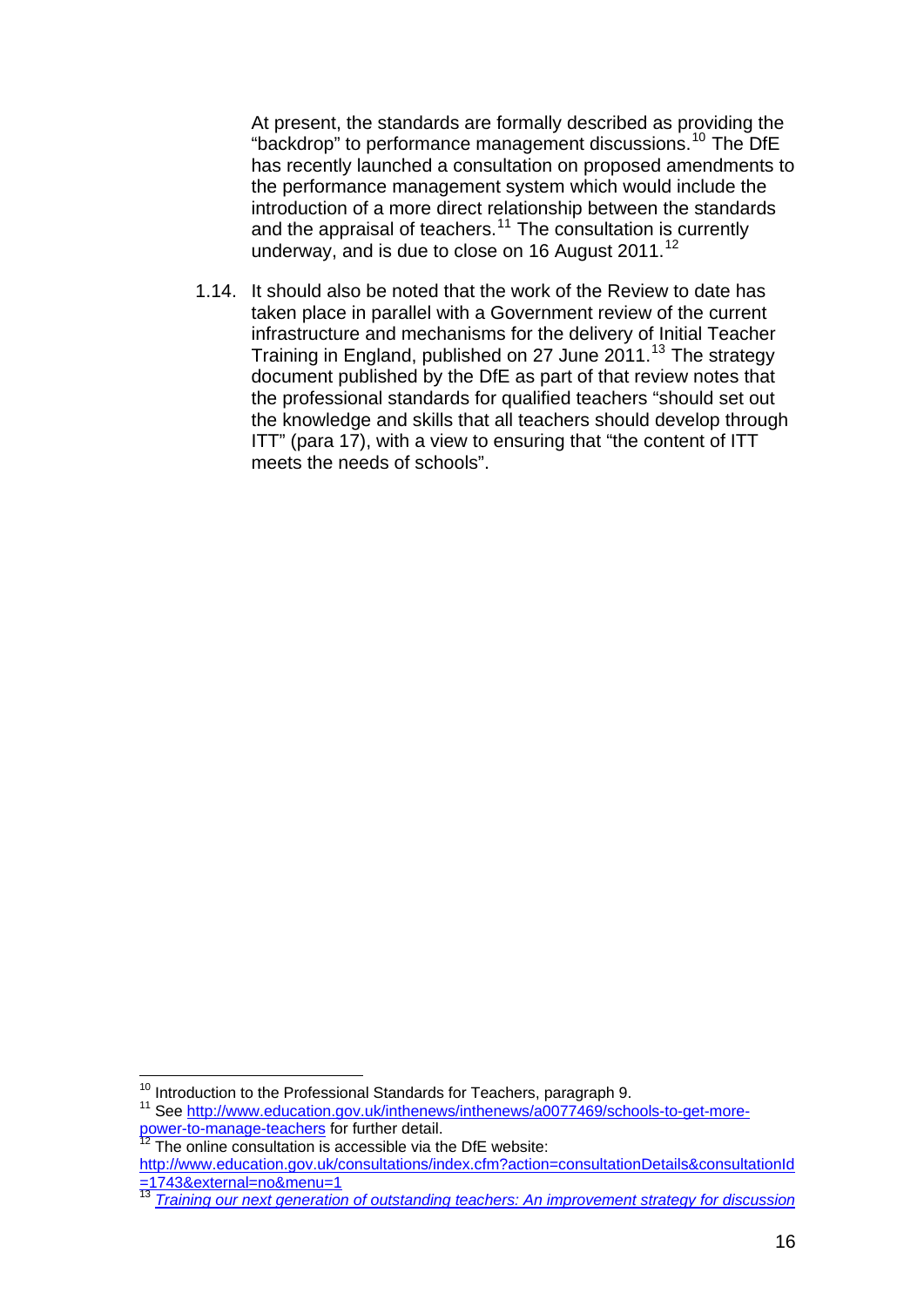# <span id="page-18-0"></span>**2. THE REVIEW PROCESS**

- 2.1. Supported by a Secretariat provided by the DfE, the Review Group met on 7 occasions between 14 March and 4 July 2011. The full committee designated a sub-group of its membership to act as a Drafting Group, charged with the main work of developing the draft standards. This Drafting Group convened on a number of additional occasions outside the meetings of the main Review.
- 2.2. The Review Group began by defining what it understood to be the purpose of teachers' standards, and agreed that standards should broadly provide:
	- one or more nationally consistent benchmarks for quality of teachers' practice and conduct to improve pupils' achievement;
	- a suitable standard of demonstrable competence and conduct for entry to the profession, raising the quality, and also to be required by the end of induction;
	- a clear basis for helping teachers to develop professionally; and
	- a clear basis for schools to tackle underperformance and misconduct through performance management.
- 2.3. The Review considered evidence from domestic and international sources to explore the use of teachers' standards in different education systems, and to identify the ways in which standards have been used effectively to support teachers' professional development and manage performance. The Review also looked at evidence from other high-status professions in order to understand how professional standards are used to benchmark and develop performance. This included consideration of the relationship between codes of conduct and standards for professional practice. A summary of the evidence considered by the Review before the drafting process began is presented in **Annex B**.
- 2.4. Having considered the available evidence, the Review wished to carry out a further call for evidence, targeted at a number of key stakeholders. These included 54 ITT providers rated "Outstanding" (Grade 1) by Ofsted, bodies representing the ITT sector (UCET and NASBTT), and a number of educational experts whose views the Review wished to invite. Teacher and headteacher unions were also invited to make written representations at this stage. A full list of those responded to the initial call for evidence is provided in **Annex C**.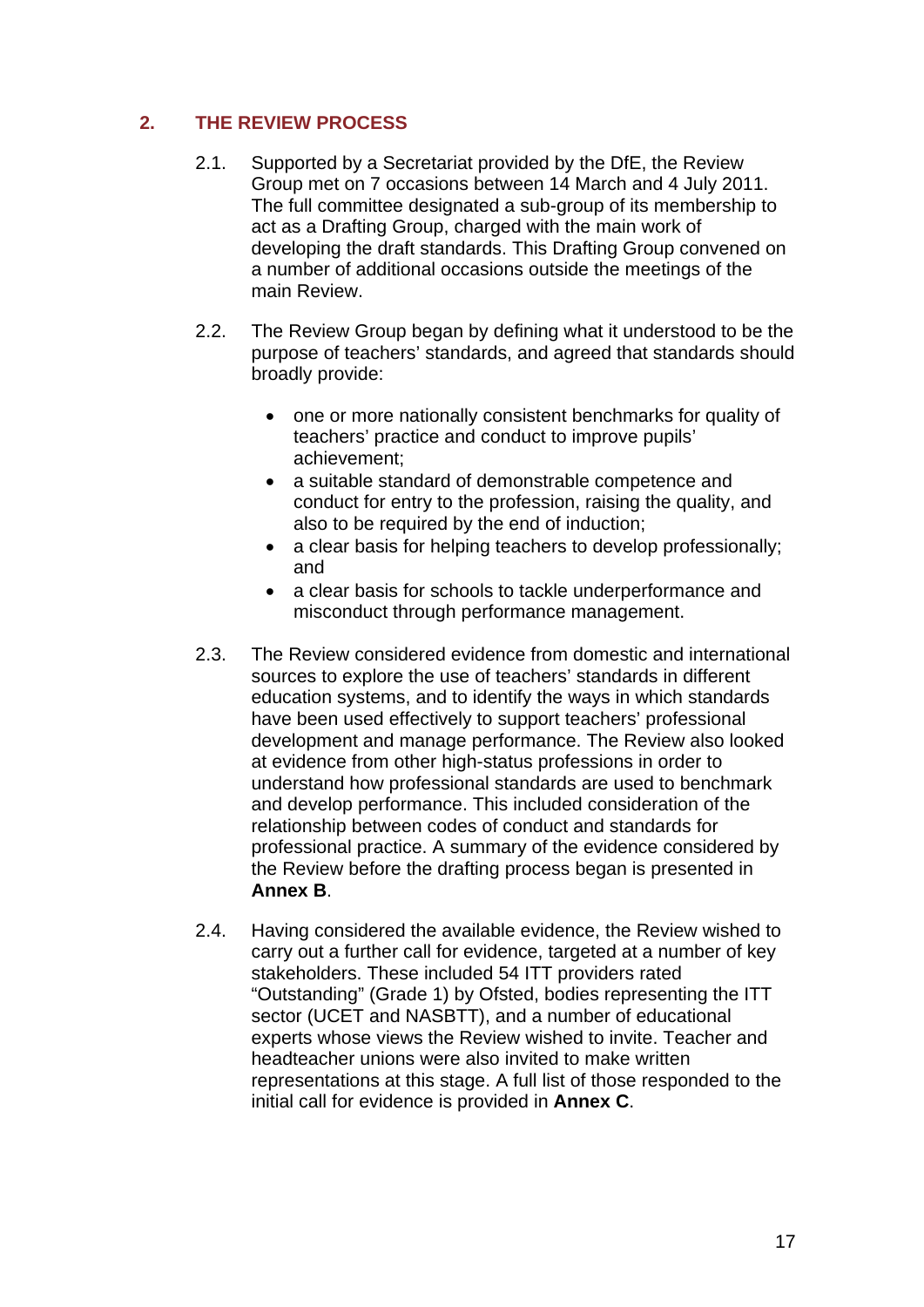- 2.5. Based on the evidence reviewed and further responses received, a summary of which is provided in **Annex D**, the Review proceeded to develop a set of draft standards. The drafting process included a mapping exercise and gap analysis conducted against the existing framework of professional standards and the GTCE Code. This identified the areas which the Review agreed should be retained in the new standards, and also flagged up those areas where the existing standards and Code were thought by the Review to be insufficient in their coverage, or where duplication could be identified.
- 2.6. The Review took the view that, in the interests of streamlining and removing duplication, it would be desirable to explore the feasibility of establishing a single set of standards to replace the existing QTS and Core standards. The Review noted that there is significant duplication between the two sets of existing standards, with evidence from users suggesting that it is not always clear how the difference between QTS and Core is meaningful or measurable in practice.
- 2.7. Having agreed to a set of draft standards, the Review wished to carry out a period of testing and engagement during which key users of the standards would be invited to comment on the proposed draft. Between 16 May and 10 June 2011, the Secretariat organised and facilitated discussions with a number of key users of teacher standards, including ITT providers and their representative bodies (through the national ITT provider network meetings), NQT induction co-ordinators, and teachers and headteachers. The Chair also met representatives of the main teacher and headteacher unions during this period to listen to their comments on the draft standards. A full list of the events at which the draft standards were tested is provided in **Annex E**. Members of the Review were also invited to carry out additional testing of the draft standards with relevant local stakeholders.
- 2.8. Feedback from the discussions on the draft standards held in May and June was presented to the Review at its meeting on 24 June. A summary of this feedback is provided in **Annex F**. Where the Review agreed that revisions to the draft standards should be made as a result of this feedback, these were incorporated into a final draft of the proposed standards recommended in this report.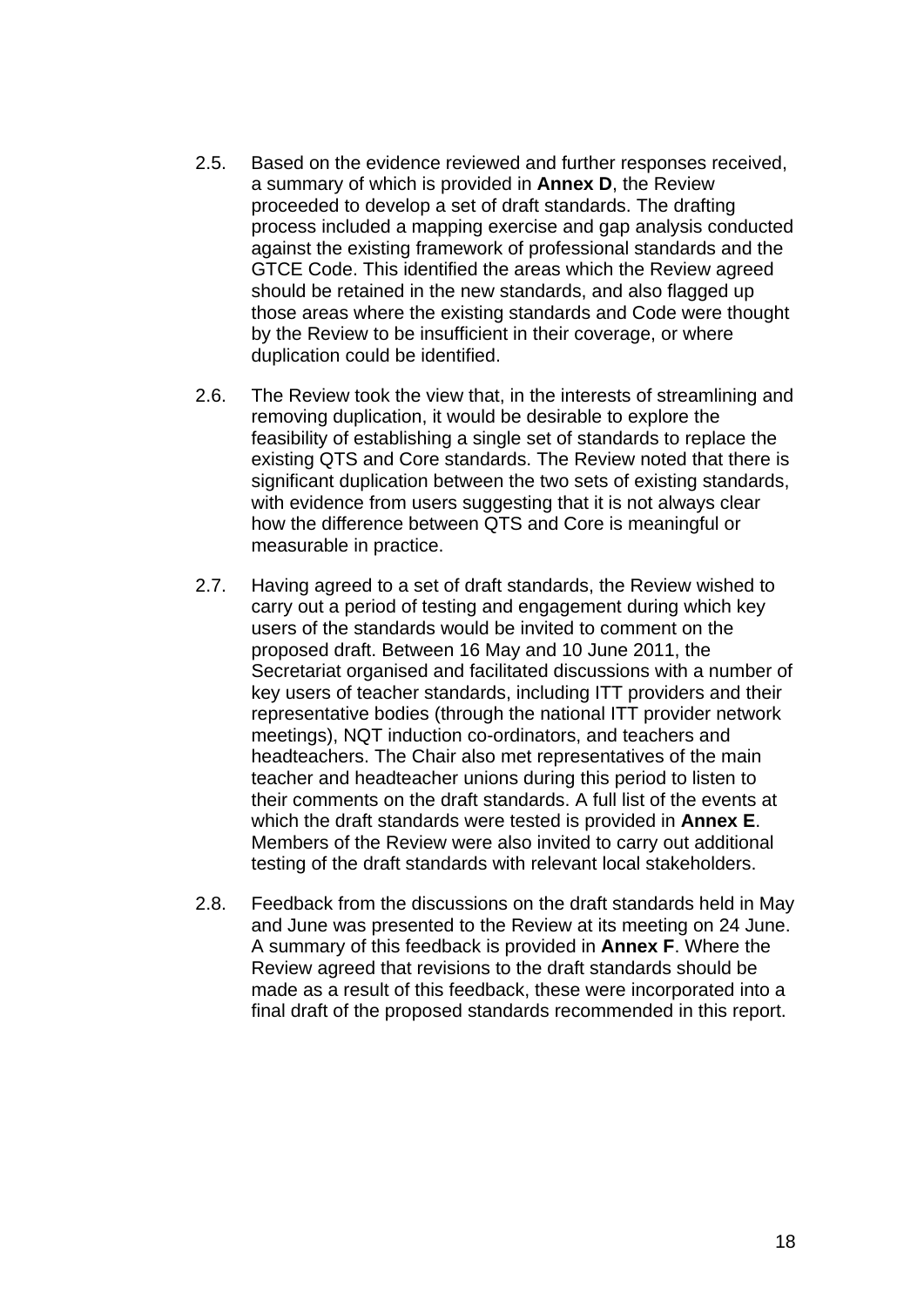# <span id="page-20-0"></span>**3. RECOMMENDATIONS AND RATIONALE**

- 3.1. The Review has been guided by its Terms of Reference in establishing a set of standards which, in its view, are more streamlined and more clearly expressed than the current standards, and which are appropriate for supporting the performance management of teachers as well as steering their professional development.
- 3.2. The Review Group is confident that the proposed standards will have the effect of increasing public confidence in the teaching profession, as the standards clearly define the key characteristics of teaching, and are designed to make that the benchmark for the practice expected of all teachers.
- 3.3. The Review wishes to make the following recommendations to the Secretary of State:

#### *R1. The draft standards proposed by this report should be adopted to replace the existing Qualified Teacher Status (QTS) standards and the Core professional standards*

- 3.4. In recommending a single set of standards to replace the existing separate sets of QTS and Core standards, the Review Group has taken the view that the duplication between the two existing sets of standards is such that the differences between them are not meaningful in practice. The Group believes that the first year of employment as a qualified teacher should focus on demonstrating consistency of practice and consolidation of the skills and knowledge acquired through ITT (whether delivered through an HEI or employment-based route). The Review Group has concluded that a single set of standards should be established to provide the framework for assessment at the end of ITT (i.e., for the recommendation of QTS), for NQTs at the end of their induction period, and then for teachers as part of the annual appraisal process.
- 3.5. In arriving at this recommendation, the Review has been mindful, from the earliest stage of discussions, that replacing two existing sets of standards, used for assessment of trainees and teachers at different career stages, with a single set of new standards could present a practical challenge to end users. Since 2007, users of the standards have been accustomed to referring to the standards that correspond to a particular assessment point or career stage (QTS, end of induction, Threshold, etc.).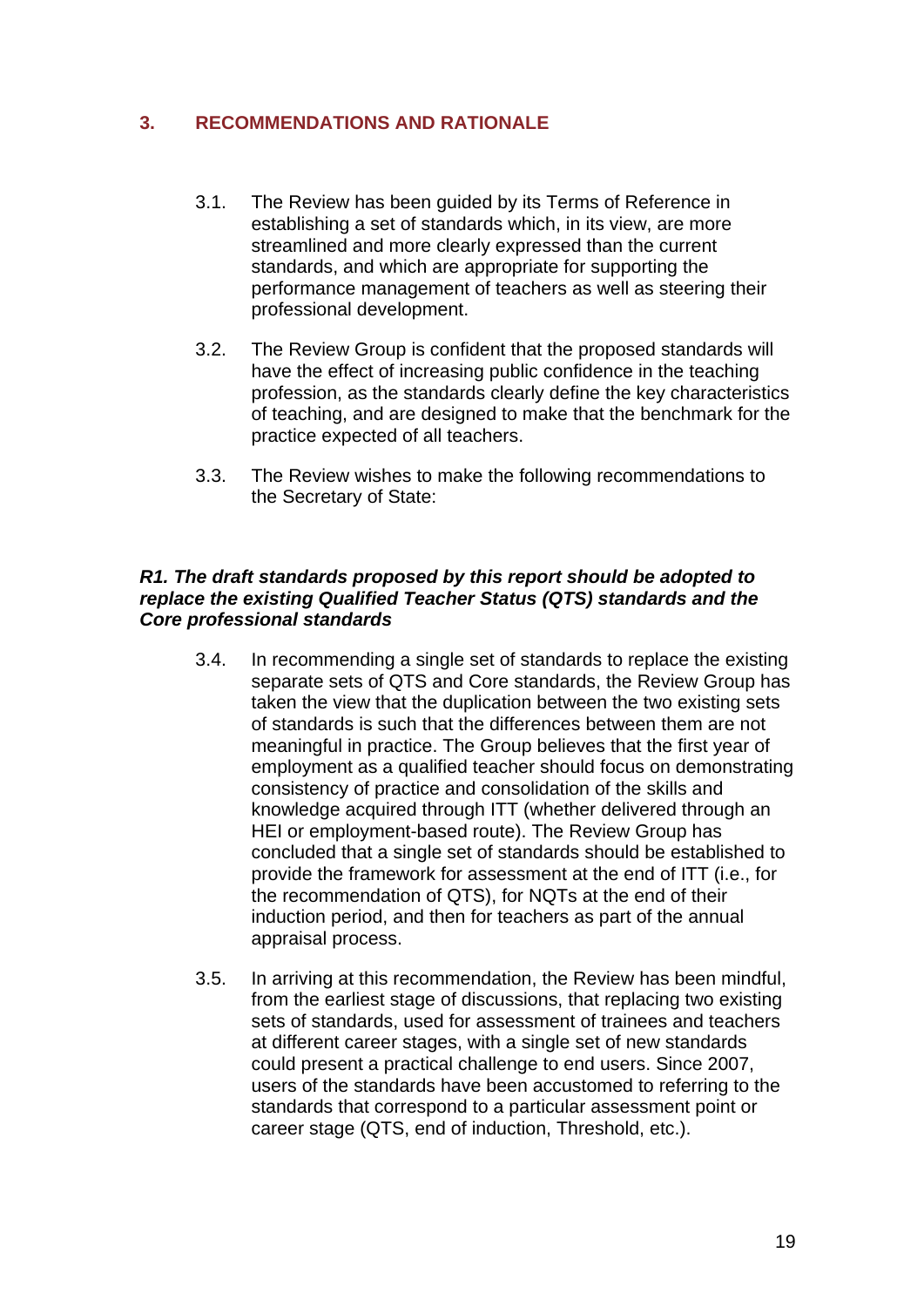However, the Review has taken the view that a single set of standards defining the key elements of teaching should be applied, as appropriate, to different contexts and career points. Thus it is possible to make a judgement on a trainee teacher's performance against the standards in the context of their being in training (whether that training is school- or HEI-led), in the same way that it is possible to make a judgement on an NQT's performance against those standards at the end of their period of induction, with that assessment being based on the context in which they are employed.

- 3.6. The Review has sought to ensure that the standards set a reasonable level of expectation for the practice that could be demonstrated in a training context, whether that is mainstream (HEI-based) or employment-based training. It will be necessary for ITT providers to make an assessment of trainees against the standards in a way that is commensurate with the context. So, for example, the Review is clear that all trainees should be "accountable for pupils' attainment, progress and outcomes". The way in which ITT providers make an assessment of this accountability in the context of a training placement will necessarily be different from the way in which an NQT's accountability is assessed at the end of a full year of practice. The key point is that the standard is interpreted in a way that is consistent with, and commensurate with, the context in which the trainee or teacher is operating.
- 3.7. The induction period for NQTs, the Review agreed, should be seen as an opportunity to consolidate on the training period and to demonstrate consistency of practice; this does not necessitate additional or different standards, but a confirmation of the teacher's ability to put their training into practice in the classroom.
- 3.8. The Review concluded that the overriding concern in developing new standards was to define a clear framework that would be easily understood and universally identifiable, and that would define the "line in the sand" for the expectations of every qualified teacher. The proposed draft standards are intended to set a baseline of expected practice for all teachers. Not only do they define the level of competence at which a teacher should be judged to be qualified, they also define the minimum level at which all teachers must maintain their professional practice throughout their career.
- 3.9. Although the standards, if accepted, may only be required for teachers in maintained schools, non-maintained special schools and a majority of Academies (subject to their funding arrangements), the Review hopes that the clarity and rigour which the new standards will bring to defining the key elements of teaching will mean that they are adopted in practice by teachers working in all settings, as a nationally recognisable and respected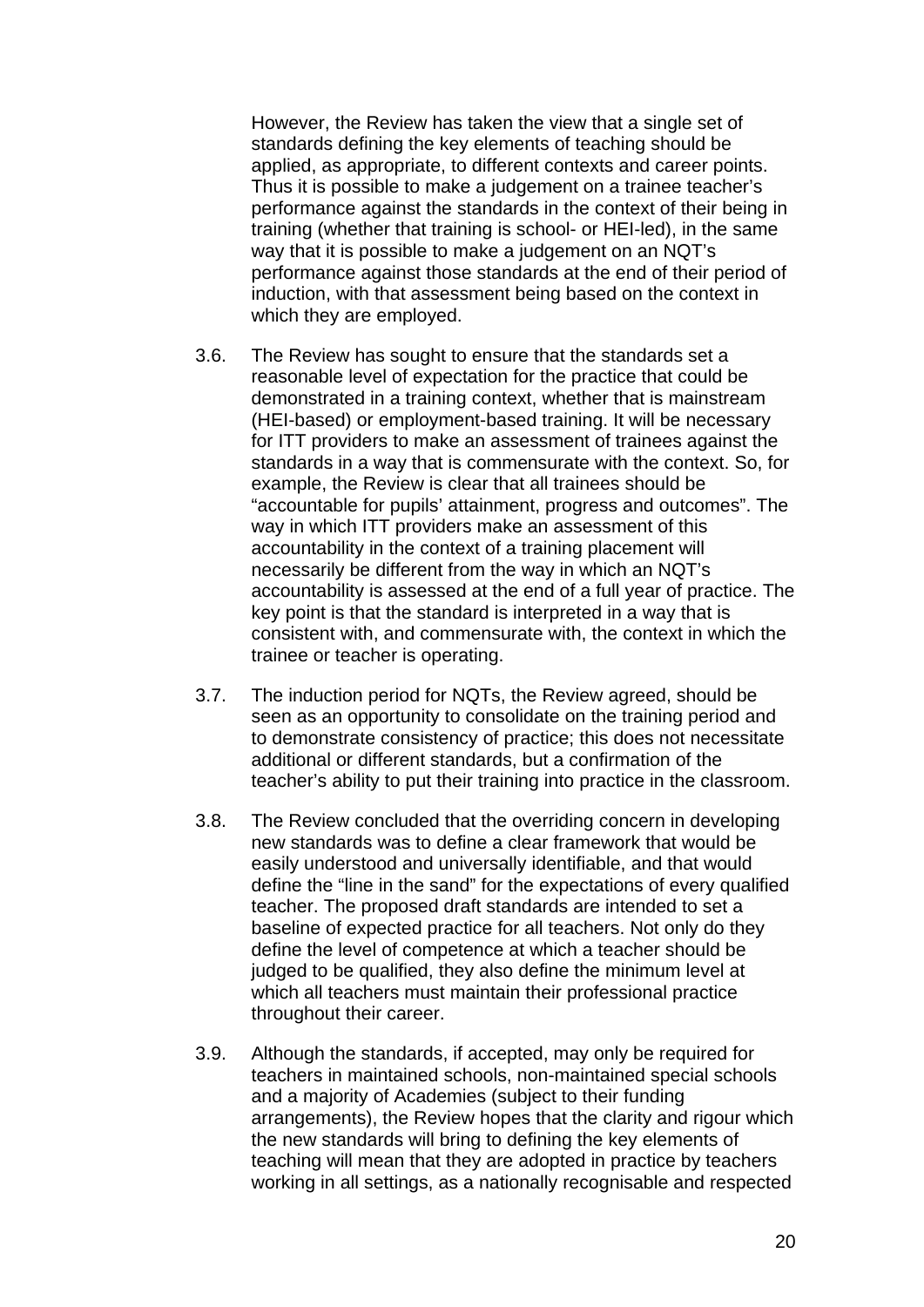- 3.10. The Review also believes that introducing a single set of "floor" standards is consistent with the aim of giving greater autonomy to schools, and placing trust in the professional judgement of those who are using the standards in practice. If these standards are adopted, it will be for headteachers and appraisers to make a judgement about the level of practice that a teacher should be demonstrating within the framework provided by the standards, based on consideration of the individual's role and experience, and the specific demands of the setting in which they are working.
- 3.11. So, for instance, a headteacher using the standards to appraise the performance of teachers in a small rural primary school, and to plan appropriate professional development opportunities for those teachers, will need to take account of a different range of factors from the headteacher of a large inner-city secondary school who is making the same judgements. It is right that, in each case, the headteacher should have the freedom to apply the standards in a way that is consistent with the needs and circumstances of his or her school. Both assessments, however, will be made in the context of a nationally recognised framework of standards which define the baseline expectations for every teacher's performance.
- 3.12. In drafting the standards, the Review has opted for a model of overarching statements, supported by bullet points. The intention is that, taken together, the bullet points constitute essential elements of each standard: within the context of the standard as a whole they should be seen as focusing on the type of practice that those assessing trainees, NQTs and teachers might observe in determining whether they have met the standard. Rather than being read as separate standards, the bullet points are intended to illustrate the scope and extent of each standard, assisting assessors to develop a narrative of how successfully the trainee or teacher is meeting the standard, including areas in which they are already demonstrating an advanced level of practice as well as those in which they might require further development.
- 3.13. The Review's principal concern has been to define a clear and coherent benchmark for professional practice which can apply universally to all teachers at different career stages. As such, the Review is confident that the proposed standards will provide a useful framework to support trainees and teachers in identifying areas in which they could further build on and improve their practice, knowledge and understanding.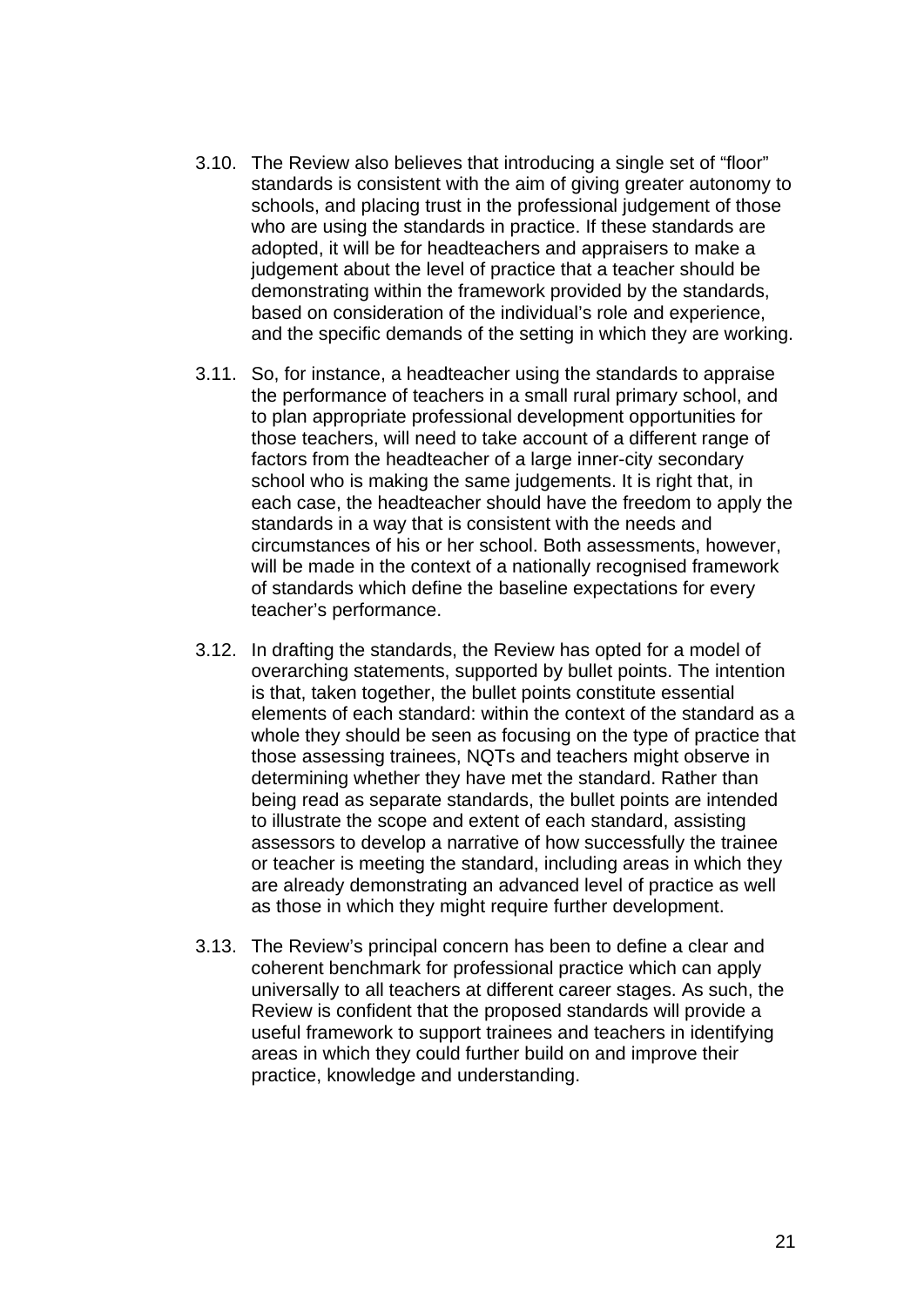3.14. Within that framework, the breadth and depth of practice that a trainee or teacher exhibits will of course vary depending on the context in which they are working, and the amount of experience they have. The standards are clear that teachers have a responsibility to develop their own practice through effective professional development, including through reflection on the effectiveness of lessons and approaches to teaching (both their own and those of colleagues). Being open and responding to advice and feedback from colleagues is a critical aspect of every teacher's professional development, and the proposed standards clearly reinforce that message.

#### *R2. The single set of standards proposed by this report incorporates standards for behaviour and conduct, and as such these standards should replace the current* **Code of Conduct and Practice for Registered Teachers** *from September 2012*

- 3.15. The Review has been clear that, in order to meet its remit of establishing standards that inspire public confidence in the teaching profession, standards for the personal and professional conduct of teachers should be brought together with standards for professional practice.
- 3.16. The Review agreed that, for the sake of coherence and clarity, it would be preferable to locate standards for practice and conduct together in a single document. In doing so, the Review determined that the document should be presented in two parts; the first dealing with standards for teaching, the second with standards for personal and professional conduct.
- 3.17. Adopting this approach, the Review has been clear that the two parts of the standards document are significantly different in nature, and consequently will necessitate a different approach to their assessment. Whereas Part 1 (Teaching) sets out standards that can be assessed, and against which practice would be expected to develop in breadth and depth as a teacher's career progresses, Part 2 (Personal and Professional Conduct) sets out standards that are immutable and that apply equally and consistently, in "absolute measure", to trainees and teachers at all stages of their career.
- 3.18. The Review recommends that the standards for personal and professional conduct contained in Part 2 of the present document should replace the GTCE's *Code of Conduct and Practice for Registered Teachers* from September 2012.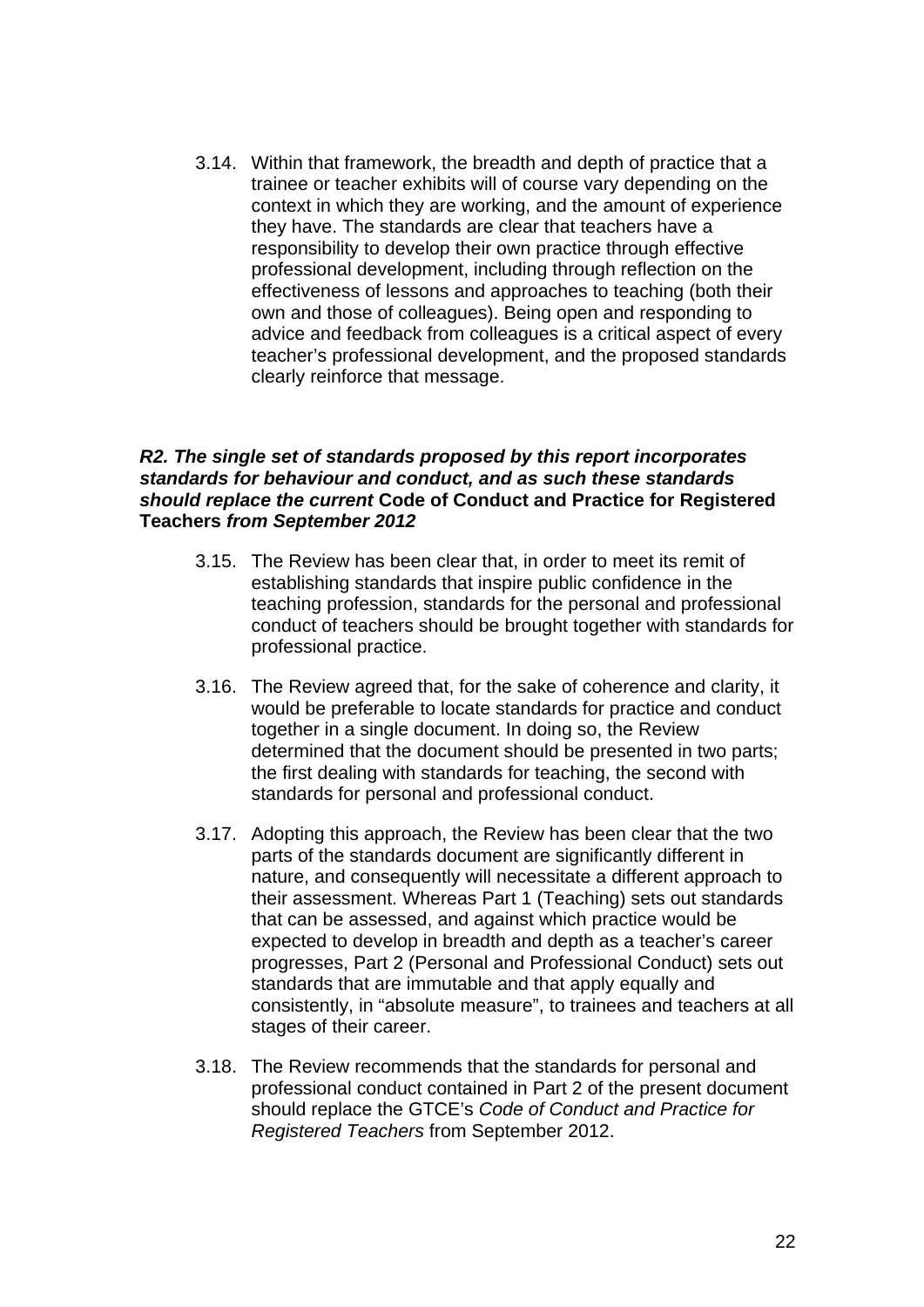#### *R3. Successful assessment against these standards should be the determining factor in a recommendation for the award of Qualified Teacher Status and successful completion of statutory induction*

- 3.19. The mechanism and timing for the award of QTS is outside the scope of the current Review. However, the Review has designed and tested the proposed standards to ensure that they set an appropriately challenging but realistic benchmark for the point at which a teacher should be deemed to be qualified.
- 3.20. In doing so, the Review has been particularly mindful of the need for the standards to be fully "assessable". Feedback from users of the standards during the period of wider engagement proved extremely helpful in guiding the Review to refine the wording of the proposed standards in a way that makes them consistent with the assessment procedures of both ITT providers and schools, which will also use the standards in the context of statutory induction, and after that in performance management discussions.
- 3.21. The Review Group recognises that ITT providers will require support in introducing and using the new standards effectively, and recommends that the Department and its Agencies should work closely with representatives of the ITT sector in order to develop a strategy for implementation.

#### *R4. The new standards should be introduced for use from 1 September 2012. All trainee teachers beginning their training on or after that date should be assessed exclusively against the new standards*

- 3.22. The Review Group has been acutely conscious of the need to give users of the standards adequate notice of any changes to the current framework which will affect their day to day business. This is particularly true in the case of ITT providers, who will need time to give careful consideration to how their programmes are designed and delivered in accordance with the new standards.
- 3.23. Although the Review Group will be proceeding to consider the "upper levels" of the current standards framework in the next phase of its work, the Group advises that this definitive set of Teachers' Standards replacing the QTS and Core standards should – subject to the Secretary of State's approval – be made available to users at the earliest opportunity, leaving sufficient opportunity for ITT providers to review and revise their programmes in time for those trainees who begin their ITT in or after September 2012.

# *R5. The new standards continue to define the "baseline" level of practice expected of all teachers*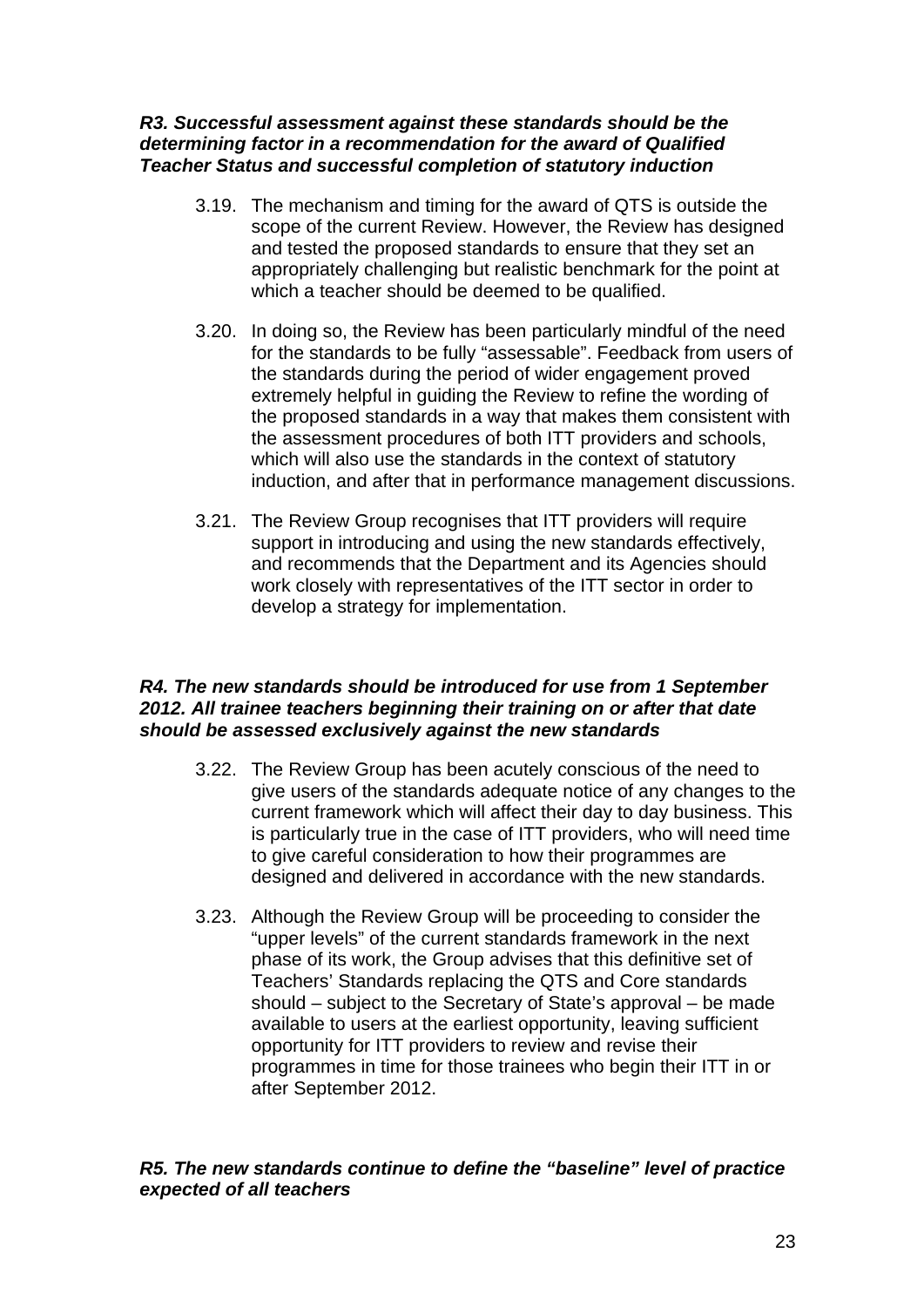- 3.24. At present, the existing Core standards define the "baseline" level of competence for all teachers following successful completion of the statutory induction period. They underpin all of the additional, incremental standards at the higher levels of the existing framework.
- 3.25. The Review recommends that the proposed new standards should form the baseline of practice expected of all qualified teachers, regardless of the point they have reached in their career, the setting they are working in, or the specific role they fulfil. This is consistent with the Review's aim of establishing a set of standards that are clearly understood and that define the basic characteristics of high-quality teaching that all those in the profession should be able to demonstrate consistently throughout their careers.
- 3.26. The Review has been careful to draft the standards in such a way as not to place unreasonable new expectations or burdens on those teachers who may have been qualified for a significant period of time. As far as possible, the Review has attempted to make the standards reflect the "timeless" values of teaching. The terms of reference within which the Review has operated also identified a number of key areas which are of particular importance for current education policy, and those have been accommodated within the draft standards in a way that the Review believes is appropriate.

#### *R6. The Department for Education should make clear arrangements to manage the introduction of the new standards for those trainees already in training on 1 September 2012, and for teachers who are in service on that date*

- 3.27. It is of paramount importance that ITT providers and trainees themselves – have absolute clarity about the standards against which they will be assessed in order for a recommendation for QTS to be made.
- 3.28. The DfE should work with ITT providers and their representative bodies to clarify, at the earliest opportunity, how the introduction of new standards will affect those trainees who are already in training, but who have not yet been awarded QTS on 1 September 2012. These arrangements should ensure that no existing trainees are unfairly disadvantaged by the introduction of the new standards.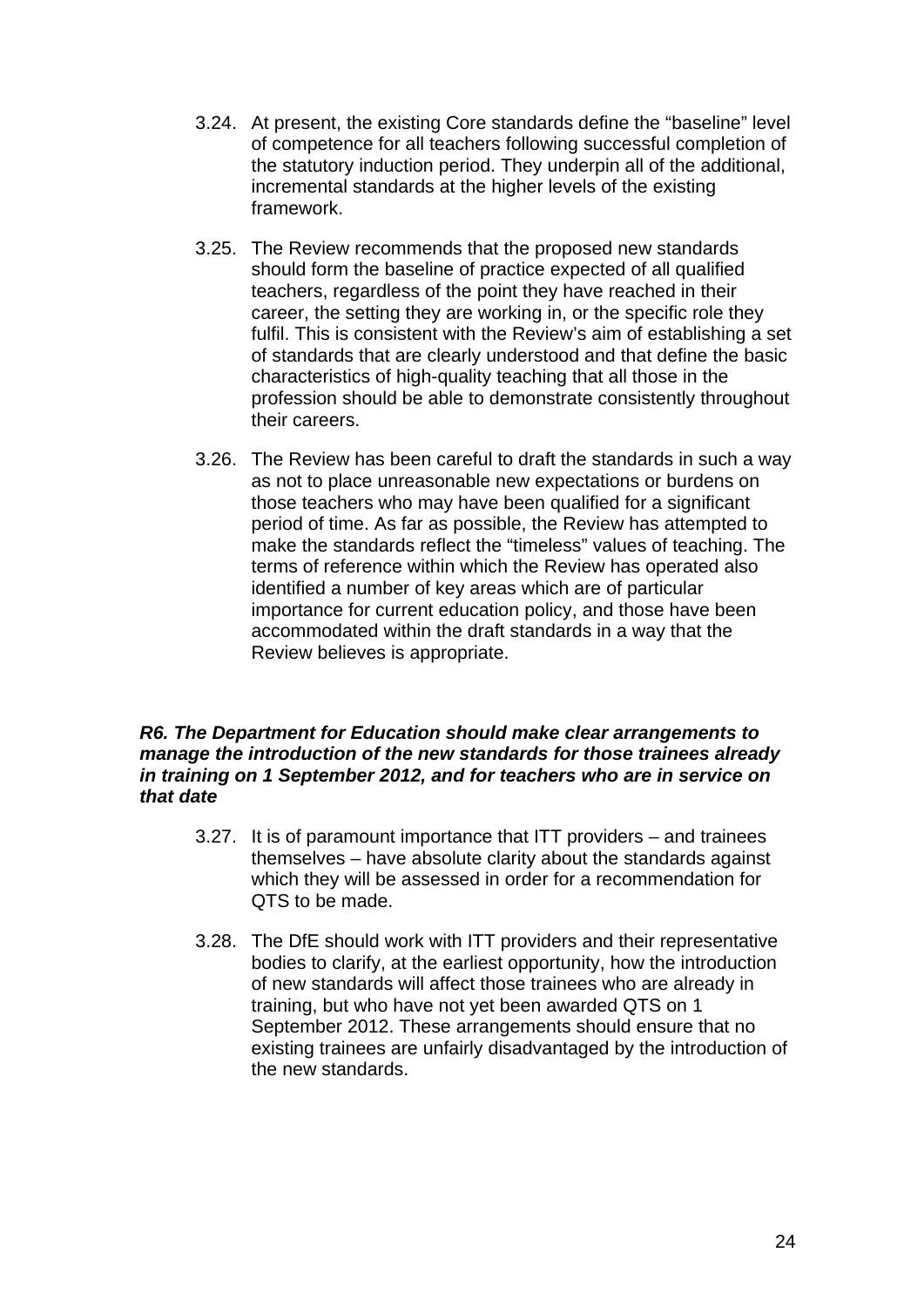3.29. The Review Group agrees that it is appropriate for the new standards to apply universally to all serving teachers, as their purpose is to set out an enduring set of competences which define the basic expectations for all teaching that is of good quality. The DfE must also consider the implications of the new standards for teachers who are already in service in September 2012. Proposed revisions to the existing performance management arrangements for teachers will clarify the relationship between the standards and any new appraisal system.

## <span id="page-26-0"></span>**ADDITIONAL OBSERVATIONS**

3.30. In addition to its formal recommendations set out in the previous section, the Review also wishes to make some observations on matters which fall outside its Terms of Reference. These do not constitute a part of the Review's formal recommendations to the Secretary of State, but might be considered as pertinent issues arising out of those formal recommendations.

#### Award of Qualified Teacher Status

- 3.31. The Review suggests that the point at which a teacher is deemed to be "fully qualified" should be the end of the first full year of employment following the completion of ITT. In practice, this would mean that QTS is "provisionally" awarded at the end of ITT, and then confirmed or revoked following the end of a first year of employment. The Review Group noted, in particular, the current anomaly whereby an NQT who fails the statutory induction period does not lose their QTS. The Review is not proposing this change to the Secretary of State as part of its formal recommendations.
- 3.32. The Review is persuaded that this approach would be consistent with the introduction of a single set of standards to cover the periods of training and induction. Thus a trainee would be expected to meet the standards at the end of their training in order to be granted provisional QTS; they would then be required to demonstrate their ability to maintain a consistent level of practice within the framework of the standards throughout their induction period, at the end of which QTS would be confirmed. The Review Group understands that this issue falls outside its terms of reference, but suggests that the Department for Education might consider whether the arrangements for awarding QTS could be reviewed following the introduction of the new standards, and in light of any changes to the current Induction arrangements that arise out of the Department's review.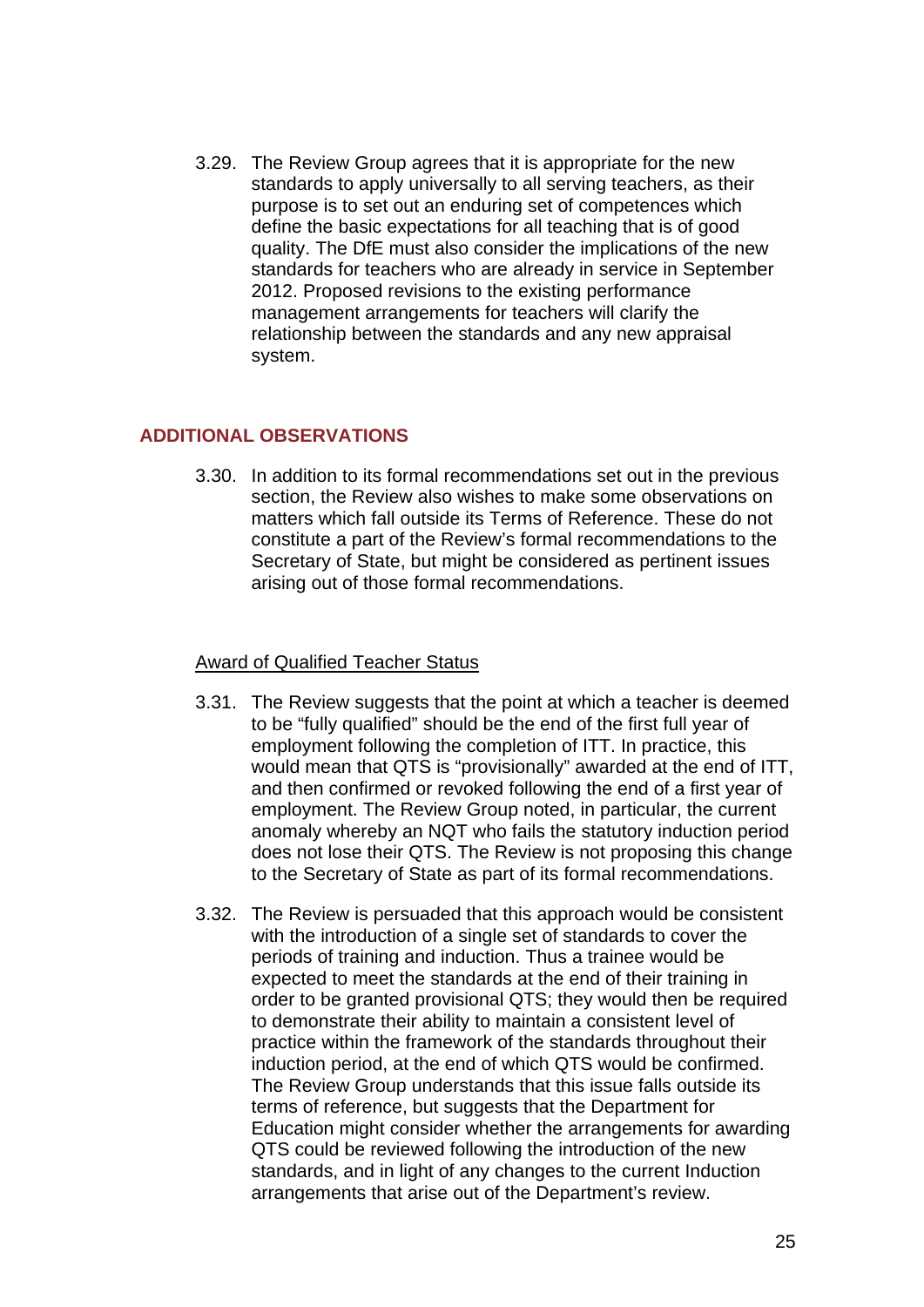#### Alignment with Ofsted Criteria

- 3.33. Although not explicitly covered in the Review's Terms of Reference, the letter of appointment from the Secretary of State to the Review Chair requested that the Review "consider how the standards align with Ofsted's school inspection criteria".<sup>[14](#page-27-0)</sup>
- 3.34. Throughout its deliberations, the Review has given careful consideration to the way in which the existing professional standards are, in practice, aligned with Ofsted grading criteria, particularly the descriptors for the quality of teaching, by both ITT providers and schools.<sup>[15](#page-27-1)</sup> The Review has noted the widespread currency that the Ofsted grade descriptors enjoy in both the ITT and schools sectors, with both trainees and teachers often being "graded" on the four point scale used by Ofsted.<sup>[16](#page-27-2)</sup>
- 3.35. The Review welcomed input to its discussions from the observer representing Ofsted, which included discussion of the current consultation on revisions to the inspection framework for schools.
- 3.36. The Review gave detailed consideration to whether it would be appropriate to develop descriptors setting out what different levels of achievement look like against the draft standards. So, for instance, separate descriptors could define what "outstanding", "good" and "satisfactory" achievement of the standards might look like. However, the Review concluded that doing so would not be consistent with the principle of streamlining and simplifying the standards; nor would such prescription be consistent with the spirit of investing greater confidence in the professional judgement of teachers.
- 3.37. The Review sees obvious advantages to users of the standards in being able to discern different levels of performance and achievement for trainees and teachers.

 $\frac{1}{14}$ 

<span id="page-27-0"></span>[http://media.education.gov.uk/assets/files/pdf/g/guidance%20and%20publications/letter%20to](http://media.education.gov.uk/assets/files/pdf/g/guidance%20and%20publications/letter%20to%20sally%20coates.pdf) [%20sally%20coates.pdf](http://media.education.gov.uk/assets/files/pdf/g/guidance%20and%20publications/letter%20to%20sally%20coates.pdf)

<span id="page-27-1"></span> $15$  The framework for the inspection of ITT providers by Ofsted can be found at: [http://www.ofsted.gov.uk/content/download/5977/54263/file/Framework%20for%20the%20insp](http://www.ofsted.gov.uk/content/download/5977/54263/file/Framework%20for%20the%20inspection%20of%20initial%20teacher%20education%202008-11.pdf) [ection%20of%20initial%20teacher%20education%202008-11.pdf.](http://www.ofsted.gov.uk/content/download/5977/54263/file/Framework%20for%20the%20inspection%20of%20initial%20teacher%20education%202008-11.pdf) The evaluation schedule for the inspection of schools under Section 5 of the Education Act 2005 can be found at [http://www.ofsted.gov.uk/content/download/9632/106774/file/The%20evaluation%20schedule%](http://www.ofsted.gov.uk/content/download/9632/106774/file/The%20evaluation%20schedule%20for%20schools%20April%2011.pdf)<br>20for%20schools%20April%2011.pdf.

<span id="page-27-2"></span><sup>2006</sup> September 2012. prints 2011. pdf. 11. pdf. [16 The four-point scale is graded as fo](http://www.ofsted.gov.uk/content/download/9632/106774/file/The%20evaluation%20schedule%20for%20schools%20April%2011.pdf)llows: 1 (Outstanding), 2 (Good), 3 (Satisfactory) and 4 (Inadequate).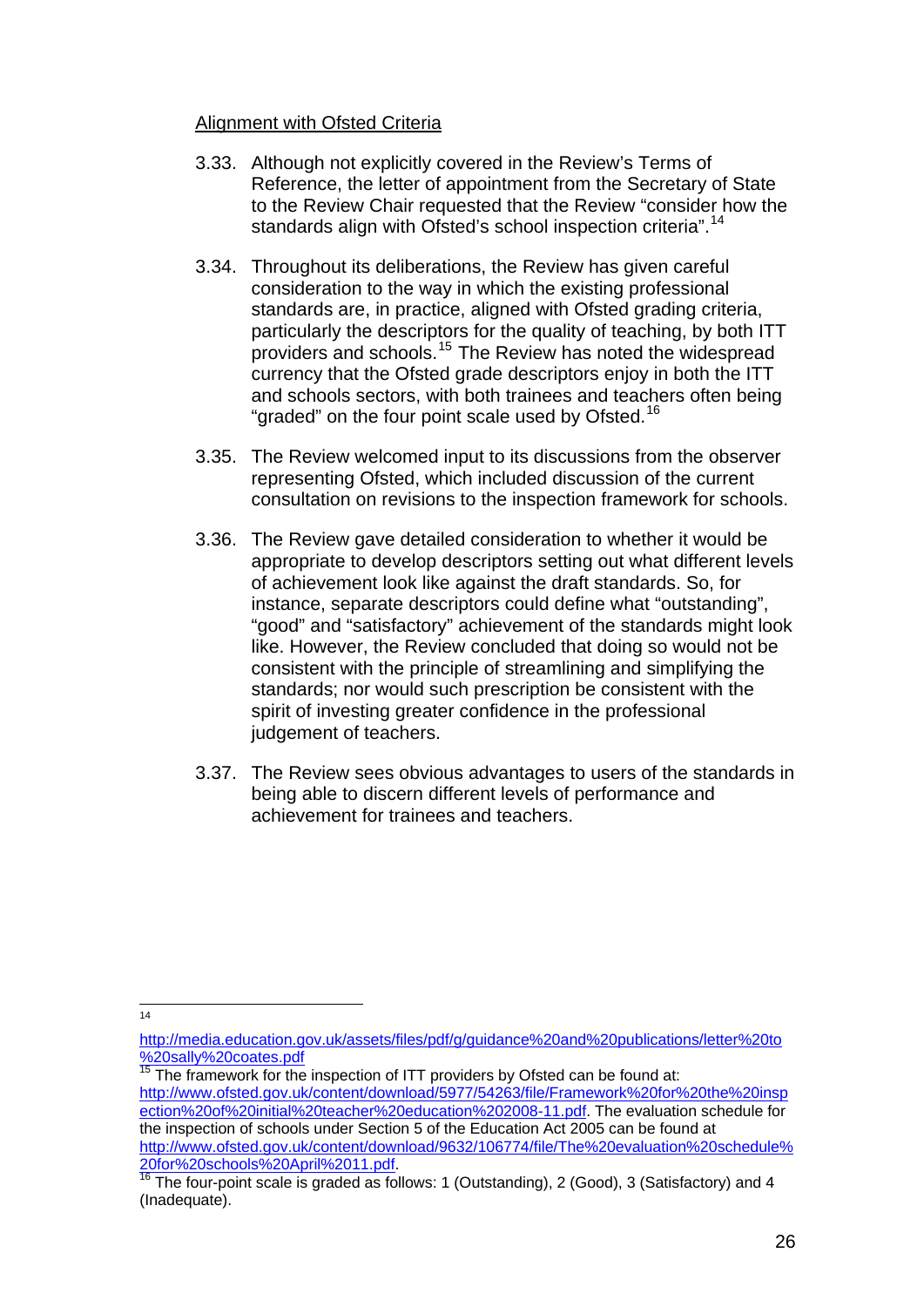However, the purpose of standards should be to define a benchmark of practice expected, and provide a framework within which judgements about performance can be made, based on appropriate factors such as an individual's level of experience, and the specific role and setting within which they are practising. A full description of those determining factors cannot, and should not, be provided by the standards themselves.

3.38. The Review therefore invites Ofsted to consider how its grade descriptors for the evaluation of teaching might be framed in such a way as to make clear connections with the teacher standards. Doing so would help users of the standards to "read across" more consistently to level descriptors within the Ofsted framework.

#### Subject Specialism for Primary Education

3.39. The Review noted early on in its deliberations that the current professional standards may be having a detrimental effect in discouraging subject specialists from training to teach in the primary phase. This arises from the requirement that those teaching in the primary phase be trained to teach all subjects within the primary curriculum. The Review was of the opinion that there should be greater opportunity for teachers to focus on their specific subject specialism within the primary phase, and agreed to flag that issue with Ministers through this report.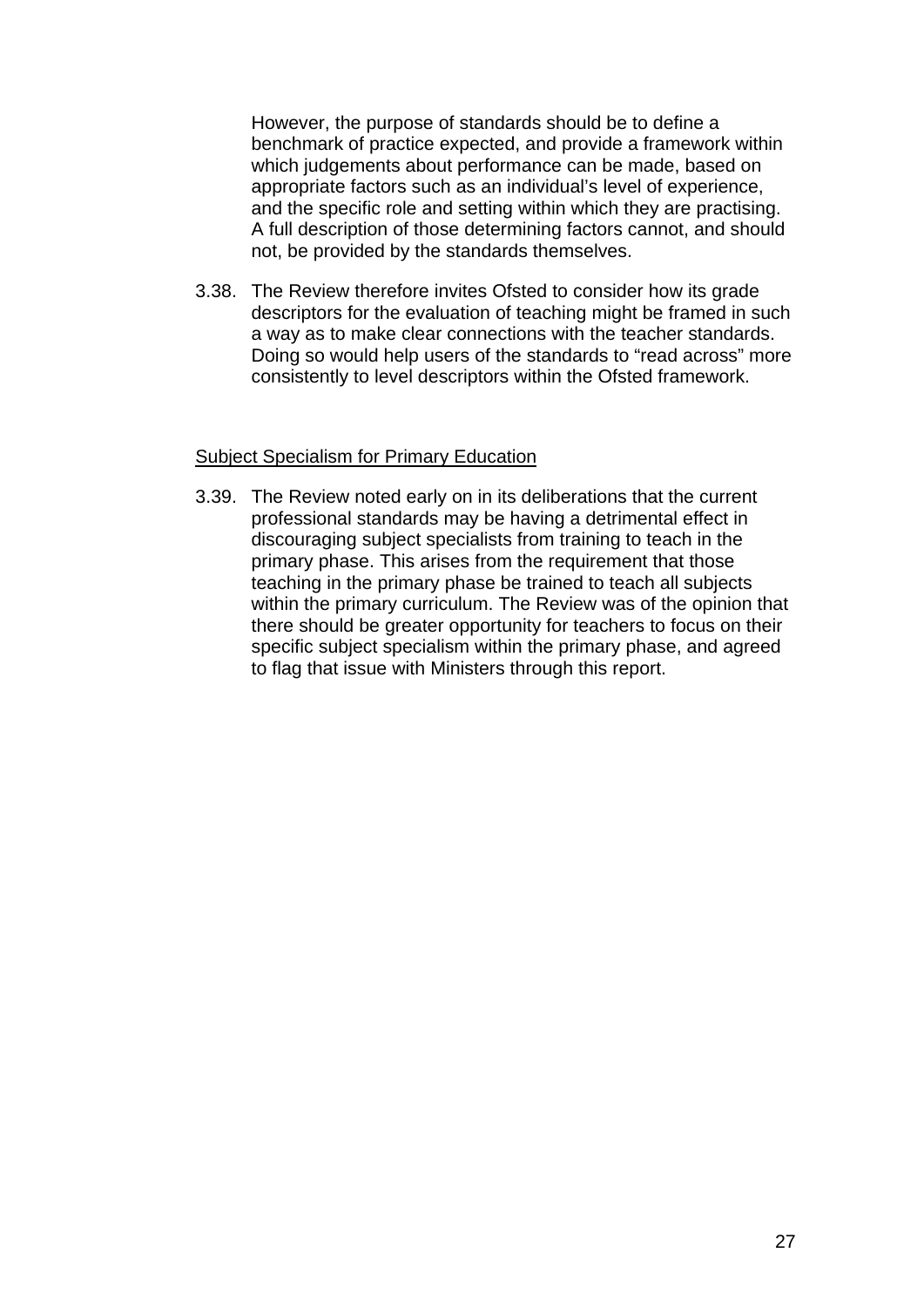# <span id="page-29-0"></span>**4. NEXT STEPS**

- 4.1. Following the submission of this report, and pending the Secretary of State's consideration of its recommendations, the Review will embark on the second stage of work. This will consider the existing Post-Threshold, Excellent Teacher, and Advanced Skills Teacher standards.
- 4.2. The Review will evaluate the process it has followed thus far, and will apply any lessons learned to the conduct of its second stage of work. The Review will again consider appropriate evidence relating to the current standards in use in England, as well as international comparators, and may wish to seek further evidence from relevant users of the standards.
- 4.3. The final report of the Review will be made to the Secretary of State in the autumn of 2011.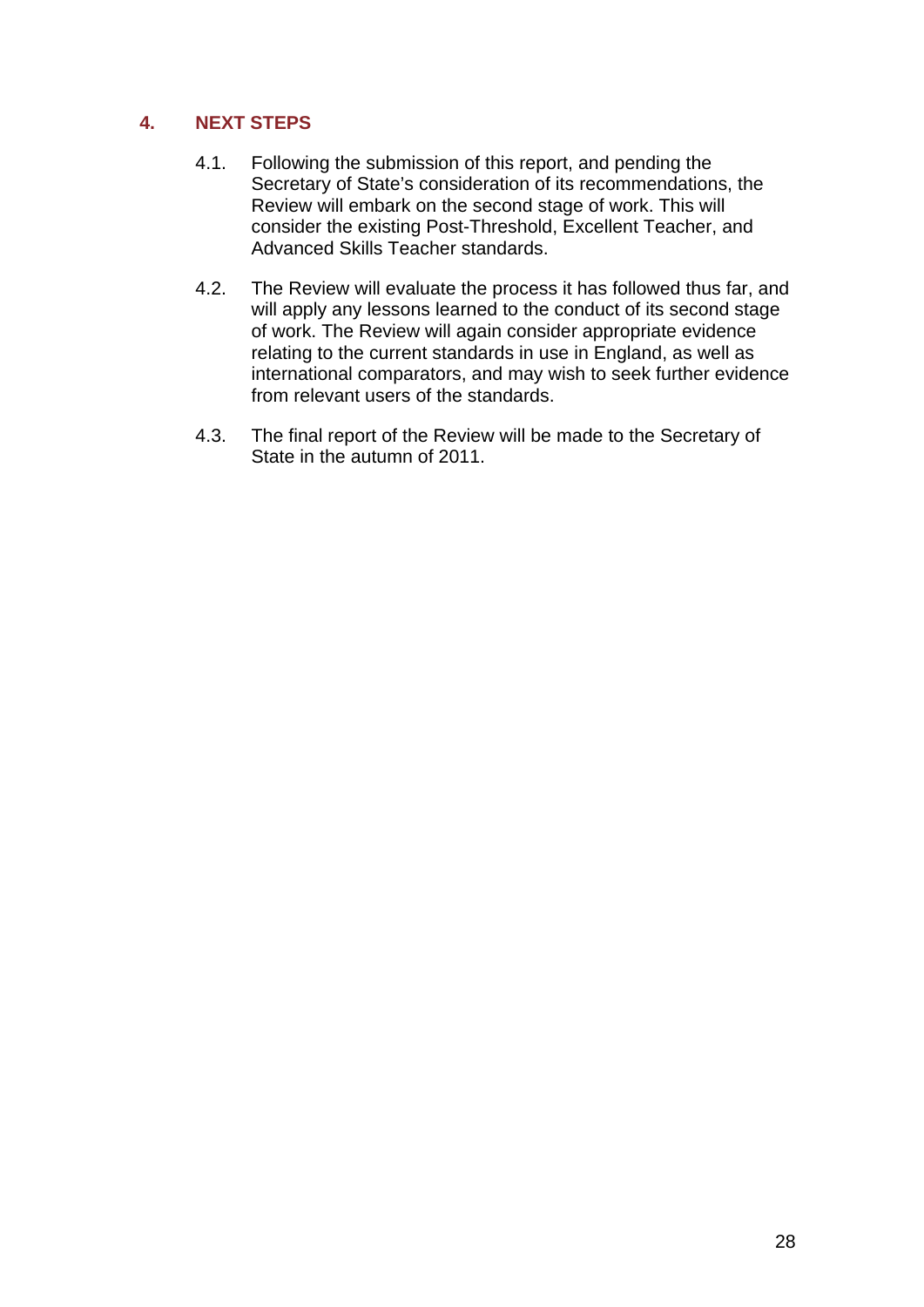# <span id="page-30-0"></span>**Annex A** – Terms of Reference for the Review of Teachers' **Standards**

## **Context**

The Coalition Government is committed to raising the prestige and esteem of the teaching profession. As set out in the Schools White Paper, The Importance of Teaching, the proliferation of existing teacher standards means that expectations of teachers may appear unclear, and it can be hard to assess teacher performance and steer professional development. It is therefore necessary to establish rigorous standards of competence, ethics and behaviour that reflect the trust and professionalism society should be able to expect from its teachers.

#### Aim

The aim of the Review is to establish a set of standards that:

- are unequivocal, clear and easy to understand;
- provide a tool to assess teachers' performance and steer professional development;
- are designed to inspire confidence in the profession;
- focus primarily on the key elements of excellent teaching (including approaches to early reading and early mathematics), how to address poor behaviour and how to support children with additional needs, including special educational needs; and
- encompass standards of ethics and behaviour, both within and outside the school, including, for example, having tolerance and respect for the rights and views of others and not undermining UK democratic values.

The scope of the Review is the standards for classroom teachers. The Review will focus on the existing standards for teachers for Qualified Teacher Status (QTS), Core, Threshold, Excellent Teachers (ETs) and Advanced Skills Teachers (ASTs). It will not include headship standards (although the National Professional Qualification for Headship is being reviewed separately) nor the pay consequences of any standards.

#### Output of the Review

The Review will present a short interim report to the Secretary of State in July 2011 including draft standards designed to replace the current QTS and Core standards, and a final report in the autumn term with a draft set of standards, including the higher levels.

#### Conduct of the Review

The Review Chair will be supported by a small group of excellent practitioners – including headteachers, teachers and initial teacher training providers. The Review will consider best practice internationally. The Chair will be able to call for expert advice and evidence as appropriate and should provide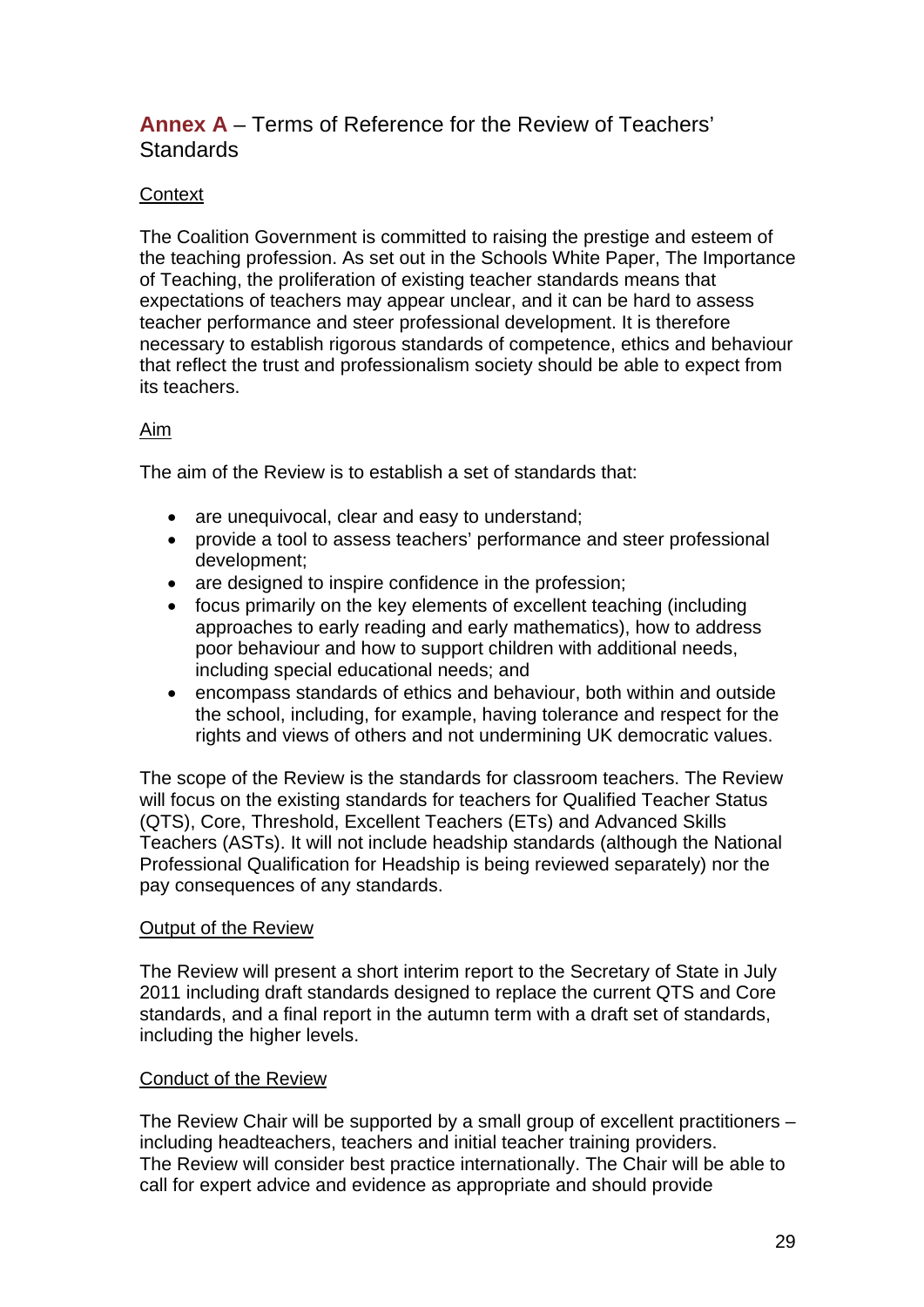opportunities for the teaching profession and its representatives to engage with the Review.

Officials' support and secretariat will be led by DfE working with interested parties as appropriate.

The review is expected to start by focusing on QTS and Core standards, as the foundation for the system. The second stage of the review, examining the higher-level standards (Threshold, ET and AST), would begin only after recommendations had been made for the QTS and Core standards. The Review will take account of work to align designations for leading practitioners and reforms to initial teacher training.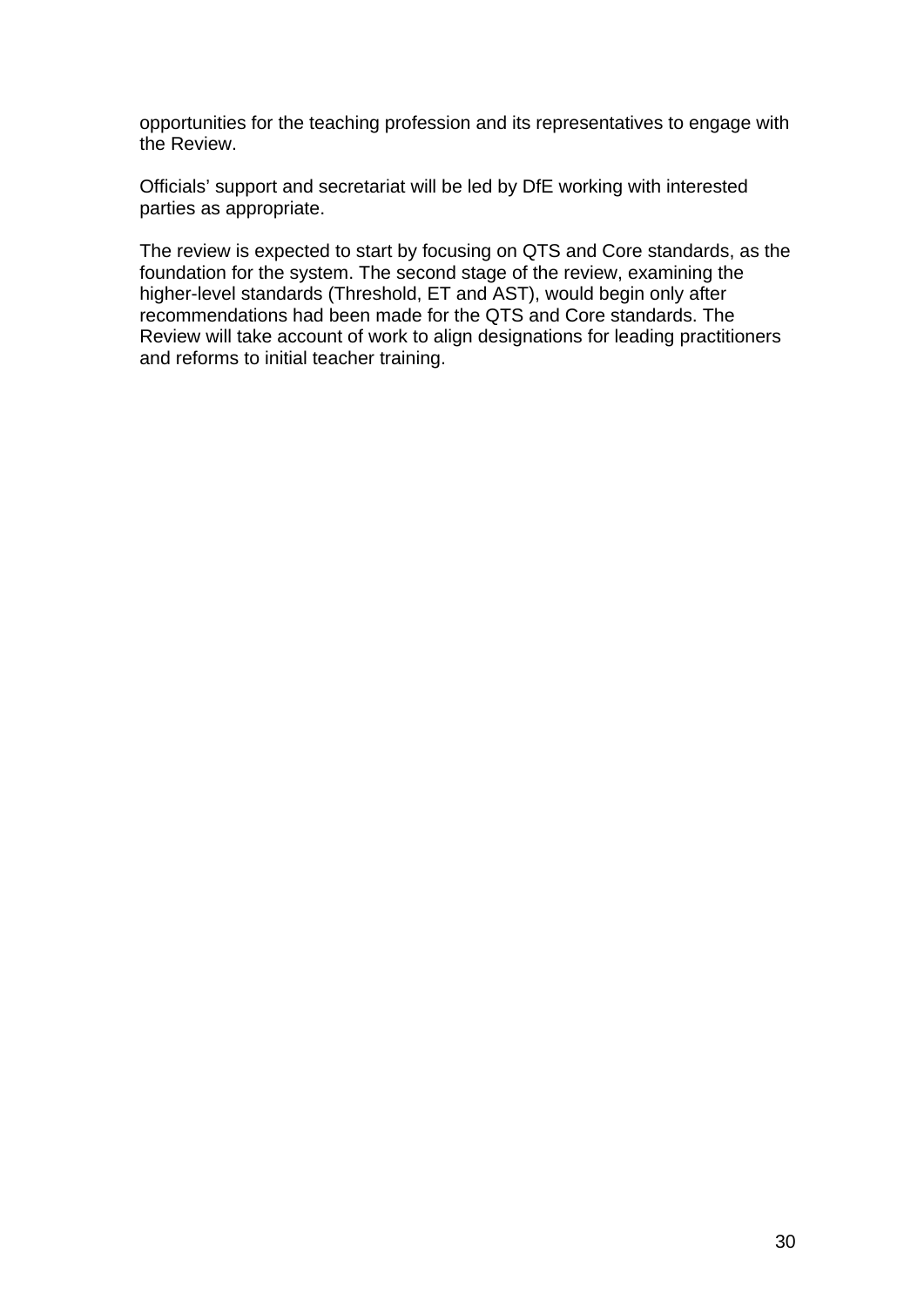# <span id="page-32-0"></span>**Annex B** – Summary of Evidence Considered Prior to Drafting

Evidence supplied to the Review of Teachers' Standards focused particularly on those countries that performed significantly higher than England in the outcomes of PISA 2009.<sup>[17](#page-32-1)</sup>

A review of literature indicates that teacher quality and especially the issue of standards for teachers have been of particular concern in high-performing countries in recent years. For example, in the last few years, New Zealand has published revised professional standards,[18](#page-32-2) Australia has recently published new national standards,[19](#page-32-3) and Singapore has produced new graduate standards that form the basis of teacher registration.<sup>[20](#page-32-4)</sup> More generally, Korea is reviewing its performance management of teachers. The Review considered the structure and content of a number of high-performing countries' standards as part of its drafting process.

The 2007 McKinsey study by Sir Michael Barber on *How the World's Best Performing School Systems Come Out on Top* is recognised as a recent catalyst for igniting further interest in teacher quality and has been frequently quoted in high performing countries' literature relating to their teacher reforms.[21](#page-32-5) Barber concluded that the main driver in variation in student learning at school is the quality of teachers and that the quality of the school system cannot exceed the quality of the people who teach in it , which means there must be a thorough and ongoing commitment to teachers; development throughout their careers.

Nationally, the 2010 General Teaching Council for England (GTCE) survey provided an opportunity to explore teachers' views on the professional standards framework, and how and whether the standards influenced their approaches to improving their teaching practice.<sup>[22](#page-32-6)</sup> Respondents were asked the extent to which they agreed or disagreed with a number of statements relating to their understanding and use of the standards. For example, relating to the direct statement: 'In practice, the professional standards do not make any difference to the way that I teach', more teachers agreed (41 per cent) than disagreed (24 per cent), and almost one in three neither agreed nor disagreed (29 per cent). Further evidence on use and awareness of the standards was provided by the NFER work on professionalism in the teaching profession.<sup>[23](#page-32-7)</sup>

Key messages were considered from NFER research on behalf for the Office of

1

<span id="page-32-1"></span><sup>17</sup> *PISA 2009 Results*: *[What Students Know and Can Do – Student Performance in Reading,](http://www.oecd.org/edu/pisa/2009)  [Mathematics and Science](http://www.oecd.org/edu/pisa/2009)*, OECD (2009)<br><sup>18</sup> *Graduating teacher standards*[, New Zealand Teachers' Council \(2007\)](http://www.teacherscouncil.govt.nz/te/gts/index.stm)<br><sup>19</sup> *National Professional Standards for Teachers*, Australian Institute for Teaching and School

<span id="page-32-3"></span><span id="page-32-2"></span>[Leadership \(2011\)](http://www.teacherstandards.aitsl.edu.au/)<br><sup>20</sup> The Teachers' Pledge, Singapore Ministry of Education (undated)

<span id="page-32-4"></span><sup>&</sup>lt;sup>21</sup> Barber & Mourshed, [How the World's Best Performing School Systems Come Out On Top](http://www.mckinsey.com/App_Media/Reports/SSO/Worlds_School_Systems_Final.pdf),

<span id="page-32-6"></span><span id="page-32-5"></span>[McKinsey and Company \(2007\)](http://www.mckinsey.com/App_Media/Reports/SSO/Worlds_School_Systems_Final.pdf)<br><sup>[22](http://www.mckinsey.com/App_Media/Reports/SSO/Worlds_School_Systems_Final.pdf)</sup> Poet, H., et al., *[Survey of Teachers 2010, Support to Improve Teaching Practice](http://www.gtce.org.uk/documents/publicationpdfs/teach_survey10.pdf)*,<br>NEER/GTCE (2010)<br><sup>23</sup> Malker, M. at al. 44: West and the contract of the contract of the contract of the c

<span id="page-32-7"></span>Walker, M., et al. *Making the links between teachers' professional standards, induction, [performance management and continuing professional development](https://www.education.gov.uk/publications/eOrderingDownload/DFE-RR075.pdf)*, Research Report for the [Department for Education, NFER \(2011\)](https://www.education.gov.uk/publications/eOrderingDownload/DFE-RR075.pdf)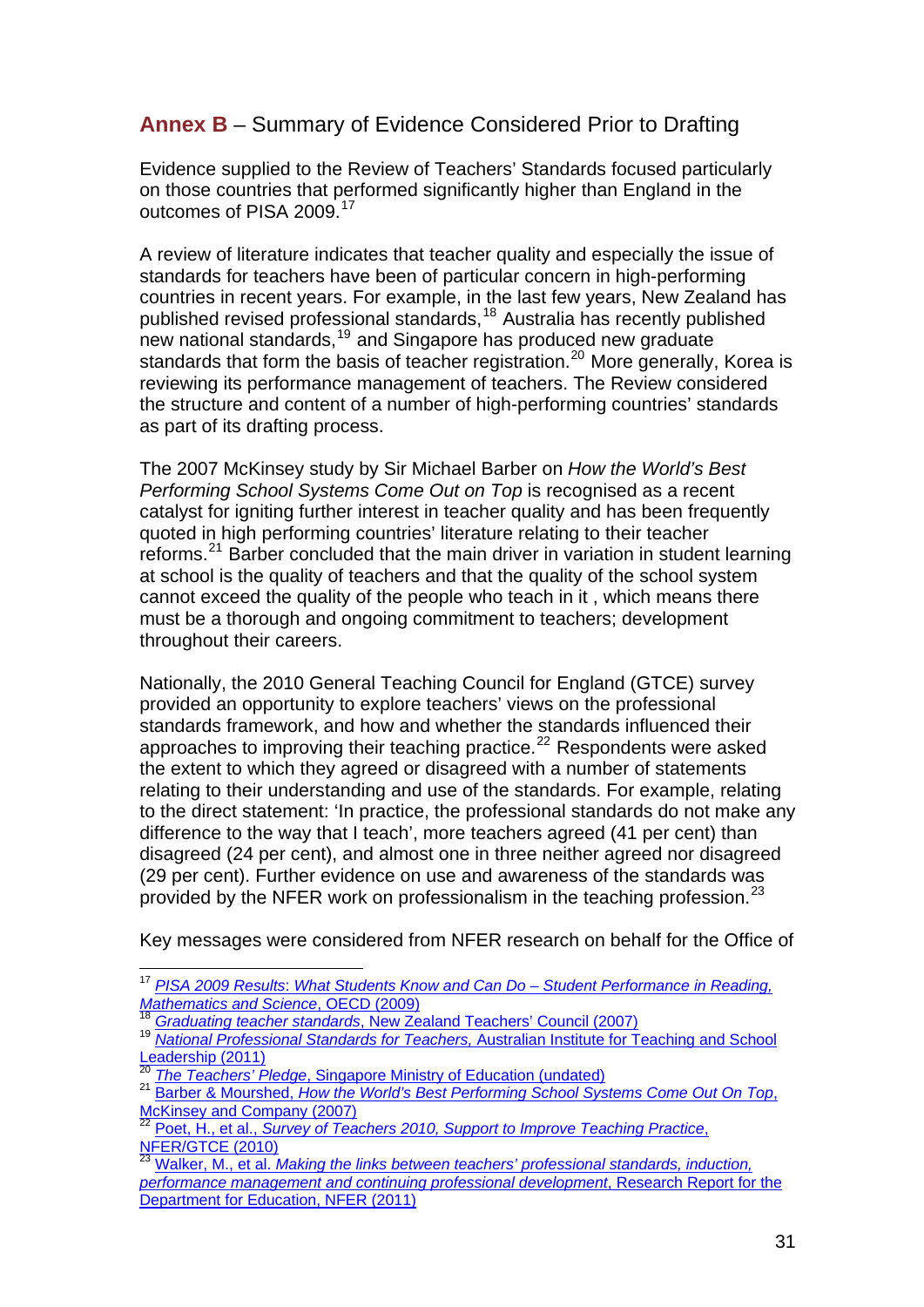the Children's Commissioner looking at children and young people's views on aspects of education policy<sup>[24](#page-33-0)</sup>. The research included asking children and young people for their views on their teachers and what they thought makes a good teacher.

Consideration was given to existing national standards documents including the *Framework of Professional Standards for Teachers* developed by the Training and Development Agency for Schools (TDA)[25](#page-33-1) and the GTCE *Code of Conduct and Practice for Registered Teachers*. The Review saw the consultation documents for Ofsted's consultation on inspection of maintained schools and relayed feedback to Ofsted through the independent observer. Consideration was given to the practices and standards of other professions in the UK, and in particular the standards of good medical practice set out by the General Medical Council.<sup>[26](#page-33-2)</sup>

International and national evidence was supported by qualitative evidence held by the TDA and DfE about the existing teachers' standards. In summer 2009, TDA began work to scope a possible future Review of professional and occupational standards for the schools workforce, and to understand how effectively standards were being used in schools. This work included a formally commissioned research project and evidence on perceptions and use of the standards through large-scale surveys aimed at teachers and head teachers. The scoping work included further informal engagement with a range of stakeholders, including ITT provider networks, and intelligence gathered through the TDA's Regional Leads in their dialogues with schools, LAs and other partners. These various strands of data and intelligence gathering resulted in an evidence base, which helped the Review to understand how stakeholders view and use the current standards, and where they feel that standards could be improved to have greater impact on raising the quality of teaching. Overall findings from this work were that awareness of the current standards is good, but there was general agreement that the standards could be sharpened and simplified in order to help schools use them more effectively as a document for everyday reference and practice. There was also agreement that standards need to be closely and effectively linked with procedures such as performance management and the planning of professional development in order to ensure that they deliver maximum impact.

1

<span id="page-33-0"></span><sup>24</sup> *[Children and Young People's Views of Education](http://www.childrenscommissioner.gov.uk/force_download.php?fp=%2Fclient_assets%2Fcp%2Fpublication%2F483%2FChildrens_and_young_peoples_views_of_education_policy.pdf)*, Research Report for the Office of the [Children's Commissioner, NFER \(2011\) 25](http://www.childrenscommissioner.gov.uk/force_download.php?fp=%2Fclient_assets%2Fcp%2Fpublication%2F483%2FChildrens_and_young_peoples_views_of_education_policy.pdf) *Professional Standards for Teachers: Why Sit Still in Your Career?*[, TDA \(2007\)](http://www.tda.gov.uk/teacher/developing-career/professional-standards-guidance/%7E/media/resources/teacher/professional-standards/standards_a4.pdf) 26 *Good Medical Practice*, General Medical Council (2006)

<span id="page-33-1"></span>

<span id="page-33-2"></span>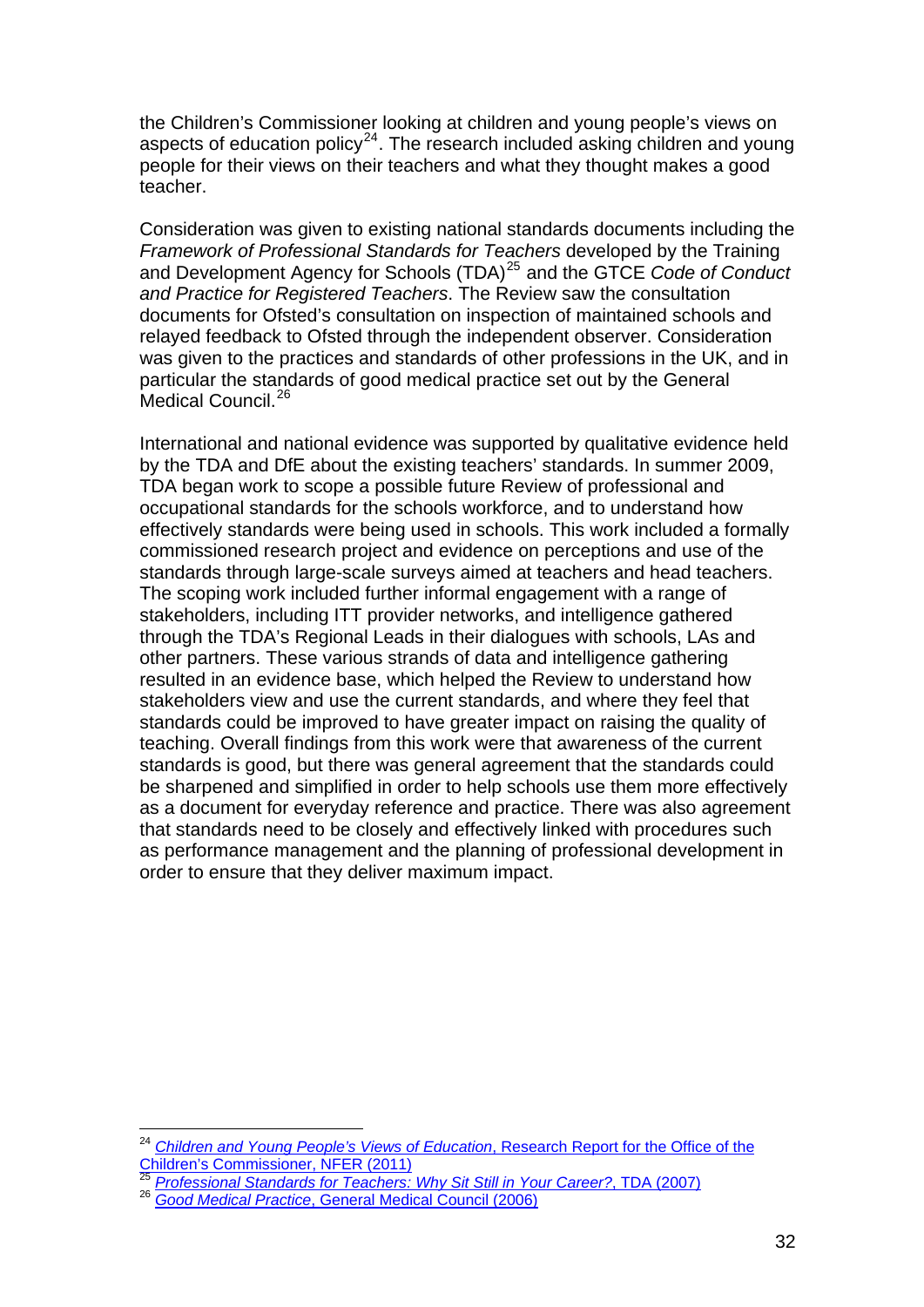# <span id="page-34-0"></span>**Annex C – Initial Call for Evidence**

## **Questions asked:**

1. In your experience, how far do the current set of standards and other expectations of teachers, such as the General Teaching Council for England's Code of Conduct and Practice, meet [the criteria for standards defined by the Review's terms of reference]?

2. What changes do you think could be made to achieve these?

## **List of respondents:**

#### Associations/Individuals:

Professor Robin Alexander, Cambridge Primary Review Association of School and College Leaders (ASCL) Association of Teachers and Lecturers (ATL) Council for Subject Associations (CfSA) Field Studies Council General Teaching Council for England (GTCE) Sue Hackman, Chief Adviser for School Standards, DfE Independent Schools Council (ISC) National Association of Head Teachers (NAHT) National Association of School-Based Teacher Trainers (NASBTT) National Teacher Research Panel (NTRP) National Association of Schoolmasters and Union of Women Teachers (NASUWT) National Union of Teachers (NUT) Professor Rhona Stainthorp, Psychology Department, University of Reading Professor Morag Stuart, Psychology Department, University of Reading Charlie Taylor, Head Teacher of The Willows Special School and Government Adviser on Behaviour Tim Turvey, former headmaster, Hulme Grammar School, Oldham Universities' Council for the Education of Teachers (UCET)

#### Providers of Initial Teacher Training:

Birmingham City University Bishop Grosseteste University College, Lincoln Devon Secondary Teacher Training Group Essex Teacher Training The Havering Teacher Training Partnership Institute of Education, University of London Leeds Metropolitan University Manchester Metropolitan University The Pilgrim Partnership Suffolk & Norfolk Primary SCITT University of Brighton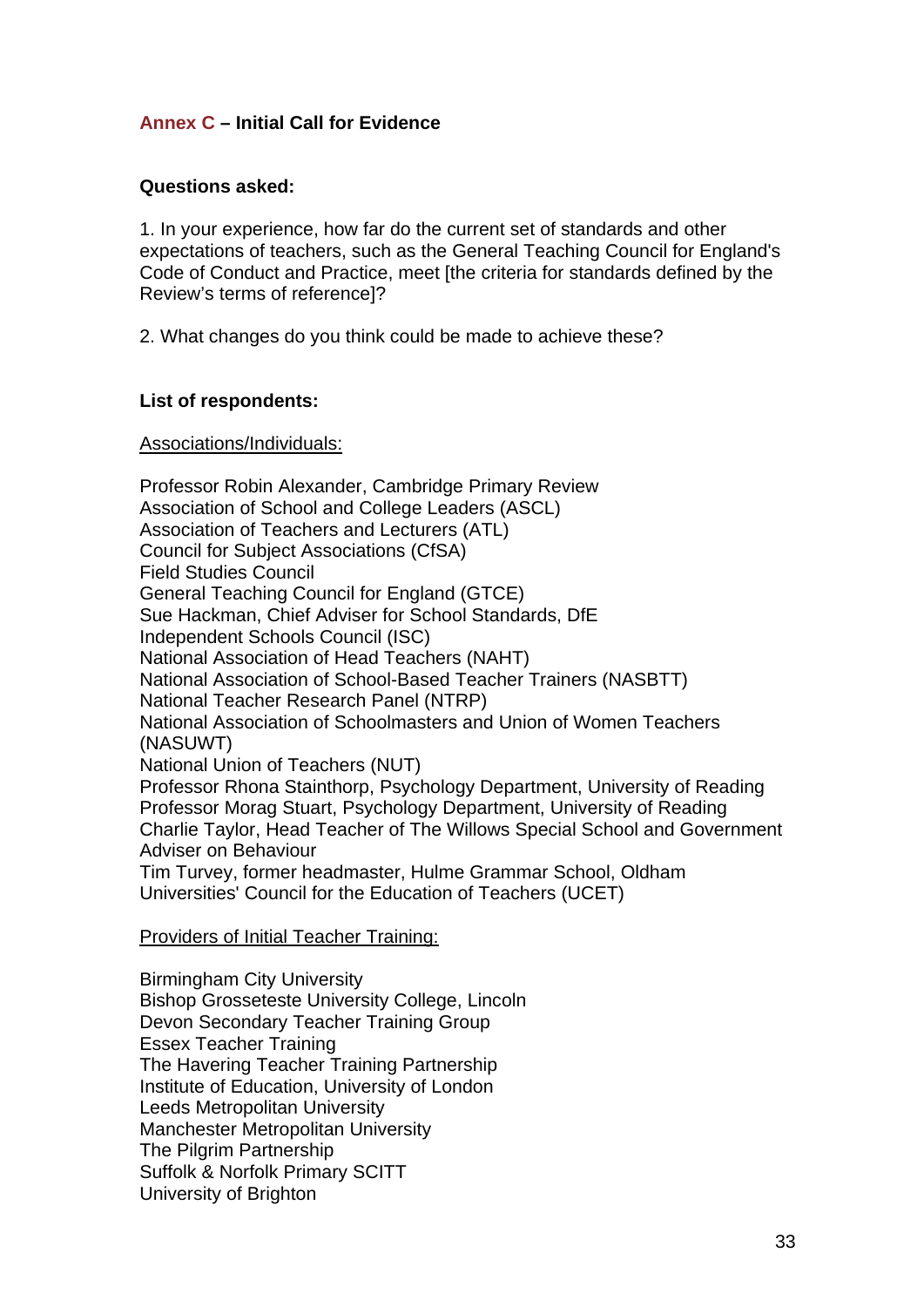University of Chichester University of Derby University of East Anglia University of Exeter University of Manchester University of Nottingham University of Plymouth University of Reading University of Worcester University of York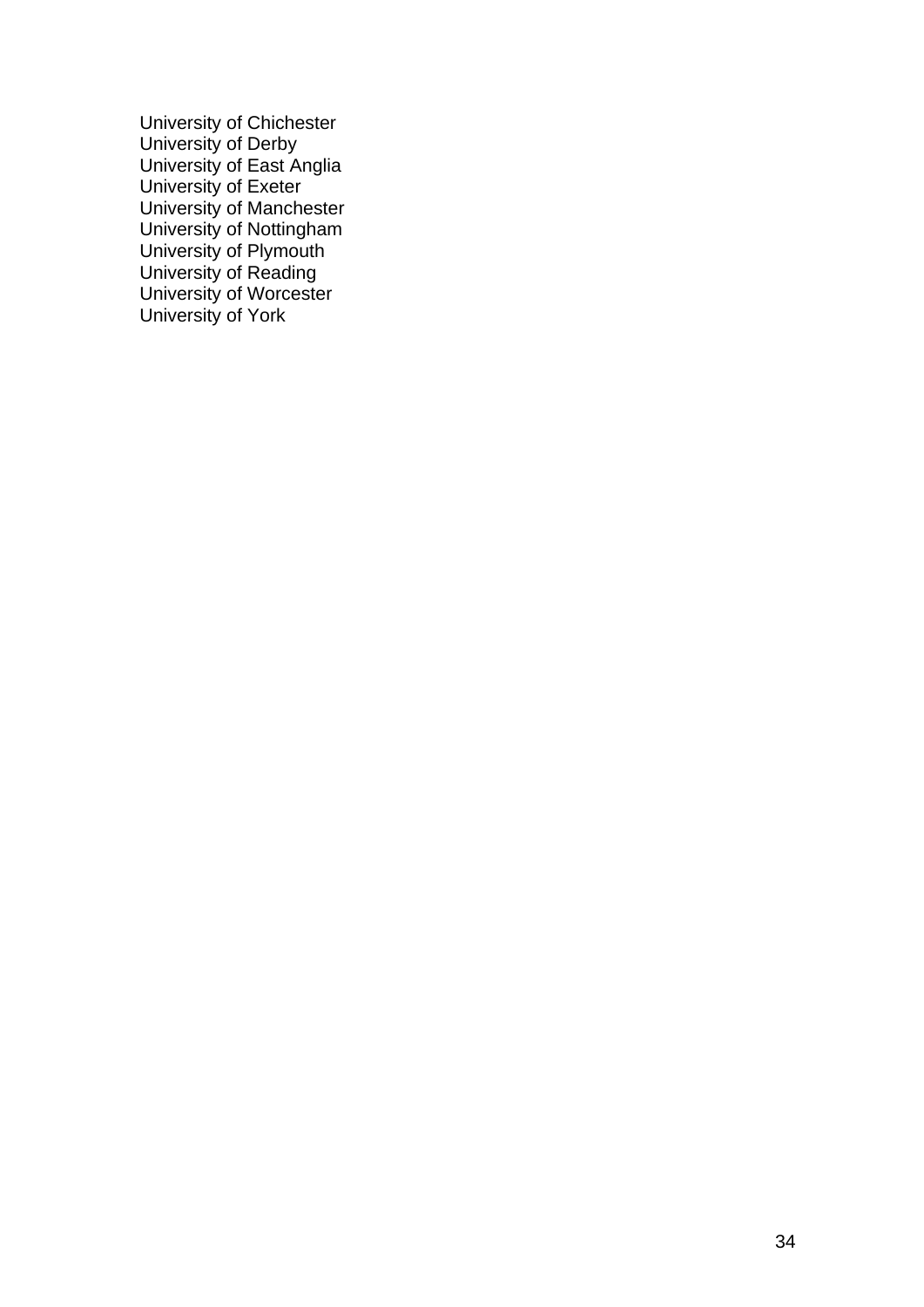# <span id="page-36-0"></span>**Annex D –** Summary of Call for Evidence Responses

The following summary of responses has been grouped into seven areas:

- Content
- Quality and Clarity
- Scope, Structure and Streamlining
- Performance Management and CPD
- Ofsted
- Conduct
- The Review Process

## **Content**

A headteacher union was able to provide a list of their preferred content headings, stating that there should be relatively few standards focusing on teaching, achievement, safeguarding, behaviour and wider contribution and leadership. They also felt that the current standards are process driven and unrelated to outcomes, vague, and open to subjective interpretation. An HEI also provided a list, split into 'first and second order elements of excellent teaching', with first order elements including knowledge for teaching, personal skills and attributes, and dispositions, and second order elements of teaching including *knowledge of assessment methods, skills in explaining and questioning, behaviour management and working with parents and carers.*

HEIs supported a focus on the key areas of teaching, identifying pedagogy and subject and curriculum knowledge as essentials, and also warning against revised standards providing a narrow definition of the role of a teacher, arguing that elements such as the use of technology and interaction with support staff must be included. A teacher union agreed that the standards should focus on the key elements of teaching, and commented that the volume and repetitive nature of the current standards makes it hard to focus on what is important, noting that the various uses of the current standards has led to processes which accompany them becoming overly mechanistic, a reservation echoed by SCITTs and EBITTs. They also expressed concern regarding how 'excellence' is to be defined, and whether this would lead to the standards establishing unreasonable expectations of early career teachers.

Almost all ITT providers which responded were very strongly of the view that a key strength of the current standards is the way in which they embed the principle of teachers reflecting on their own practice, agreeing it is imperative that this is retained. For example, an HEI observed that it is crucial that trainee teachers can understand, deliver and intellectually reflect upon a range of teaching and learning pedagogies.

Several ITT providers noted that coaching and mentoring of and by teachers is a clear priority for Ministers given its inclusion in schools White Paper. One HEI suggested that coaching and mentoring might have an enhanced status in the revised standards; another observed that it relates directly to the attributes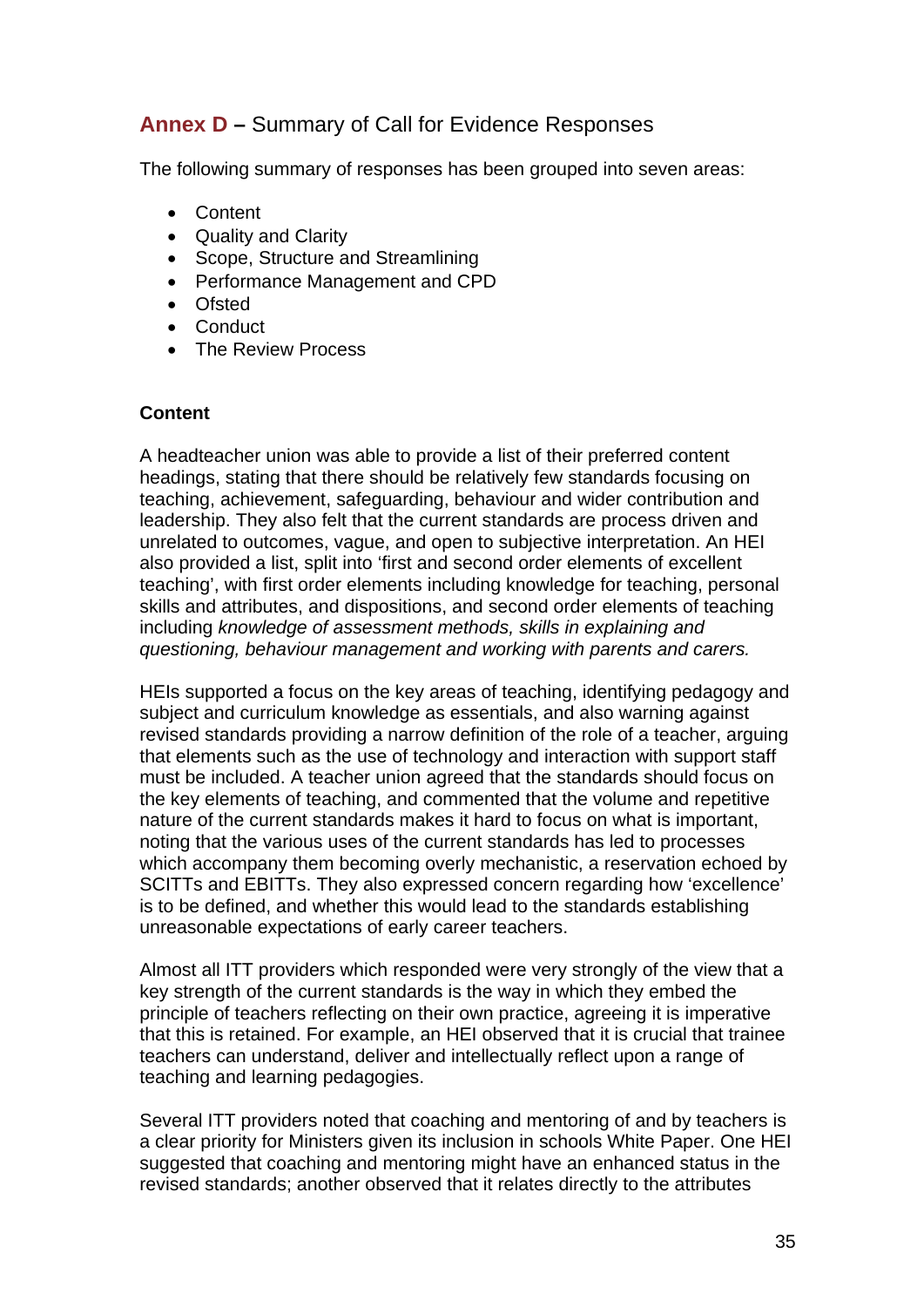required of those entering the profession.

A number of respondents suggested that the focus of the standards on the key elements of teaching should not be compromised by an attempt to encompass current initiatives or political priorities. Similarly, a headteacher union observed the importance of taking account of other major reviews which are currently taking place. HEIs echoed this observation, and also noted that revised standards which reflect the professional autonomy of teachers would be consistent with current Ministerial thinking. They further remarked that the current model of outcome standards, written at high level with accompanying guidance, has enabled the HEI-led ITT sector to respond to newly emerging priorities without the need for frequent revisions of the standards. An individual HEI regarded the reference in the call for evidence to 'poor behaviour' as unhelpful, stating that there is an inextricable link between good teaching and engagement of all learners.

Two early reading experts were approached. The first of these submitted two responses, on reading and writing and language and cognition. The reading and writing response stated that all primary teachers should show that they: understand the Simple View of Reading (SVR) which proposes that reading is the product of accurate, fluent word reading, and language comprehension processes; have a working knowledge of the research evidence that supports this view; are able to teach pupils to read words accurately and fluently, and to understand the texts that they read; are able to teach pupils to become confident readers who want to read both for enjoyment and to support their studies across all curriculum subjects; have an understanding of the Simple View of Writing (SVW), and; are able to use the SVW as a framework for monitoring progress and assessing performance of writing. The language and cognition response made two specific recommendations: that the standards should include a requirement for teachers to show that they are aware that their teaching should be informed by their understanding of cognitive functioning so that they can make provision for efficient learning and meet the needs of individual learner, and; that teachers must have high levels of personal communication skills, advanced knowledge about language including both structural and descriptive linguistics, knowledge about typical language development, and the ability to use their knowledge in this domain to plan effectively across the whole curriculum.

The second early reading expert also submitted two responses, on reading and writing and on behaviour. The reading and writing response argued that to teach reading and writing effectively, teachers need to understand the cognitive processes involved in reading and writing and the ways in which these typically develop in children, so that they know why they are teaching what they are teaching and why they are teaching in those particular ways. It went on to provide a comprehensive list what primary school teachers should be able to know and understand, including the basic propositions of the SVR and SVW and some of the relevant research bases, and should be able to do, which included references to phonics, reading, spelling and writing, including handwriting. The behaviour response, which referenced the expert's own research, identified the importance for teachers of: knowing about attachment theory and knowing and understanding the influence of attachment on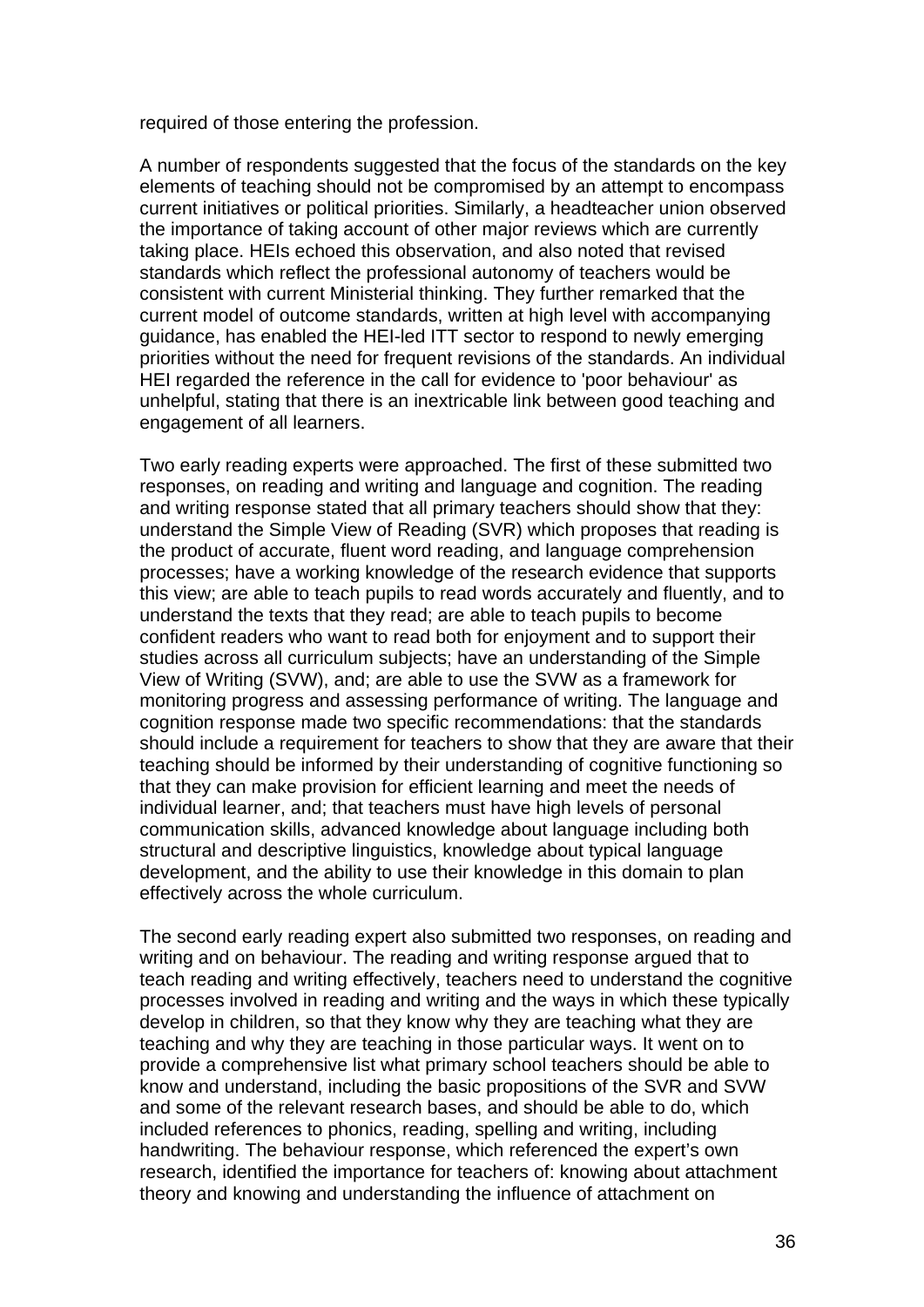emotional and social development; understanding the emotional and social development of children and the ways in which families and schools influence this; being able to help children construct realistic and coherent narratives about their lives and experiences, and; being introduced during teacher training to the implementation of restorative approaches.

An organisation representing subject associations submitted an unsolicited response which addressed the position of subject knowledge within the standards and commented that the current standards give little prominence to the importance of subject teaching. They also argued that it is not solely the quality of subject knowledge that trainees have acquired through degree study that is important, but also their understanding of subject pedagogy. They went on to recommend that the revised QTS standards require that new teachers: know how to apply their subject knowledge to teaching; are able to evaluate the effectiveness of their own subject teaching in order to adjust their teaching strategies for maximum pupil learning; have a sound grasp of subject pedagogy in order to fulfil the expectations of teachers set out in the schools White Paper, and; are equipped with a secure understanding of curriculum planning and have the ability to construct a broad, deep and enriching teaching curriculum in their subject.

A teacher union was clear that an awareness of equality, inclusion and diversity should be reflected at all stages. One HEI pointed out that difficulties related to areas such as SEN and behaviour are often to do with the complexity of these issues, rather than failure on the part of teachers and ITT providers, and that CPD is important in addressing this. Another HEI expressed concern about the term 'UK democratic values' (included in the review group's Terms of Reference) suggesting that it is open to various interpretations.

One HEI reported that the nature, timing and current arrangements for the skills tests should be reviewed so that their impact on admissions procedures is minimal as is the negative distraction they can cause to trainees, while another suggested that the review group should identify the vital skills and knowledge required for entry to ITT and decide whether additional skills tests are necessary. HEIs also suggested that the Review should consider whether the Skills Tests are an appropriate measure of Literacy, Numeracy and ICT skills.

# **Quality and Clarity**

One HEI advocated a greater emphasis on measurability, arguing that this would help to drive improvement. Similarly, another HEI observed that some of the current standards are suitable for quantifiable assessment, others qualitative. They went on to advocate standards which support a holistic approach, with progress and attainment considered under the key headings rather than focusing too prescriptively on individual standards or details of complex standards. A third HEI agreed that a holistic approach should be taken, arguing that good teaching is more than simply the sum of a set of standards. A fourth favoured an approach to developing the standards which focuses on their effectiveness in supporting assessment of teacher performance.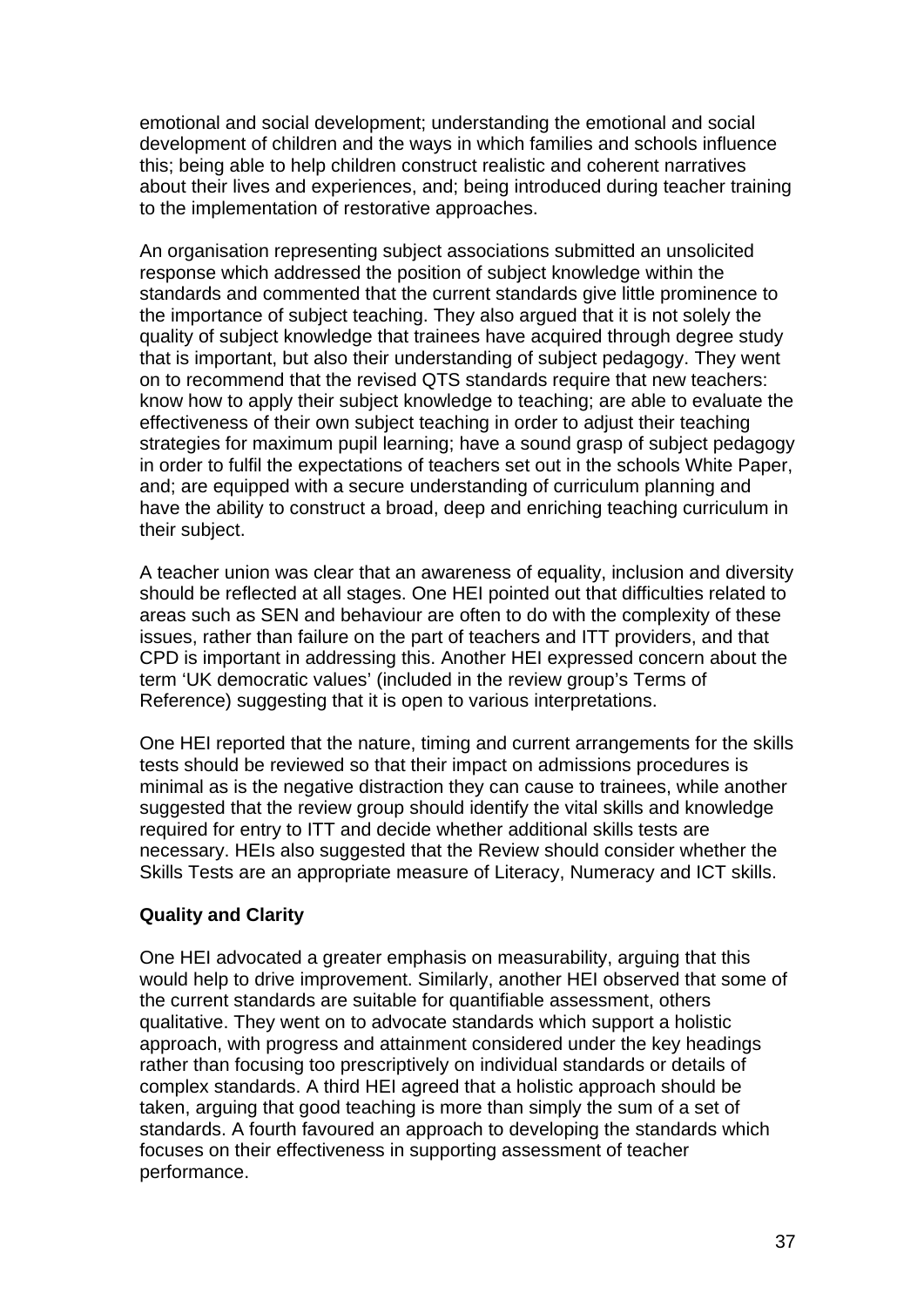A headteacher union favoured an ambitious approach which focuses on both competence and excellence, with standards that should be simple, concrete and concise, referring only to recognisable behaviours against which differentiation can demonstrably occur. They also commented that there is very strong evidence that skills and knowledge do not differentiate those whose performance is outstanding; this is almost always demonstrated through behaviours, attitudes, values and characteristics. An HEI identified the danger of an oversimplified set of standards resulting in key attributes being neglected, and becoming nothing more than a list of unrefined skills. They also observed that the current standards support the link between good learning and good behaviour, and that the current 'Professional Attributes' should be retained as they encourage self-awareness and criticality among teachers.

An HEI suggested there is tension between developing a set of standards which are clear and easy to understand and the necessity for sufficient detail which unequivocal standards will require, also noting that the current standards are significantly better in this regard than previous versions. Similarly, a teacher union noted the importance of balancing clear identification of explicit progression with standards which against which assessment can easily take place, while another felt that there should be a greater focus on quality of practice in contrast with the current emphasis on collecting large quantities of evidence. A further HEI commented that some essential skills are not covered by the current standards, but also noted the danger of new standards placing unrealistic expectations on classroom teachers.

HEIs, SCITTs and EBITTs noted the distinctive usage of the QTS standards and their role in securing accountability of ITT providers. Their submissions also discussed the relationship between the QTS standards and the ITT requirements, with HEIs commenting that the review should not blur the distinction between that which trainee teachers must achieve and what is required of ITT providers, and SCITTs and EBITTs by contrast commenting on areas of overlap, in particular with regard to entry criteria.

#### **Scope, Structure and Streamlining**

A teacher union response stated that a teacher's private beliefs should be beyond the scope of the standards, which should be restricted to quality of performance in school; however they were clear that this should not be limited to what happens in the classroom. In contrast, a headteacher union were of the view that standards related to conduct should include reference to teachers' status as a role model outside of school.

A teacher union, along with SCITTs and EBITTs, commented that developing a framework which applies to all age ranges is problematic; the same teacher union also identified a tension between this and the notion of clear and unequivocal standards. Similarly, another teacher union felt that universal application of the standards is challenging, as is the provision of evidence for some of them. On a related point, a third teacher union and an HEI felt that extending the scope of the standards to apply to those working in colleges would be feasible given their current breadth of coverage.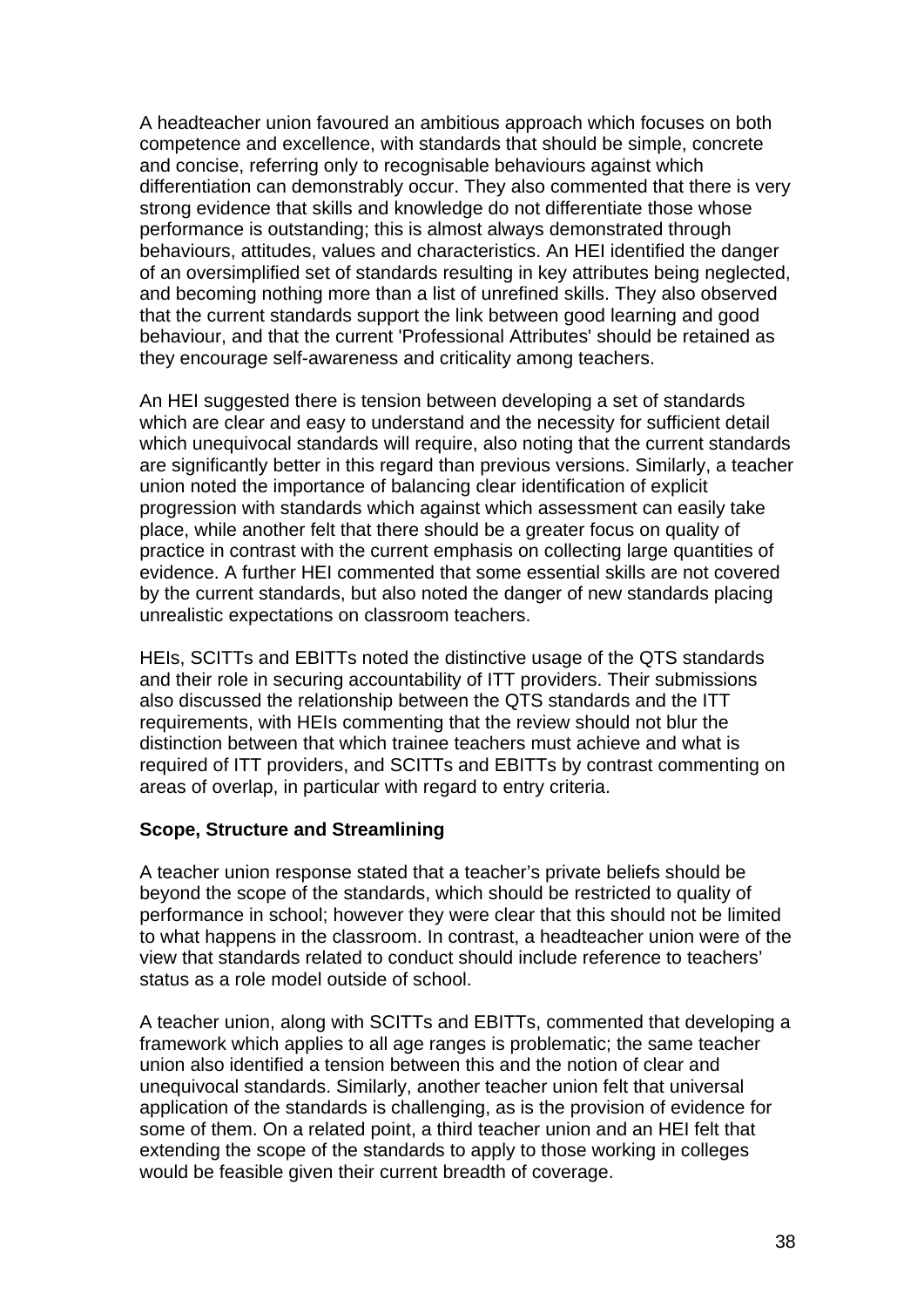A teacher union reported that the current structure which clearly suggests how career progression is achieved is highly valued; a headteacher union concurred, noting the value of a coherent and progressive framework, while an HEI suggested that the framework is meaningful for all teachers, and not just something with which trainees or NQTs engage.

However a different teacher union felt that some of the current standards don't allow for progression, and also commented that the Post-Threshold standards are weak and not closely related to the criteria for crossing the threshold. Conversely, another teacher union identified an overlap between some standards and the TLR criteria in STPCD.

By contrast, the professional body for teaching in England recommended a significant change to the structure of the framework, beginning with the decoupling of the standards from pay, progression, and specific roles. Trainee teachers would be required to meet a foundation set of standards and would also need to demonstrate that they can meet the requirements of the Code of Conduct. Chartered and Expert standards would follow, the application for assessment against which would be at a time of the individual teacher's choosing. Evidence for the Chartered standards would be drawn from Performance Management; these standards would focus on mature and deeper practice, and would also include coaching and mentoring. Expert standards would allow for specialisation in one of five areas: pedagogical; local context; subject or specialism; learning leadership beyond the school/locality; inter- and intra-professional working.

HEIs, reflecting on successive reviews, commented that the current streamlined standards have been proved to be fit for purpose and that the revised model should retain the streamlining principle. An organisation representing schools in the independent sector agreed that the Core standards provide appropriate coverage of the key elements identified in the Review's aims, but argued that this could still be achieved with significantly fewer standards, and in particular through eliminating instances of duplication. They also suggested that the scope of the Core standards should address CPD of teachers, and that standards which address the requirement for qualifying as a teacher should not feature at this stage.

# **Performance Management and CPD**

A number of respondents questioned the value the current standards have in supporting Performance Management processes. A teacher union felt that distinctions between necessary and desirable are unclear, and the current standards do not provide objective measures for the purposes of Performance Management; they also noted the importance of consideration of local context when using standards to address underperformance. One headteacher union was of the view that use of the current standards is limited to addressing underperformance, though they also noted that the majority of the standards are not relevant in this context, while another observed that the impact of standards is only as powerful as the CPD and PM processes which sit alongside them. An HEI was of the view that the tension between assessing performance and steering professional development should be acknowledged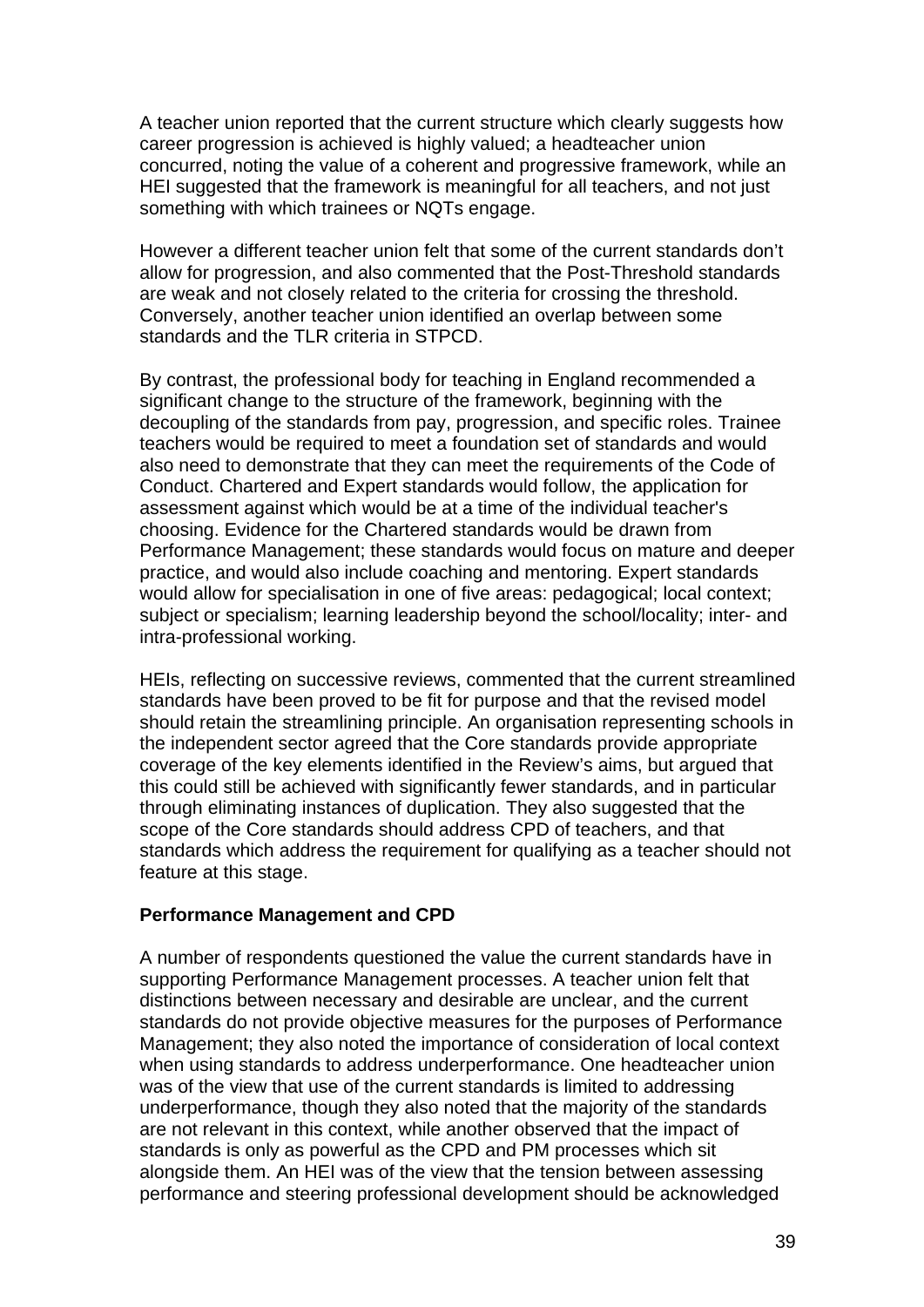by a suite of standards which leave scope for local contexts to be addressed as part of CPD.

One teacher union was clear that the standards should provide a backdrop to CPD and PM, and that schools should not need to refer to them regularly. Another noted that the inclusion of a notion of equal access to CPD for all teachers would be a desirable feature. SCITTs and EBITTs were of the view that the current standards fail to recognise the importance of early-career CPD, and suggested that the early-career standards might include a greater emphasis on reflective practice.

# **Ofsted**

Almost all responses from ITT providers included a reference to the relationship between the standards and the grading of trainee teachers drawing on the Ofsted frameworks. One HEI felt that there needs to be greater articulation between the standards and Ofsted characteristics for the assessment of individual trainees, and suggested that one way to achieve this could be to formulate profile statements in order to indicate what trainee teachers should aim to demonstrate within the context of their school practice and training period as a whole. A second HEI argued for a closer link between the standards and relevant Ofsted criteria, noting that alongside the overlap between the standards and the GTCE Code of Conduct is the common practice of measuring teacher performance using Ofsted materials. A third observed that it is imperative that the standards are not redefined in practice by Ofsted.

SCITTs and EBITTs suggested that, given the procedures for ITT inspection, the standards should be developed with grading of trainee teachers in mind. Several responses highlighted the need for ITT providers to develop their own materials to support the grading of trainee teachers.

# **Conduct**

One teacher union was unequivocal in their view that the notion of incorporating the GTCE Code of Conduct into the standards is misguided, would undermine regulation of the profession, and would impact on the ability of standards to provide a framework for the development of practice. Another agreed, noting that combining the standards and the Code is problematic due to their differing natures. The professional body for teaching in England themselves felt that the standards complemented by the Code collectively provide the benchmark for fitness to practise.

Other responses, including from SCITTs and EBITTs, and two HEIs took a different view, welcoming the prospect of the standards and the Code being combined. A third HEI agreed, suggesting that the standards and the Code could be brought together as key performance standards underpinned by a non-negotiable set of values and ethical considerations, with professional attributes combined with the Code forming a set of underpinning principles which are enforceable from the outset for all trainees and which would apply to all teachers. Another HEI commented that this might result in a set of standards which do more to describe the teaching profession, and noted that this would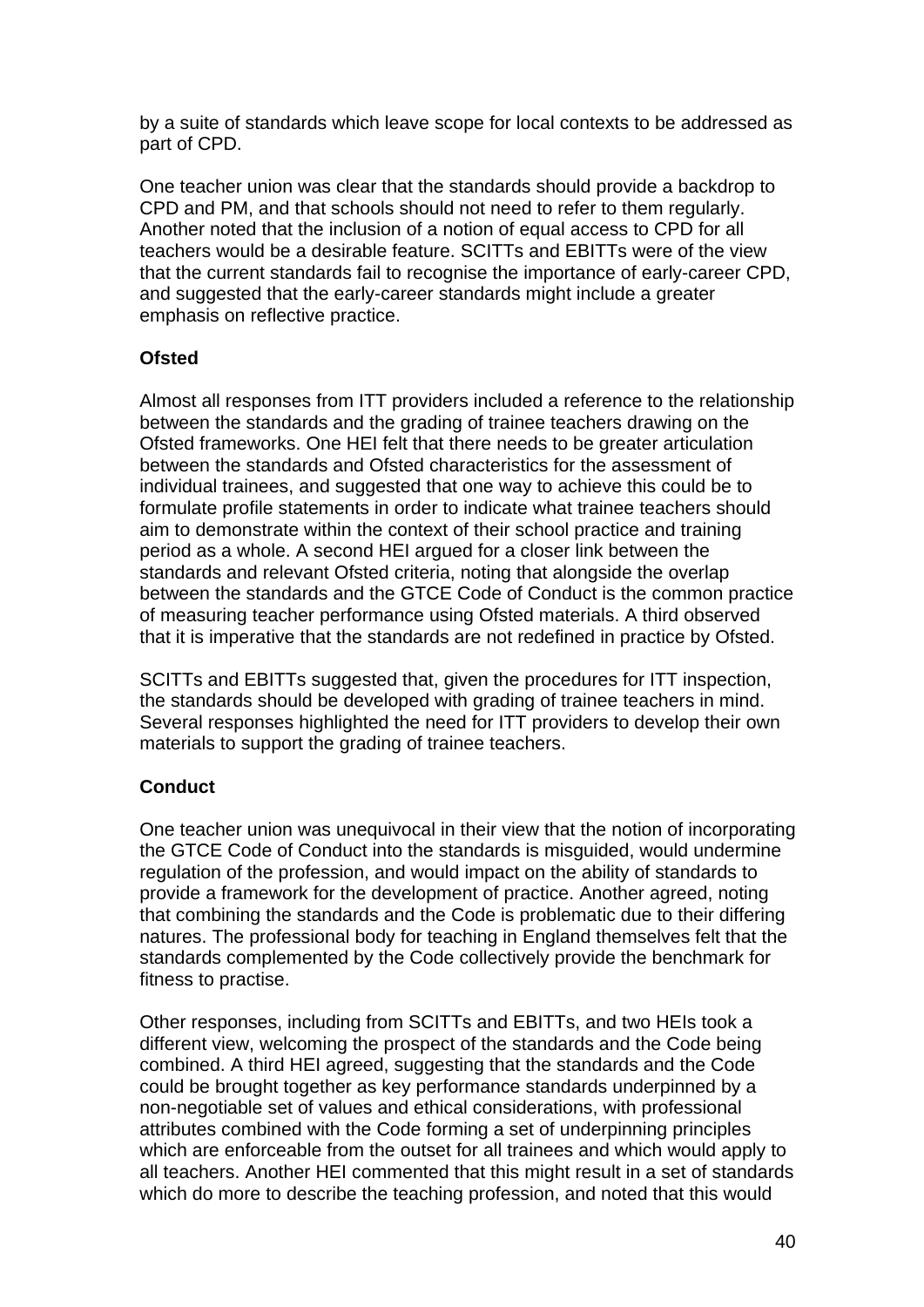remove the anomalous position of trainee teachers being subject to a Code which is intended for professionals.

One HEI felt that the current standards align well with the Code, encompassing its eight key points.

#### **The Review Process**

Almost all of those who responded expressed an interest in submitting further representations at a later date, with the teacher and headteacher unions in particular indicating a wish to submit oral evidence to the review group. The majority of responses welcomed the review and were broadly supportive of its stated objectives. A number of responses from ITT providers queried the rationale for a review at this time, given the relatively short period which has elapsed since implementation of the current standards. Other responses queried the timescale for achieving the objectives of the review. One HEI suggested that there is a contradiction between the notion of freeing teachers from constraint, and the identification by Minsters of specific elements for inclusion.

A significant number of responses highlighted the importance of drawing on available research, with some suggesting that it should be possible to identify a link between each standard and the evidence which underpins it. Some responses also noted the apparent contrast between research findings and priorities identified by Ministers.

HEIs made two specific recommendations with regard to implementation of the revised QTS Standards; that ITT providers need to be engaged as early as possible, with opportunities to test drafting for unintended consequences, and; that for the revised suite of teachers' standards to be valid and credible the review group should devise a strategy to minimise the risk of reviewing them in a sequential manner rather than concurrently.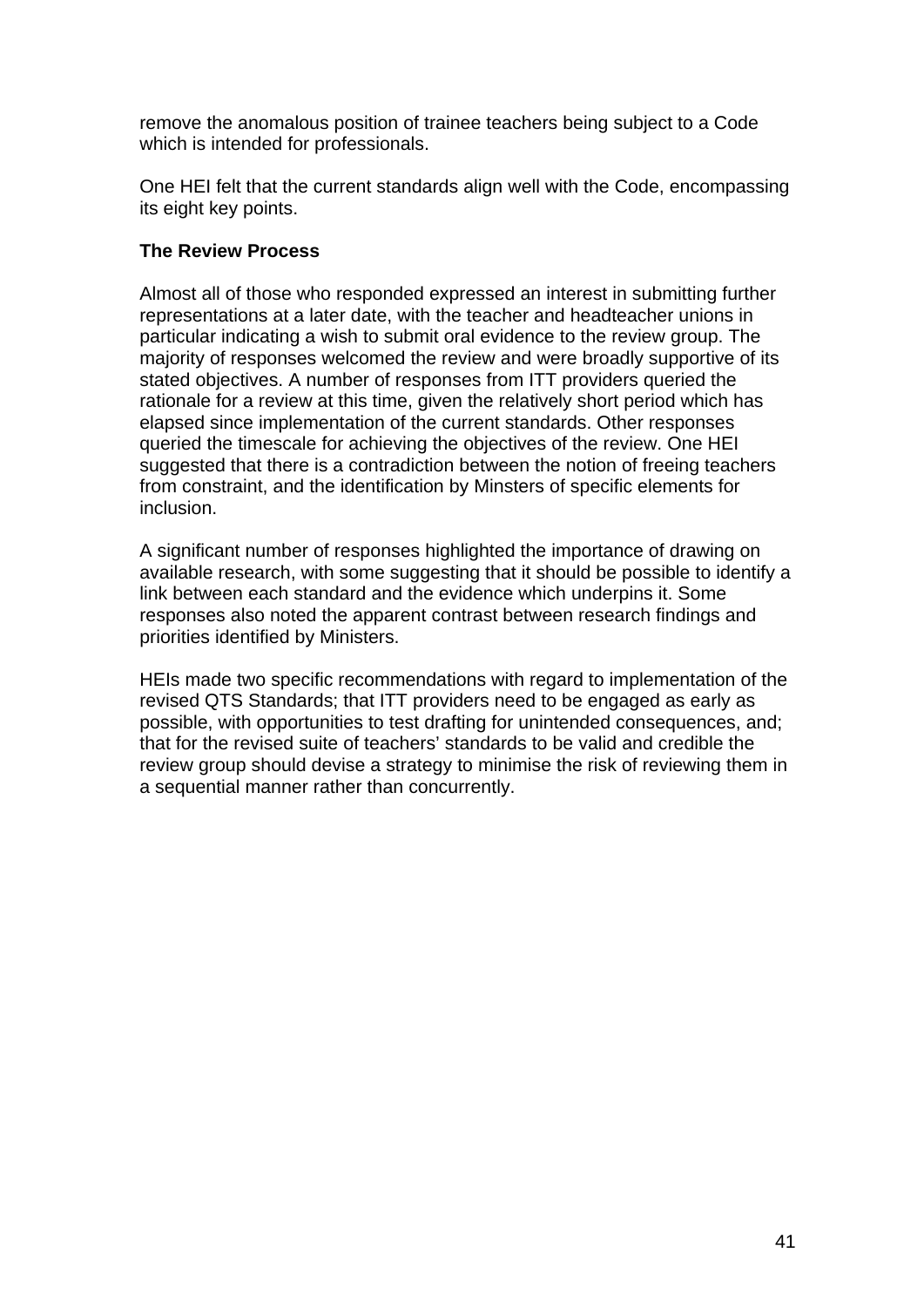<span id="page-43-0"></span>**Annex E** – List of discussions held with key users of standards (10 May – 10 June 2011)

- 15 Initial Teacher Training Provider network meetings, covering all mainstream (HEI) and employment-based providers, facilitated by the TDA.
- 2 national Induction Co-Ordinator conferences, covering Induction Co-Ordinators from all Local Authorities in England, facilitated by the TDA.
- TeachFirst Ambassadors' focus group, and meeting of TeachFirst regional HEI providers.
- Feedback from UCET, NASBTT, ISA, ISC, and GTCE.
- Discussions with teachers and headteachers held in 9 Training and/or National Teaching Schools, facilitated by the TDA:
	- o Ashton-on-Mersey School, Trafford;
	- o City of Portsmouth Girls School;
	- o Framwellgate School, Durham;
	- o Huntington School, City of York;
	- o Ivybridge Community College, Devon;
	- o Sawtry Community College, Cambridgeshire;
	- o Southfields Community College, Wandsworth;
	- o Swanhurst School, Birmingham;
	- o Tuxford School, Nottinghamshire.
- Members of the Review Group were also invited to discuss the draft standards with stakeholders in their own localities.
- The Review Chair held individual feedback meetings with representatives of the following teacher and headteacher unions:
	- o ASCL
	- o ATL
	- o NAHT
	- o NASUWT
	- o NUT
	- o Voice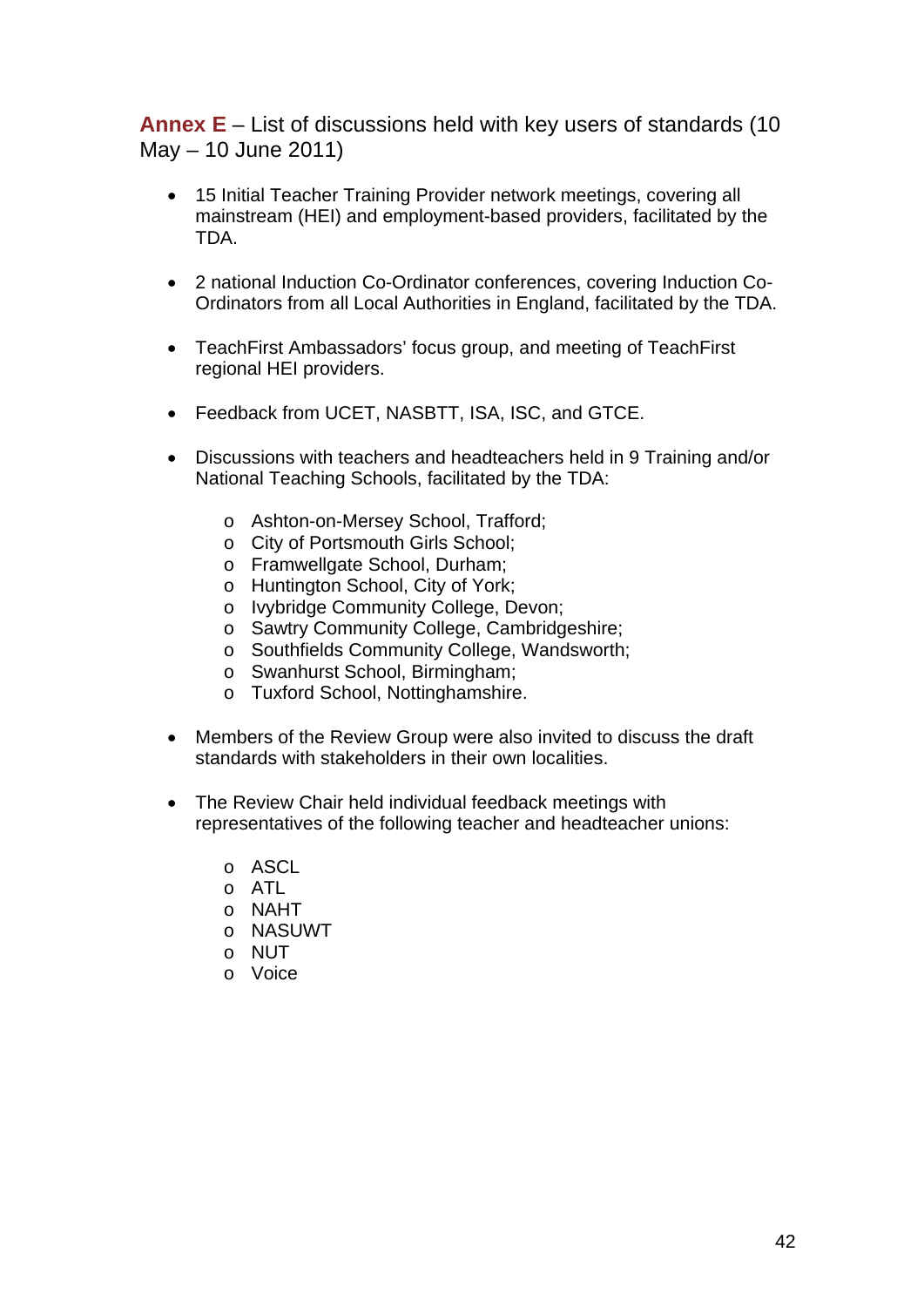# <span id="page-44-0"></span>**Annex F –** Summary of Feedback from Wider Engagement

Stakeholders participating in the period of wider engagement on the draft standards issued on 16 May were asked for their views in response to a series of eight questions. Respondents were also invited to provide any additional comments.

- 1 Are the draft standards unequivocal, clear and easy to understand?
- 2 Are the draft standards suitable for use when assessing performance?
- 3 Are the draft standards suitable for helping to plan professional development?
- 4 Will the draft standards inspire confidence in the profession?
- 5 Do the draft standards identify the key elements of teaching?
- 6 Do the draft standards set appropriate expectations for what a trainee teacher should achieve in order to be awarded Qualified Teacher Status?
- 7 Are you confident that the draft standards will be adequate in underpinning the design and delivery of programmes of ITT?
- 8 Do the draft standards define appropriate expectations for the level at which a newly-qualified teacher should be practising at the end of their induction year?

# Summary of Responses

#### **Q1: Are the draft standards unequivocal, clear and easy to understand?**

The number of comments in response to this question was very high, and the answer to the question was generally negative, universally so from ITT providers. Many comments focused on specific wording used in individual standards; a significant proportion of these comments singled out the use of the word "good", and also commented on terminology which it is felt renders the standards hard to assess.

Training School discussion groups were comfortable with the tone of the draft standards, reporting that the language and especially the headings were clear. They also commented very favourably on the removal of repetition evident in the current standards, though some endorsed the point made by a number of ITT providers that the terminology used reflects an outmoded view of education. More generally, stakeholders were unclear regarding the status of the bullet points, and whether meeting each of these was a condition of meeting each standard.

Training School discussion groups and ITT providers were overwhelmingly of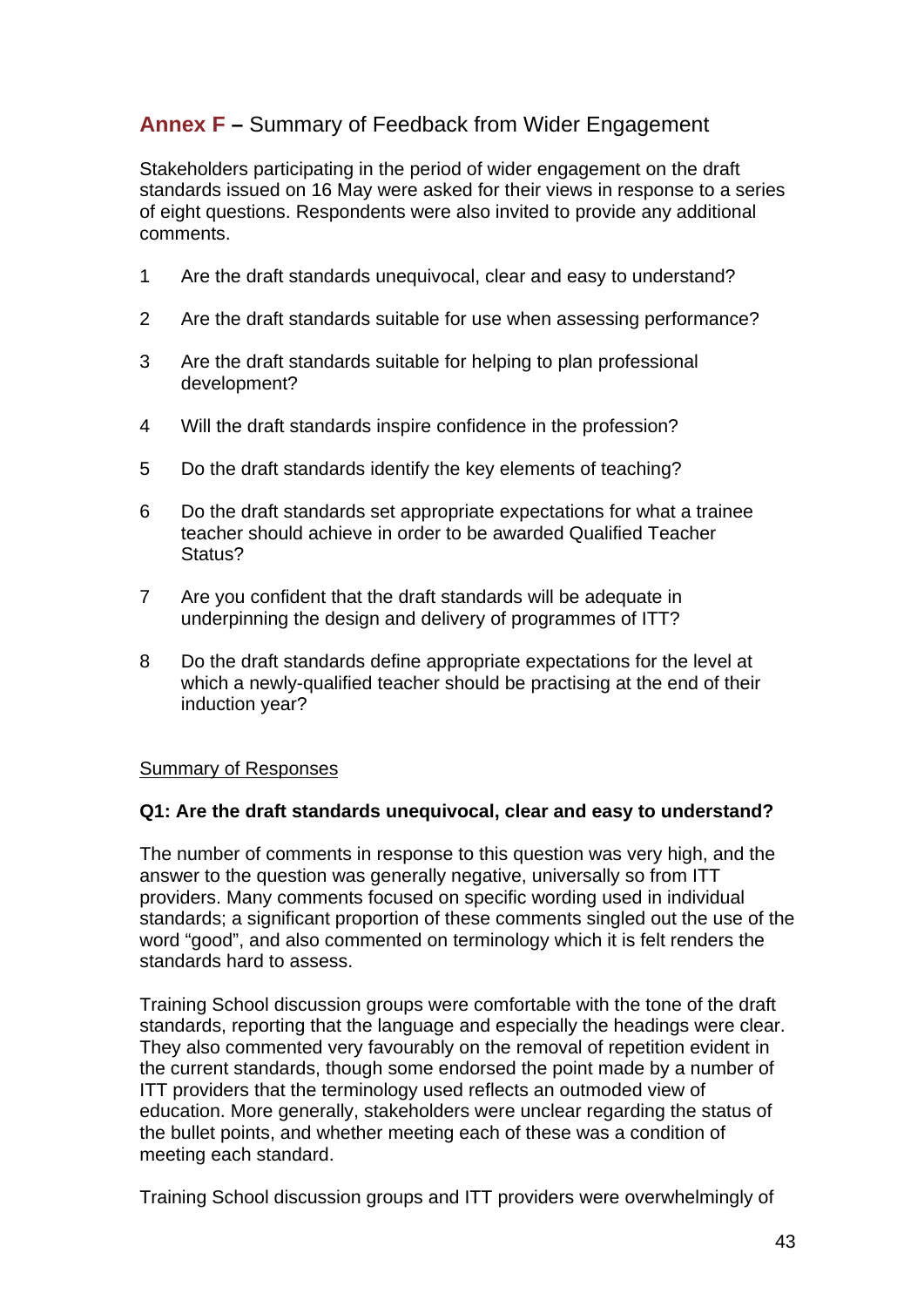the view that the reference to "good teachers" in the preamble should be changed, and that the word "good" should not feature anywhere in the document. A significant number of ITT providers interpreted the use of this language as an attempt to align the draft standards with the Ofsted grade descriptors for good teaching, or the Ofsted groups of characteristics for individual trainee teachers (the responses failed to identify to which they were referring).

The term 'UK democratic values' was the subject of frequent comment from Training School discussion groups, most of which were unsure of its definition for the purpose of the standard.

## **Q2: Are the draft standards suitable for use when assessing performance?**

The number of comments in response to this question was again very high; the answer to the question was again generally negative; again this was universal from ITT providers. There was particular disquiet about whether assessment against a number of the bullets would be possible, in particular where terms such as "foster a love of learning", "promote the values of scholarship", and "uphold public trust in the profession" have been used. Similarly a number of Training School discussion groups and ITT providers felt that tracking progression and grading trainees (as required by Ofsted) would prove difficult.

It was suggested that a single set of standards covering ITT and Induction fails to identify how teachers progress during the NQT year. ITT providers in particular had not recognised the intention that progression would be defined by the application of the standards in an alternative context.

There was also concern about the extent to which the draft standards could be applied in all contexts. Suitability for Early Years settings emerged as a particular concern where terms such as "set homework" and "promote the values of scholarship" were felt to be unsuitable.

#### **Q3: Are the draft standards suitable for helping to plan professional development?**

Training School discussion groups were broadly positive when responding to this question, indicating that the areas covered would provide a good basis for identifying CPD activities. Other responses to this question were relatively limited; in part this is likely to be because the responses reflected in this report are largely from those involved in initial or early-career training. In particular, the ITT provider networks had few comments here.

# **Q4: Will the draft standards inspire confidence in the profession?**

Stakeholders found this question difficult to respond to; in particular they were unclear about for which audience(s) the standards are intended to do this. There was a broad sense, particularly among Training School discussion groups, that teacher standards cannot by themselves inspire confidence in the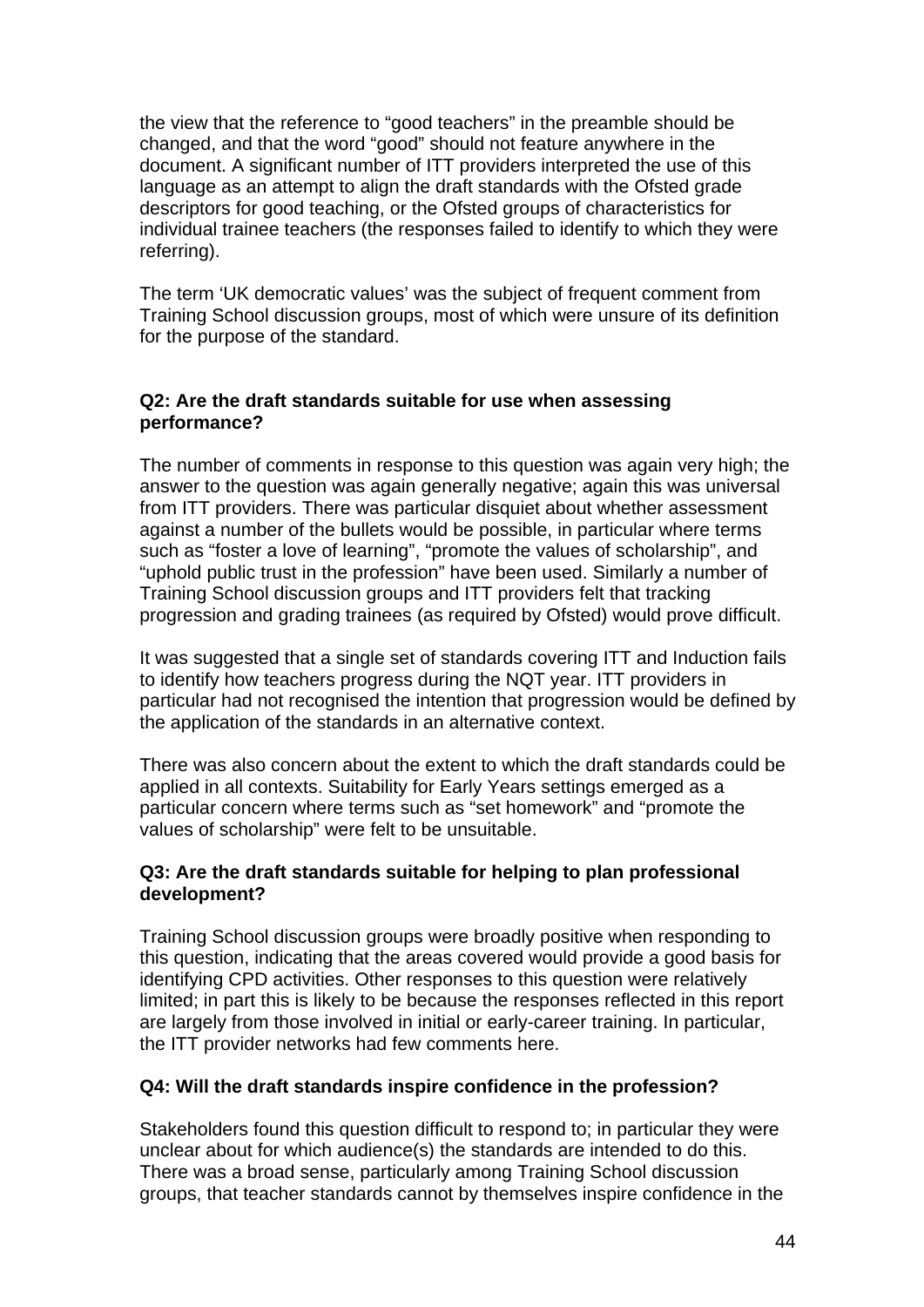teaching profession.

# **Q5: Do the draft standards identify the key elements of teaching?**

The perceived lack of emphasis on learning and pupil progress was widely viewed as an omission, and was noted in responses to many of the questions. It was frequently observed that the draft standards characterise learning as a passive activity and do not do enough to require teachers to engage pupils. It was also felt that a reference to pupils taking responsibility for their own learning would be valuable.

In addition to the general preference, most evident among ITT providers, for a separate Code of Conduct, Training School discussion groups suggested that many of the more specific behaviours identified in draft Standard 9 would be covered by school or statutory policies or employment terms and conditions, and are therefore superfluous to the standard.

Most responses indicated areas which were felt to be missing or given limited emphasis in the draft standards. The following list gives those areas which were noted most frequently:

- Critical reflection and self-evaluation
- Pupil learning and progress
- Working with parents/carers
- Pastoral care
- An understanding of pedagogy
- Progression within subiects across age phases
- Collaborative working, including with support staff
- English as an Additional Language (EAL)
- Understanding of how pupils learn and develop
- Promoting equality/equal opportunities

The first three areas listed were viewed as being particularly significant. Critical reflection and self-evaluation was reported by ITT providers as being a key element of provision, with many noting that its raised profile within ITT programmes in recent years has made an important contribution to improving the quality of training. Training School discussion groups were similarly of the view that this area makes a vital contribution to the development of practice.

A focus on of pupil learning and progress was seen as important in ensuring the currency of the standards. Working with parents and carers was described as central to practice and there was some confusion about its absence from the draft standards given its inclusion in the preamble.

## **Q6: Do the draft standards set appropriate expectations for what a trainee teacher should achieve in order to be awarded Qualified Teacher Status?**

Direct responses to this question were minimal, with the majority of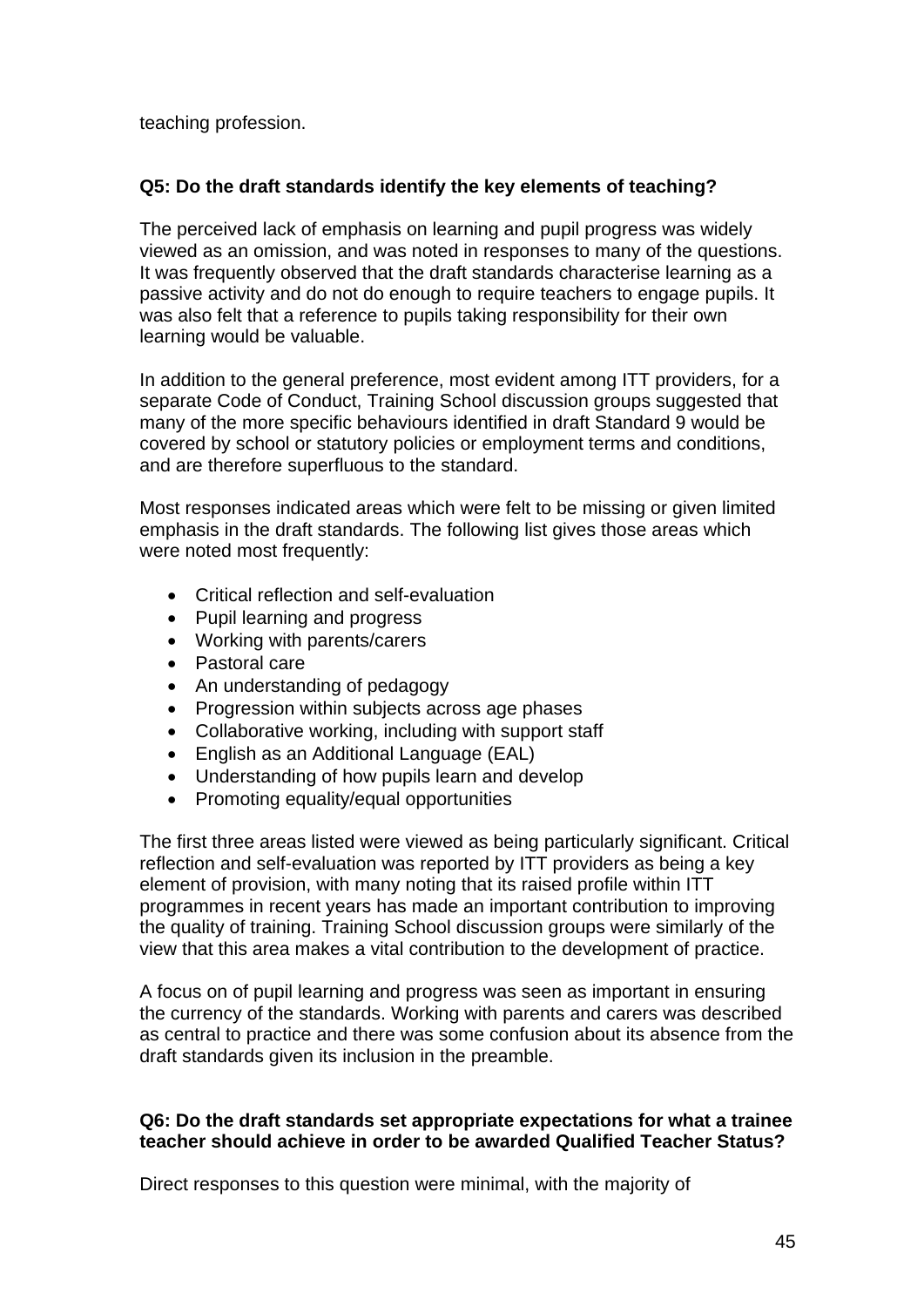stakeholders addressing expectations during training as part of broader responses to other questions, in particular those on the assessment of performance, key elements of teaching, and design and delivery of ITT programmes. Some Training School discussion groups indicated that the award of QTS following completion of the Induction period would be more appropriate under these standards.

#### **Q7: Are you confident that the draft standards will be adequate in underpinning the design and delivery of programmes of ITT?**

This question was clearly of most interest to ITT providers. In general the focus of comments was on how the standards could be used to track trainee progress and underpin assessments for QTS and have therefore been included elsewhere in this report. Comments specifically addressing programme design and delivery were far less frequent, though Training School discussion groups did suggest that some elements of the draft standards may be difficult to evidence during ITT placements (e.g. "contribute to the wider life and wellbeing of the school").

Standard 3 did attract a number of comments however, in particular with regard to the reference to systematic synthetic phonics. In addition to the comment above, a number of responses noted that the requirement for an understanding of systematic synthetic phonics is not limited to those teaching primary-age pupils (e.g. those teaching in Special Schools may need to be covered by this). Furthermore, it was observed that the absence of a requirement for an understanding of systematic synthetic phonics among secondary trainees contrasts with how practice in this area has developed in the ITT sector in recent years.

#### **Q8: Do the draft standards define appropriate expectations for the level at which a newly-qualified teacher should be practising at the end of their Induction year?**

Similar to Question 6, direct responses to this question were minimal, with views on the implications of the draft standards for the Induction reflected in comments provided against other questions.

# **Additional Comments**

- Further exemplification and guidance to support the use of the standards would be helpful in assisting users with implementation.
- It's difficult to respond in full without knowing what the later stages of the framework (i.e., any standards that might be recommended by Phase 2 of the Review) might look like.
- Reference to specific policy areas (particularly systematic synthetic phonics) means that these standards may not be adequately futureproofed.
- The rationale for revising the standards is unclear in light or positive recent Ofsted findings on the quality of new teachers.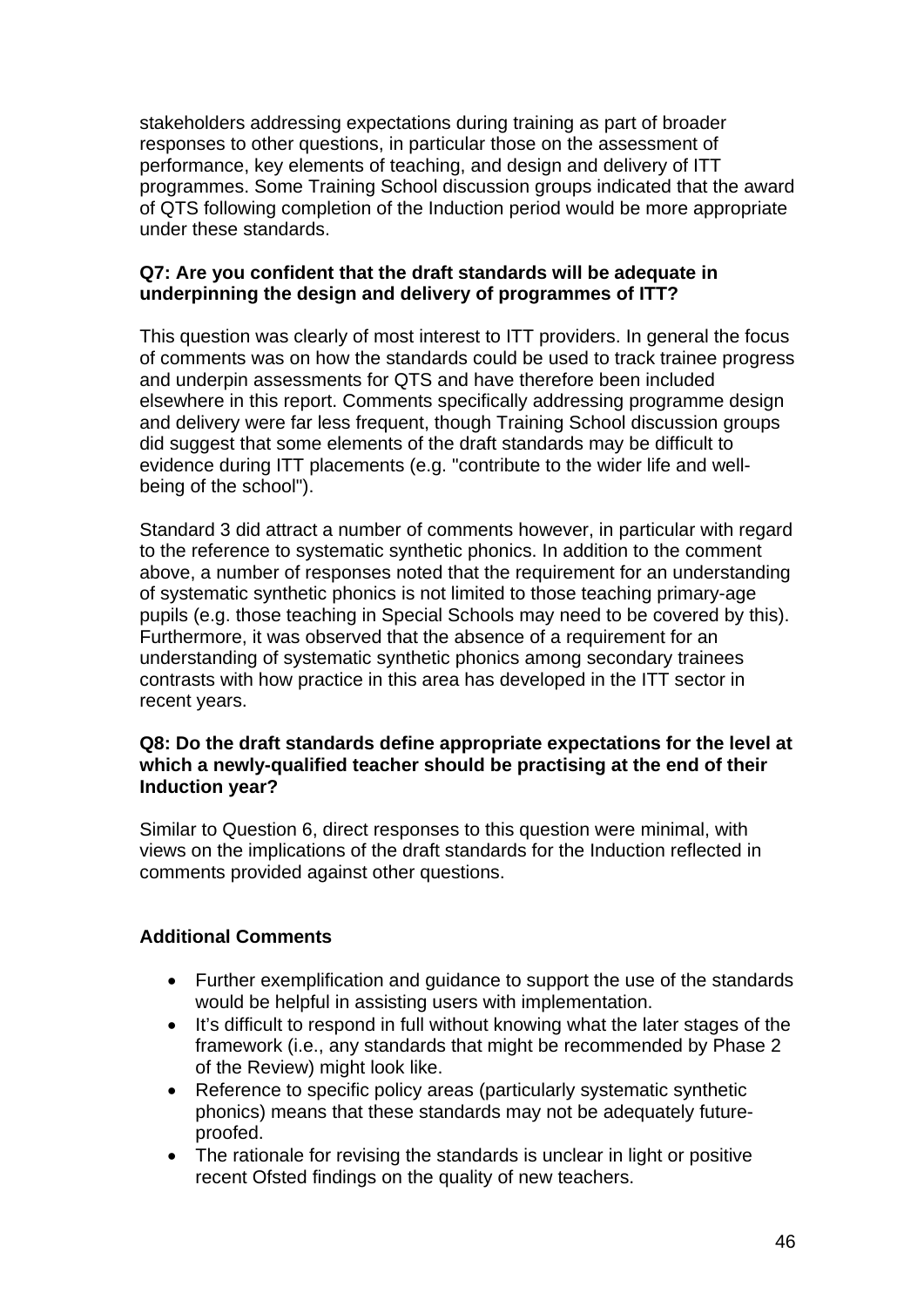# <span id="page-48-0"></span>**Glossary of Abbreviations & Acronyms**

| <b>ASCL</b>   | Association of Schools and College Leaders          |
|---------------|-----------------------------------------------------|
| <b>AST</b>    | <b>Advanced Skills Teacher</b>                      |
| ATL           | Association of Teachers and Lecturers               |
| <b>CPD</b>    | <b>Continuing Professional Development</b>          |
| <b>DfE</b>    | <b>Department for Education</b>                     |
| <b>EBITT</b>  | <b>Employment-Based Initial Teacher Training</b>    |
| <b>EYPS</b>   | <b>Early Years Professional Status</b>              |
| <b>GTCE</b>   | <b>General Teaching Council for England</b>         |
| HEI           | <b>Higher Education Institution</b>                 |
| <b>ISA</b>    | <b>Independent Schools' Association</b>             |
| <b>ISC</b>    | Independent Schools' Council                        |
| <b>ITT</b>    | <b>Initial Teacher Training</b>                     |
| <b>NAHT</b>   | <b>National Association of Headteachers</b>         |
| <b>NASBTT</b> | National Association of School-Based Teacher        |
|               | <b>Trainers</b>                                     |
| <b>NASUWT</b> | National Association of Schoolmasters/Union of      |
|               | <b>Women Teachers</b>                               |
| <b>NCSL</b>   | National College for School Leadership              |
| <b>NOS</b>    | <b>National Occupational Standards</b>              |
| <b>NQT</b>    | <b>Newly-Qualified Teacher</b>                      |
| <b>NUT</b>    | <b>National Union of Teachers</b>                   |
| <b>QTS</b>    | <b>Qualified Teacher Status</b>                     |
| <b>SCITT</b>  | <b>School-Centred Initial Teacher Training</b>      |
| <b>STPCD</b>  | School Teachers' Pay and Conditions Document        |
| <b>TDA</b>    | Training and Development Agency for Schools         |
| <b>UCET</b>   | Universities' Council for the Education of Teachers |